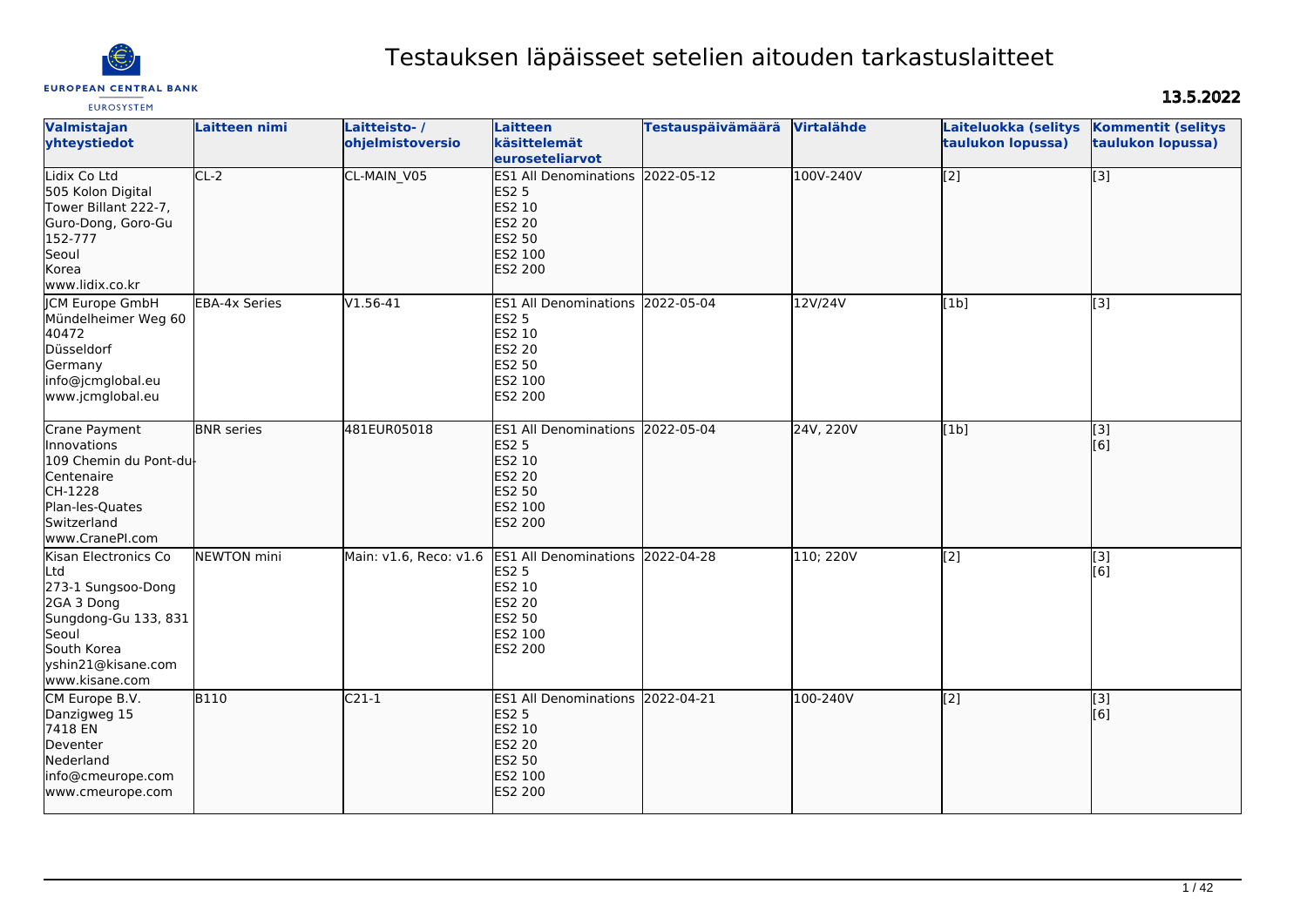

| Valmistajan<br>yhteystiedot                                                                                                          | Laitteen nimi   | Laitteisto-/<br>ohjelmistoversio | <b>Laitteen</b><br>käsittelemät<br>euroseteliarvot                                                                        | <b>Testauspäivämäärä</b> | Virtalähde                                                                       | Laiteluokka (selitys<br>taulukon lopussa) | <b>Kommentit (selitys</b><br>taulukon lopussa) |
|--------------------------------------------------------------------------------------------------------------------------------------|-----------------|----------------------------------|---------------------------------------------------------------------------------------------------------------------------|--------------------------|----------------------------------------------------------------------------------|-------------------------------------------|------------------------------------------------|
| Iternet-European<br>Distribution<br>Via S. Merli 64/66<br>29122<br>Piacenza<br>Italy<br>www.iternet-<br>securitysystems.com          | HT-6070         | V12                              | <b>ES1 All Denominations</b><br><b>ES2 5</b><br>ES2 10<br>ES2 20<br><b>ES2 50</b><br>ES2 100<br><b>ES2 200</b>            | 2022-04-14               | DC 12 Vdc                                                                        | [1a]                                      | $\overline{[3]}$<br>[6]                        |
| Iternet-European<br>Distribution<br>Via S. Merli 64/66<br>29122<br>Piacenza<br>Italy<br>www.iternet-<br>securitysystems.com          | HT-7100         | CO <sub>2</sub>                  | ES1 All Denominations 2022-04-14<br><b>ES2 5</b><br>ES2 10<br><b>ES2 20</b><br><b>ES2 50</b><br>ES2 100<br><b>ES2 200</b> |                          | Rechargeable battery - [1a]<br>Adapter (INPUT:100-24<br>OVac-<br>OUTPUT:12Vdc/1A |                                           | [3]<br>[6]                                     |
| Masterwork<br>Automodules<br>4F, 223, Chong Yang<br>Rd<br>115 Nangang<br>Taipei<br>Taiwan<br>www.automodules.com                     | CashPoint (OEM) | EUR 002.110                      | <b>ES1 All Denominations</b><br><b>ES2 5</b><br>ES2 10<br><b>ES2 20</b><br><b>ES2 50</b><br>ES2 100<br>ES2 200            | 2022-04-14               | 110V; 220V                                                                       | [1b]                                      | [3]<br>[6]                                     |
| Cashtester/Amwit<br>Security B.V.<br>De Corridor 9<br>3621 ZA<br>Breukelen<br>Netherlands<br>mw@cashtester.com<br>www.cashtester.com | CT411           | V1.81                            | <b>ES1 All Denominations</b><br><b>ES2 5</b><br>ES2 10<br><b>ES2 20</b><br><b>ES2 50</b><br>ES2 100<br><b>ES2 200</b>     | 2022-04-12               | Other: 12V                                                                       | [1a]                                      | $\overline{[}3]$<br>[6]                        |
| Masterwork<br>Automodules<br>4F, 223, Chong Yang<br>Rd<br>115 Nangang<br>Taipei<br>Taiwan<br>www.automodules.com                     | <b>BEAM</b>     | EUR 002.117                      | ES1 All Denominations 2022-04-11<br><b>ES2 5</b><br>ES2 10<br><b>ES2 20</b><br><b>ES2 50</b><br>ES2 100<br>ES2 200        |                          | 110-220V                                                                         | [2]                                       | $\overline{[}3]$<br>[6]                        |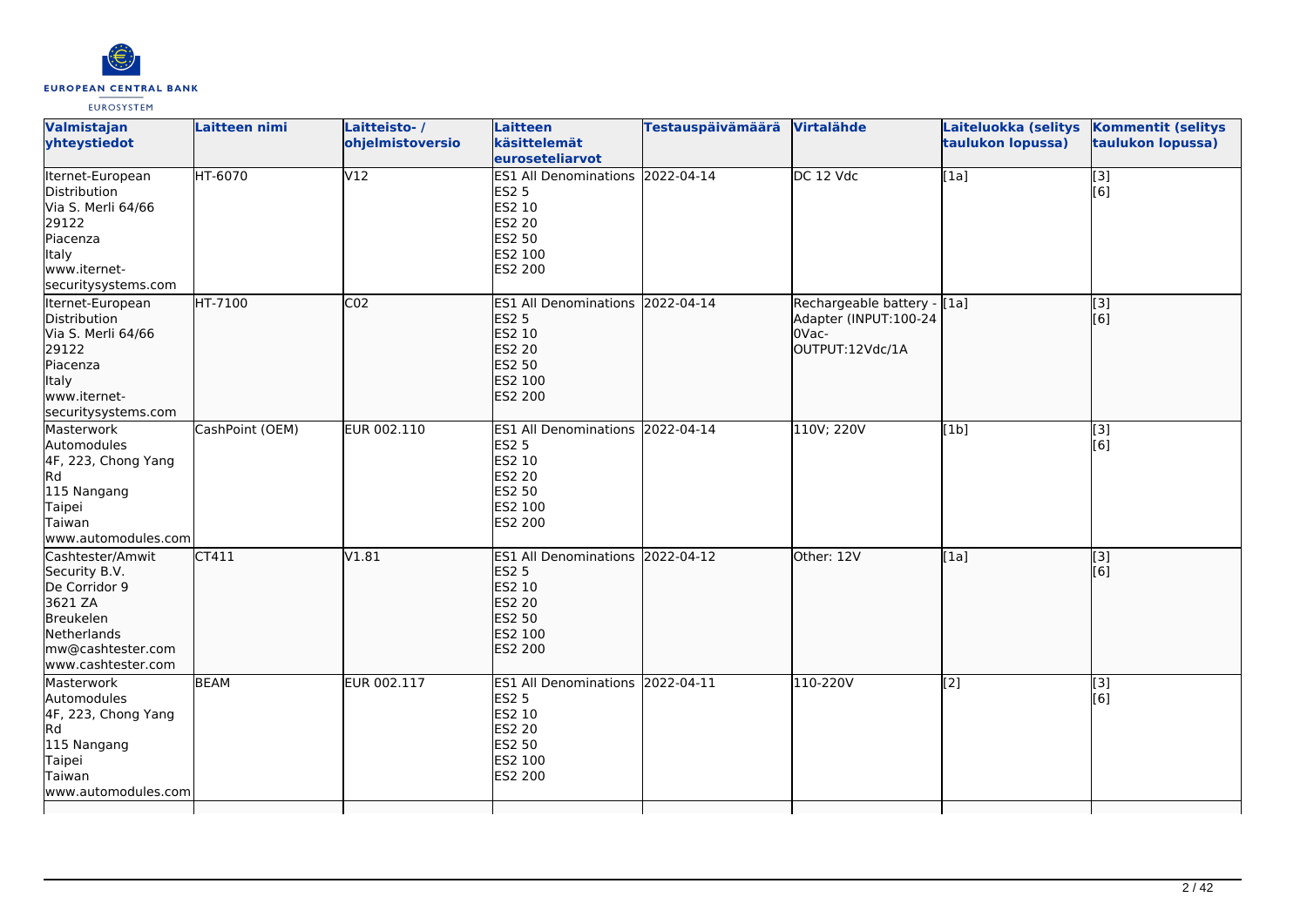

| Valmistajan<br>yhteystiedot                                                                                                          | Laitteen nimi    | Laitteisto-/<br>ohjelmistoversio                                                               | Laitteen<br>käsittelemät<br>euroseteliarvot                                                                                                | Testauspäivämäärä Virtalähde |             | Laiteluokka (selitys<br>taulukon lopussa) | <b>Kommentit (selitys</b><br>taulukon lopussa) |
|--------------------------------------------------------------------------------------------------------------------------------------|------------------|------------------------------------------------------------------------------------------------|--------------------------------------------------------------------------------------------------------------------------------------------|------------------------------|-------------|-------------------------------------------|------------------------------------------------|
| <b>TNSi Europe GmbH</b><br>Amsterdamsestrasse<br>230<br>50735<br>Köln<br>Germany<br>www.t-ns.co.jp                                   | <b>BR-7200B</b>  | <b>Banknote Circulary</b><br>Acceptor for Ticketing<br><b>Validation Software</b><br>Val. V.51 | ES15<br>ES1 10<br><b>ES1 20</b><br>ES1 50<br>ES1 100<br>ES1 200<br><b>ES2 5</b><br>ES2 10<br><b>ES2 20</b><br>ES2 50<br>ES2 100<br>ES2 200 | 2022-03-30                   | Other: 24V  | [1b]                                      | $\sqrt{2}$<br> 3]<br>[6]<br>[8]                |
| <b>TNSi Europe GmbH</b><br>Amsterdamsestrasse<br>230<br>50735<br>Köln<br>Germany<br>www.t-ns.co.jp                                   | <b>BV-6200G</b>  | <b>Validation Software</b><br>Val. V.51                                                        | <b>ES15</b><br>ES1 10<br>ES1 20<br>ES1 50<br>ES1 100<br>ES1 200<br><b>ES2 5</b><br>ES2 10<br><b>ES2 20</b><br>ES2 50<br>ES2 100<br>ES2 200 | 2022-03-30                   | Other: 24 V | [1b]                                      | [2]<br>[3]<br>[6]<br>[8]                       |
| Cashtester/Amwit<br>Security B.V.<br>De Corridor 9<br>3621 ZA<br>Breukelen<br>Netherlands<br>mw@cashtester.com<br>www.cashtester.com | <b>BC 141 SD</b> | C41                                                                                            | ES1 All Denominations 2022-03-29<br><b>ES2 5</b><br>ES2 10<br><b>ES2 20</b><br>ES2 50<br>ES2 100<br>ES2 200                                |                              | 220V        | $\overline{[2]}$                          | $\sqrt{3}$<br>[6]                              |
| Cashtester/Amwit<br>Security B.V.<br>De Corridor 9<br>3621 ZA<br>Breukelen<br>Netherlands<br>mw@cashtester.com                       | <b>BC 241 SD</b> | C41                                                                                            | ES1 All Denominations 2022-03-23<br><b>ES2 5</b><br>ES2 10<br><b>ES2 20</b><br>ES2 50<br>ES2 100<br>ES2 200                                |                              | 100-240V    | [2]                                       | [3]<br>[6]                                     |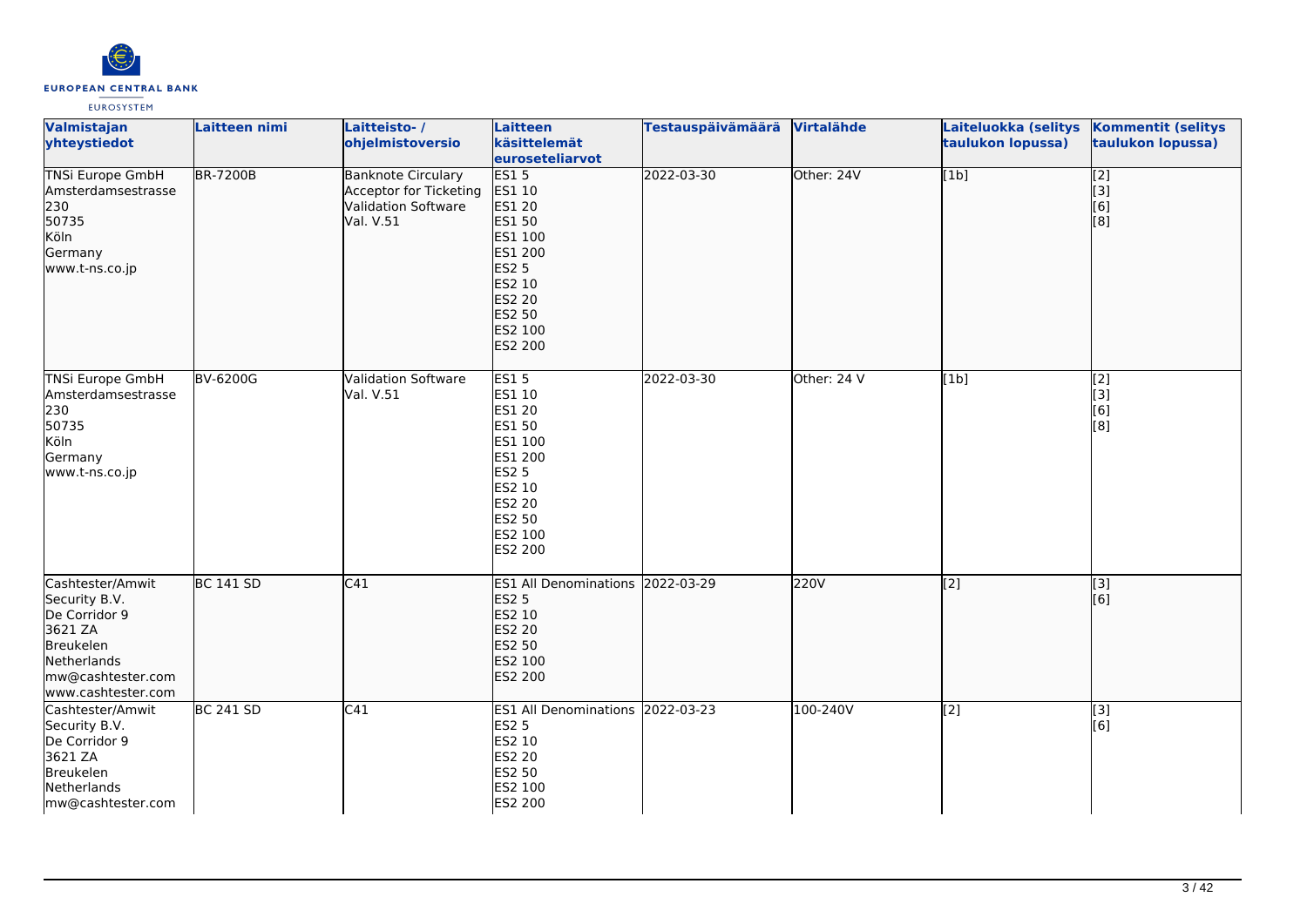

| Valmistajan<br>yhteystiedot                                                                                                                                                                                           | Laitteen nimi        | Laitteisto-/<br>ohjelmistoversio | <b>Laitteen</b><br>käsittelemät<br>euroseteliarvot                                                                        | <b>Testauspäivämäärä</b> | Virtalähde     | Laiteluokka (selitys<br>taulukon lopussa) | <b>Kommentit (selitys</b><br>taulukon lopussa) |
|-----------------------------------------------------------------------------------------------------------------------------------------------------------------------------------------------------------------------|----------------------|----------------------------------|---------------------------------------------------------------------------------------------------------------------------|--------------------------|----------------|-------------------------------------------|------------------------------------------------|
| www.cashtester.com                                                                                                                                                                                                    |                      |                                  |                                                                                                                           |                          |                |                                           |                                                |
| Cashtester/Amwit<br>Security B.V.<br>De Corridor 9<br>3621 ZA<br>Breukelen<br>Netherlands<br>mw@cashtester.com<br>www.cashtester.com                                                                                  | $CT$ 334             | C12                              | ES1 All Denominations 2022-03-23<br><b>ES2 5</b><br>ES2 10<br><b>ES2 20</b><br><b>ES2 50</b><br>ES2 100<br>ES2 200        |                          | 12V            | [1a]                                      | $\overline{[}3]$<br>[6]<br>[4a]                |
| Safescan B.V.<br>Heliumstraat 14<br>2718 SL<br>Zoetermeer<br>Holland<br>info@safescan.com<br>www.safescan.com                                                                                                         | Safescan 2865-S (G2) | 2865SG2-E04                      | ES1 All Denominations 2022-03-16<br><b>ES2 5</b><br>ES2 10<br>ES2 20<br>ES2 50<br>ES2 100<br>ES2 200                      |                          | 100-240V       | [2]                                       | [3]<br>[6]                                     |
| Fujitsu Frontech<br>Limited<br>1766 Yanokuchi, Inagi-<br>shi<br>206-855<br>Tokyo<br>Japan<br>www.frontech.fujitsu.c<br>om/en                                                                                          | G60 BRU              | BV <sub>10</sub><br>EU35AA       | ES1 All Denominations 2022-03-04<br><b>ES2 5</b><br>ES2 10<br><b>ES2 20</b><br><b>ES2 50</b><br>ES2 100<br><b>ES2 200</b> |                          | <b>24V DC</b>  | [[2]                                      | $\left[ \begin{matrix} 3 \end{matrix} \right]$ |
| Hyundai MIB<br>International Co. Ltd.<br>3301, A Bld, 17, Gosan-<br>ro 148beon-gil<br>15850<br>Gunpo-si, Gyeonggi-do,<br>15850, Gunpo City<br>KOREA (Republic)<br>sjpark5423@hyundaim<br>ib.com<br>www.hyundaimib.com | MIB-1S               | Main: 5.8; Image: 3.0            | ES1 All Denominations 2022-02-24<br><b>ES2 5</b><br>ES2 10<br>ES2 20<br>ES2 50<br>ES2 100<br>ES2 200                      |                          | Mains          | $\overline{[2]}$                          | $\overline{[3]}$<br>[6]                        |
| Comercial del Sur de<br>Papelariá, S.L.<br>C/. Bodequeros, 54                                                                                                                                                         | KF14930-N2           | C <sub>22</sub>                  | ES1 All Denominations 2022-02-22<br><b>ES2 5</b><br>ES2 10                                                                |                          | Adapter 12V DC | [1a]                                      | $\left[ \begin{matrix} 3 \end{matrix} \right]$ |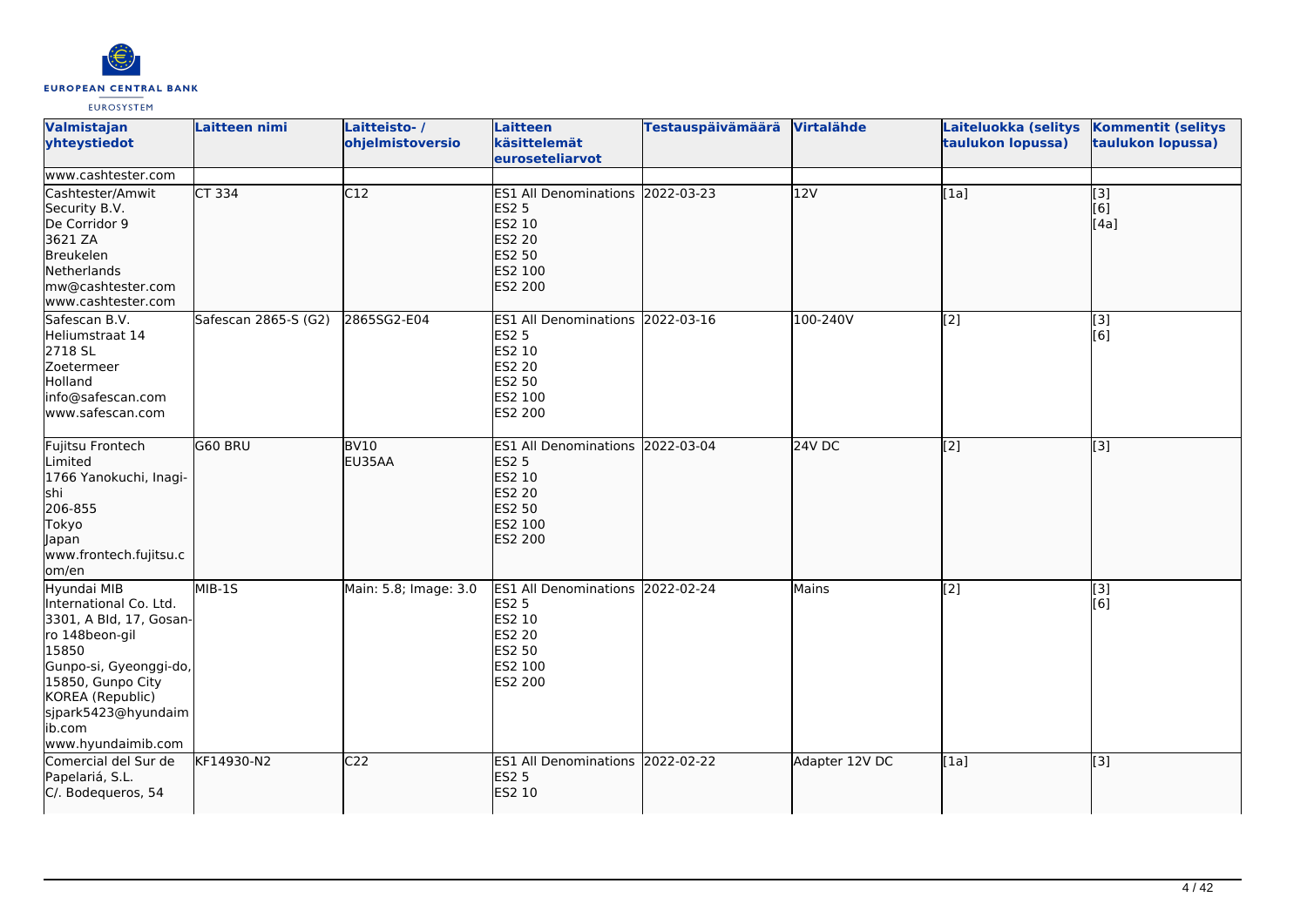

| Valmistajan<br>yhteystiedot                                                                                                                                                           | Laitteen nimi     | Laitteisto-/<br>ohjelmistoversio                                                                                    | Laitteen<br>käsittelemät<br>euroseteliarvot                                                                        | <b>Testauspäivämäärä</b> | Virtalähde  | Laiteluokka (selitys<br>taulukon lopussa) | <b>Kommentit (selitys</b><br>taulukon lopussa) |
|---------------------------------------------------------------------------------------------------------------------------------------------------------------------------------------|-------------------|---------------------------------------------------------------------------------------------------------------------|--------------------------------------------------------------------------------------------------------------------|--------------------------|-------------|-------------------------------------------|------------------------------------------------|
| 29006<br>Málaga<br>Spain<br>www.liderpapel.com                                                                                                                                        |                   |                                                                                                                     | <b>ES2 20</b><br><b>ES2 50</b><br>ES2 100<br><b>ES2 200</b>                                                        |                          |             |                                           |                                                |
| Nanjing NUMENMATIC<br>TECH Co., LTD<br>$606#$ , Jiuzhou B<br>Building, PingYang<br>325400<br>WenZhou City<br><b>China</b><br>brian@numenmatic.co<br>lm.<br>www.numenmatic.com         | Numenmatic SH-27C | Mainboard; CIS; IR;<br>MG; UV; Motor<br>SW1:11520<br>SW2:A8611333<br>SW3:CSNM06C10306<br>SW4:20220221190159 ES2 100 | ES1 All Denominations 2022-02-21<br><b>ES2 5</b><br>ES2 10<br>ES2 20<br>ES2 50<br>ES2 200                          |                          | 110V 220V   | [2]                                       | [3]<br>[6]                                     |
| Suzhou Ribao<br>Technology Co., Ltd<br>No.299, YuanQi Rd<br>Yuanhe Technology<br>Park<br>Xiangcheng<br>215133<br>Suzhou<br>China<br>info@nippo.com.cn<br>www.ribaotechnology.c<br>lom | $BC-40$           | <b>ECB: 0002</b>                                                                                                    | ES1 All Denominations 2022-02-14<br><b>ES2 5</b><br><b>ES2 10</b><br>ES2 20<br>ES2 50<br>ES2 100<br><b>ES2 200</b> |                          | 110V, 220V  | [2]                                       | $\overline{[3]}$<br>[6]                        |
| Masterwork<br>Automodules<br>4F, 223, Chong Yang<br><b>Rd</b><br>115 Nangang<br>Taipei<br>Taiwan<br>www.automodules.com                                                               | <b>NC-3301</b>    | EUR 002.007                                                                                                         | ES1 All Denominations 2022-02-09<br><b>ES2 5</b><br>ES2 10<br>ES2 20<br>ES2 50<br>ES2 100<br>ES2 200               |                          | 110V - 220V | $\overline{[2]}$                          | $\overline{[}3]$<br>[6]                        |
| Masterwork<br>Automodules<br>4F, 223, Chong Yang<br>Rd.<br>115 Nangang                                                                                                                | NC-3501           | EUR 002.007                                                                                                         | ES1 All Denominations 2022-02-09<br><b>ES2 5</b><br>ES2 10<br><b>ES2 20</b><br>ES2 50                              |                          | 110V - 220V | [2]                                       | [3]<br>[6]                                     |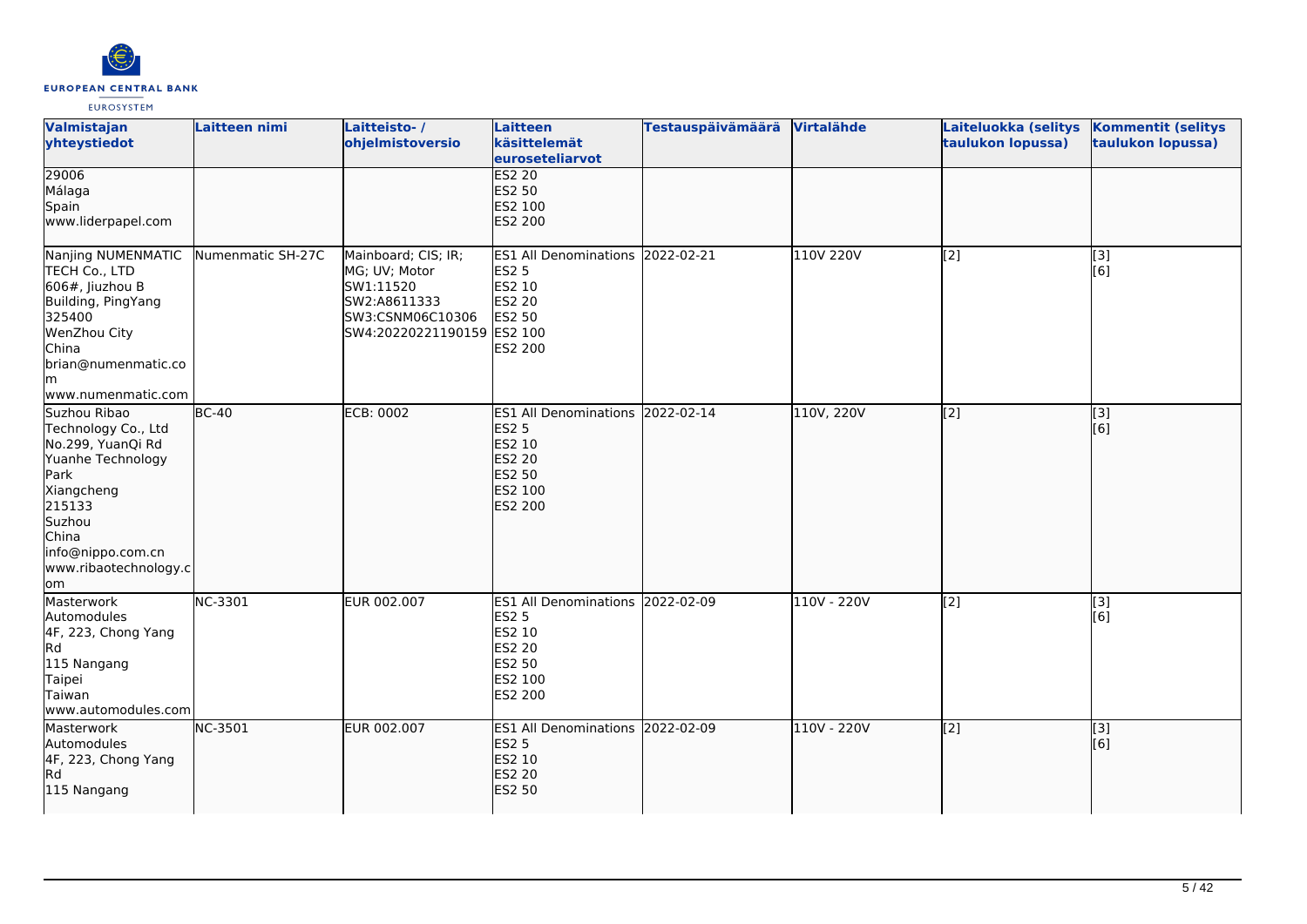

| Valmistajan<br>yhteystiedot                                                                                                   | Laitteen nimi | Laitteisto-/<br>ohjelmistoversio | <b>Laitteen</b><br>käsittelemät<br>euroseteliarvot                                                                 | Testauspäivämäärä | <b>Virtalähde</b>                        | Laiteluokka (selitys<br>taulukon lopussa) | <b>Kommentit (selitys</b><br>taulukon lopussa) |
|-------------------------------------------------------------------------------------------------------------------------------|---------------|----------------------------------|--------------------------------------------------------------------------------------------------------------------|-------------------|------------------------------------------|-------------------------------------------|------------------------------------------------|
| <b>Taipei</b><br>Taiwan<br>www.automodules.com                                                                                |               |                                  | <b>ES2 100</b><br>ES2 200                                                                                          |                   |                                          |                                           |                                                |
| Masterwork<br>Automodules<br>4F, 223, Chong Yang<br>Rd<br>115 Nangang<br>Taipei<br>Taiwan<br>www.automodules.com              | <b>IIAN</b>   | v1.3                             | ES1 All Denominations 2022-02-03<br><b>ES2 5</b><br>ES2 10<br><b>ES2 20</b><br>ES2 50<br>ES2 100<br>ES2 200        |                   | Adapter 5V or AA<br>Batterie             | [1b]                                      | [3]<br>[6]                                     |
| Giesecke+Devrient<br>Currency Technology<br>GmbH<br>Prinzregentenstraße<br>159<br>81677<br>Munich<br>Germany<br>www.gi-de.com | ProNote 1a    | 200.3                            | ES1 All Denominations 2022-01-19<br><b>ES2 5</b><br>ES2 10<br><b>ES2 20</b><br>ES2 50<br>ES2 100<br><b>ES2 200</b> |                   | 110V/120V, Other:<br>100-240V 50/60Hz 3A | $\overline{[2]}$                          | $\sqrt{3}$<br>[6]                              |
| CM Europe B.V.<br>Danzigweg 15<br>7418 EN<br>Deventer<br>Nederland<br>info@cmeurope.com<br>www.cmeurope.com                   | <b>B108</b>   | 1.0                              | ES1 All Denominations 2022-01-17<br><b>ES2 5</b><br>ES2 10<br><b>ES2 20</b><br>ES2 50<br>ES2 100<br>ES2 200        |                   | Mains 220V                               | [2]                                       | [3]<br>[6]                                     |
| CM Europe B.V.<br>Danzigweg 15<br>7418 EN<br>Deventer<br>Nederland<br>info@cmeurope.com<br>www.cmeurope.com                   | D001          | 329                              | ES1 All Denominations 2022-01-17<br><b>ES2 5</b><br>ES2 10<br><b>ES2 20</b><br>ES2 50<br>ES2 100<br>ES2 200        |                   | Mains 220V                               | $\overline{[1a]}$                         | $\overline{[}3]$<br>[6]                        |
| CM Europe B.V.<br>Danzigweg 15<br>7418 EN<br>Deventer                                                                         | D005          | B21                              | ES1 All Denominations 2022-01-17<br><b>ES2 5</b><br>ES2 10<br><b>ES2 20</b>                                        |                   | Mains 220V                               | [1a]                                      | [3]<br>[6]                                     |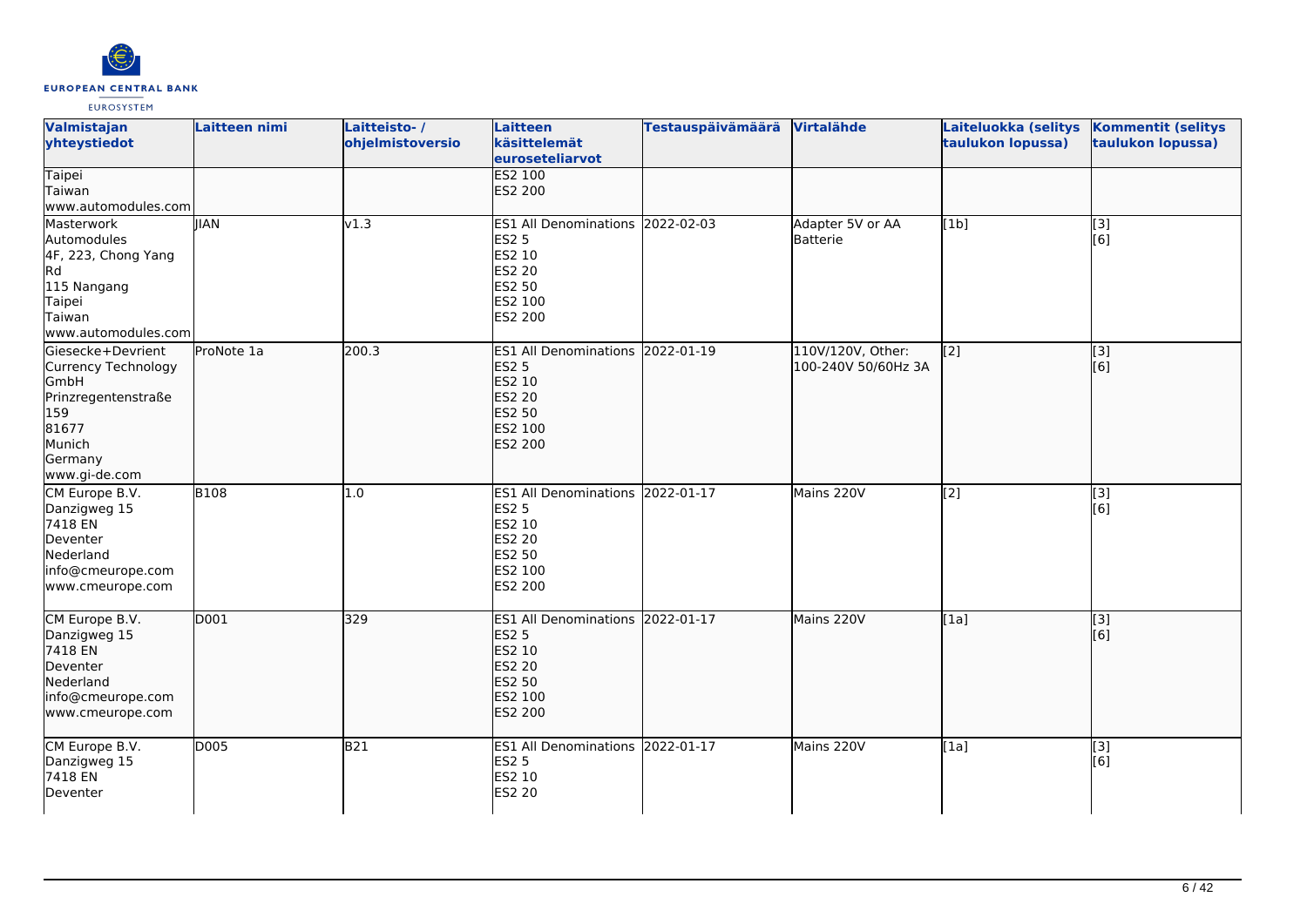

| <b>Valmistajan</b><br>yhteystiedot                                                                                              | Laitteen nimi              | Laitteisto-/<br>ohjelmistoversio | <b>Laitteen</b><br>käsittelemät<br>euroseteliarvot                                                                 | <b>Testauspäivämäärä</b> | Virtalähde      | Laiteluokka (selitys<br>taulukon lopussa) | <b>Kommentit (selitys</b><br>taulukon lopussa) |
|---------------------------------------------------------------------------------------------------------------------------------|----------------------------|----------------------------------|--------------------------------------------------------------------------------------------------------------------|--------------------------|-----------------|-------------------------------------------|------------------------------------------------|
| Nederland<br>info@cmeurope.com<br>www.cmeurope.com                                                                              |                            |                                  | <b>ES2 50</b><br>ES2 100<br>ES2 200                                                                                |                          |                 |                                           |                                                |
| Safescan B.V.<br>Heliumstraat 14<br>2718 SL<br>Zoetermeer<br>Holland<br>info@safescan.com<br>www.safescan.com                   | Safescan 155-S (GD-<br>R2) | S31-71                           | ES1 All Denominations 2022-01-12<br><b>ES2 5</b><br>ES2 10<br>ES2 20<br><b>ES2 50</b><br>ES2 100<br><b>ES2 200</b> |                          | 110V-220V       | [1a]                                      | [3]<br>[6]                                     |
| Safescan B.V.<br>Heliumstraat 14<br>2718 SL<br>Zoetermeer<br>Holland<br>info@safescan.com<br>www.safescan.com                   | Safescan 155-S (NT-<br>R1) | S31-71                           | ES1 All Denominations 2022-01-12<br><b>ES2 5</b><br>ES2 10<br>ES2 20<br>ES2 50<br>ES2 100<br>ES2 200               |                          | 110V-220V       | [1a]                                      | $\overline{[3]}$<br>[6]                        |
| Safescan B.V.<br>Heliumstraat 14<br>2718 SL<br>Zoetermeer<br>Holland<br>info@safescan.com<br>lwww.safescan.com                  | Safescan 2665-S            | S61-11                           | ES1 All Denominations 2022-01-12<br><b>ES2 5</b><br>ES2 10<br>ES2 20<br>ES2 50<br>ES2 100<br><b>ES2 200</b>        |                          | Mains 110V-220V | $\overline{[2]}$                          | [3]<br>[6]                                     |
| <b>GO Europe GmbH</b><br>Zum Kraftwerk 1<br>45527<br>Hattingen<br>Germany<br>Bemd.koenig@go-<br>europe.com<br>www.go-europe.com | <b>NC 620</b>              | U30 008                          | ES2 <sub>5</sub><br>ES2 10<br><b>ES2 20</b><br>ES2 50<br>ES2 100<br><b>ES2 200</b>                                 | 2021-12-15               | Mains, 220V     | [2]                                       | $\overline{[}3]$<br>[6]                        |
| Safescan B.V.<br>Heliumstraat 14<br>2718 SL<br>Zoetermeer                                                                       | Safescan 155-S (G2)        | EU-01                            | ES1 All Denominations 2021-12-15<br><b>ES2 5</b><br>ES2 10<br><b>ES2 20</b>                                        |                          | 110V 220V       | [1a]                                      | $\overline{[3]}$<br>[6]                        |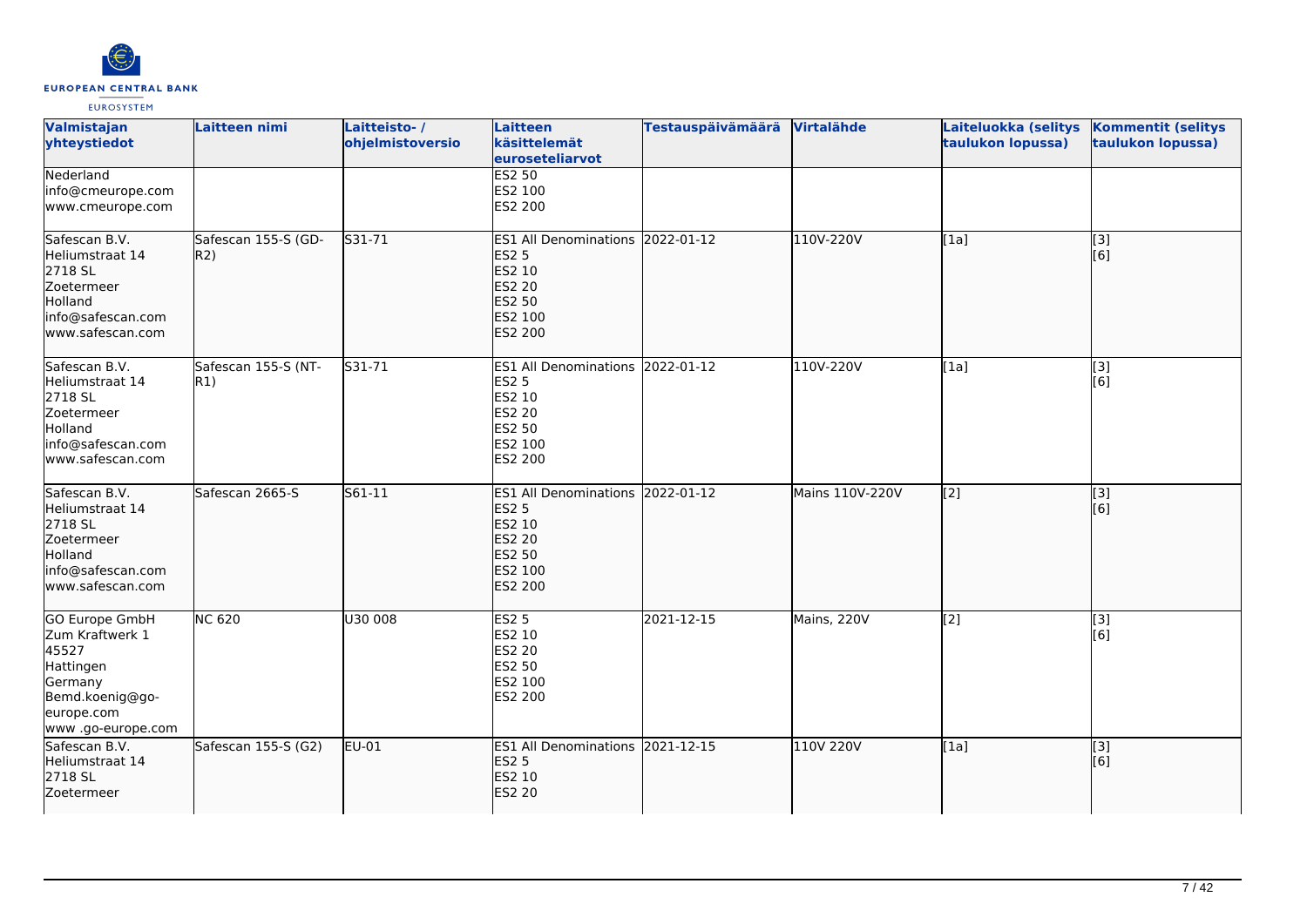

| Valmistajan<br>yhteystiedot                                                                                                          | Laitteen nimi    | Laitteisto-/<br>ohjelmistoversio | <b>Laitteen</b><br>käsittelemät<br>euroseteliarvot                                                                 | Testauspäivämäärä | <b>Virtalähde</b> | Laiteluokka (selitys<br>taulukon lopussa) | <b>Kommentit (selitys</b><br>taulukon lopussa) |
|--------------------------------------------------------------------------------------------------------------------------------------|------------------|----------------------------------|--------------------------------------------------------------------------------------------------------------------|-------------------|-------------------|-------------------------------------------|------------------------------------------------|
| <b>Holland</b><br>info@safescan.com<br>www.safescan.com                                                                              |                  |                                  | <b>ES2 50</b><br>ES2 100<br>ES2 200                                                                                |                   |                   |                                           |                                                |
| Safescan B.V.<br>Heliumstraat 14<br>2718 SL<br>Zoetermeer<br>Holland<br>info@safescan.com<br>www.safescan.com                        | Safescan 2465-S  | S55-71                           | ES1 All Denominations 2021-12-15<br><b>ES2 5</b><br>ES2 10<br><b>ES2 20</b><br>ES2 50<br>ES2 100<br>ES2 200        |                   | Mains 110V 220V   | [2]                                       | [3]<br>[6]                                     |
| GO Europe GmbH<br>Zum Kraftwerk 1<br>45527<br>Hattingen<br>Germany<br>Bemd.koenig@go-<br>europe.com<br>www .go-europe.com            | <b>NC 590</b>    | BJ-LSJ-MB<br>U30 008             | <b>ES2 5</b><br>ES2 10<br><b>ES2 20</b><br>ES2 50<br>ES2 100<br>ES2 200                                            | 2021-12-15        | Mains, 220V       | $\left[2\right]$                          | [3]<br>[6]                                     |
| GO Europe GmbH<br>Zum Kraftwerk 1<br>45527<br>Hattingen<br>Germany<br>Bemd.koenig@go-<br>europe.com<br>www.go-europe.com             | <b>NC 570</b>    | BJ-82+1000-MB<br>U30 008         | <b>ES2 5</b><br>ES2 10<br><b>ES2 20</b><br>ES2 50<br>ES2 100<br>ES2 200                                            | 2021-12-15        | Mains, 220V       | [2]                                       | [3]<br>[6]                                     |
| Cashtester/Amwit<br>Security B.V.<br>De Corridor 9<br>3621 ZA<br>Breukelen<br>Netherlands<br>mw@cashtester.com<br>www.cashtester.com | <b>BC 242 SD</b> | $C21 - 1$                        | ES1 All Denominations 2021-12-13<br><b>ES2 5</b><br>ES2 10<br><b>ES2 20</b><br><b>ES2 50</b><br>ES2 100<br>ES2 200 |                   | 100-240V          | $\overline{[2]}$                          | [3]<br>[6]                                     |
| ZHEJIANG SEMTOM<br>ELECTRONIC CO. LTD<br>1 Bldg, Section B<br>Shoes Ind. Zone Eco.                                                   | ST-1400          | V1.0                             | ES1 All Denominations 2021-12-13<br><b>ES2 5</b><br>ES2 10<br><b>ES2 20</b>                                        |                   | Mains 220V        | [2]                                       | [3]<br>[6]                                     |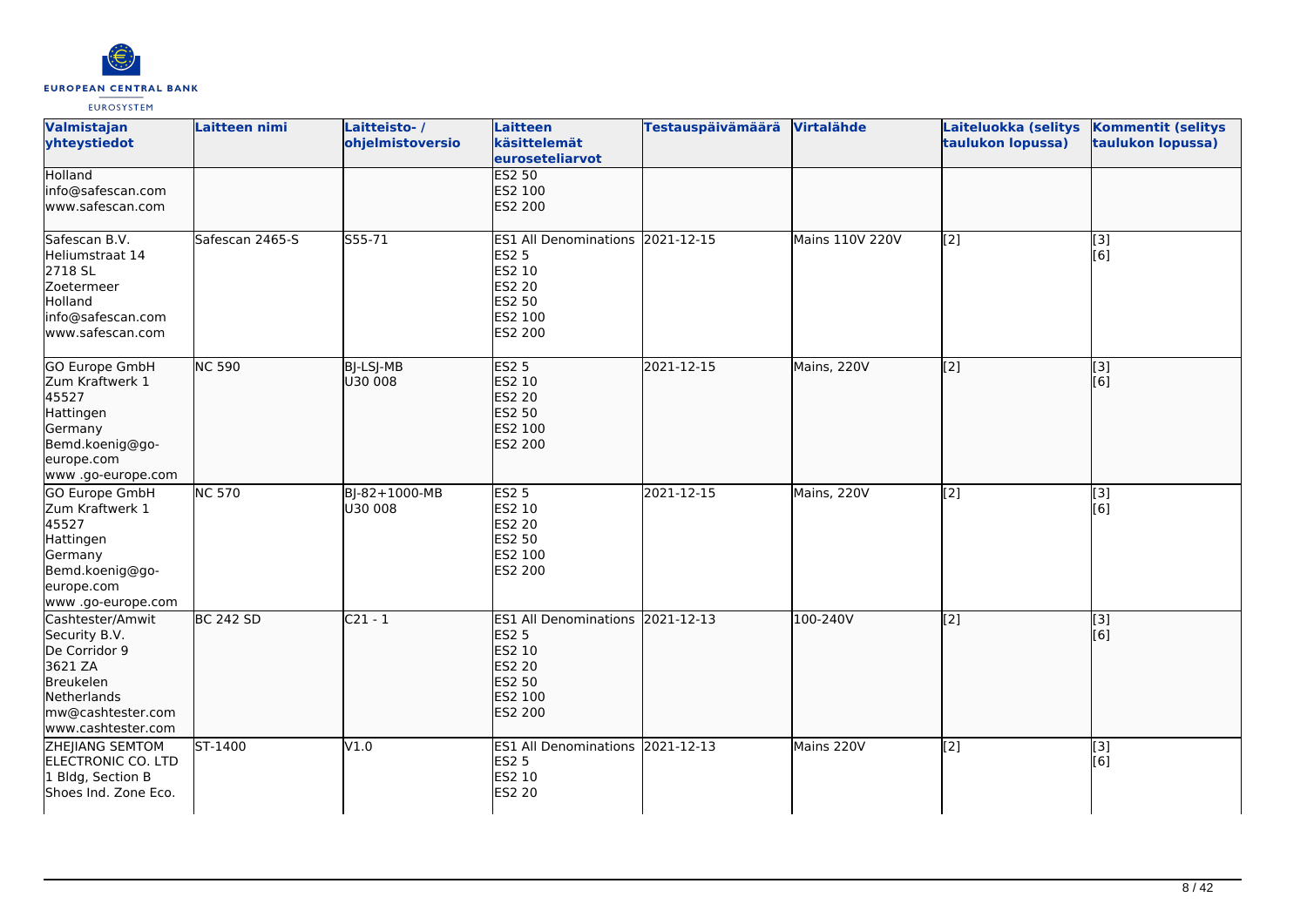

| Valmistajan<br>yhteystiedot                                                                                                               | Laitteen nimi                         | Laitteisto-/<br>ohjelmistoversio | Laitteen<br>käsittelemät<br>euroseteliarvot                                                                               | <b>Testauspäivämäärä</b> | Virtalähde     | Laiteluokka (selitys<br>taulukon lopussa) | <b>Kommentit (selitys</b><br>taulukon lopussa) |
|-------------------------------------------------------------------------------------------------------------------------------------------|---------------------------------------|----------------------------------|---------------------------------------------------------------------------------------------------------------------------|--------------------------|----------------|-------------------------------------------|------------------------------------------------|
| Development Area,<br>Pingyan<br>325401 Wenzhou<br>Zhejiang<br><b>CHINA</b><br>sales3@semtom.com<br>http://www.semtom.co<br>$\mathsf{Im}/$ |                                       |                                  | <b>ES2 50</b><br>ES2 100<br>ES2 200                                                                                       |                          |                |                                           |                                                |
| Suzo international NL.<br>B.V. / Suzohapp<br>Rijnzathe 12<br>3454PV<br>De Meern<br>Netherlands<br>info@suzohapp.nl<br>eu.suzohapp.com     | Bill-to-Bill 100/200/300 EU1111<br>XE |                                  | ES1 All Denominations 2021-12-09<br><b>ES2 5</b><br>ES2 10<br><b>ES2 20</b><br>ES2 50<br><b>ES2 100</b><br>ES2 200        |                          | Other_12/24_V  | [1b]                                      | $\overline{[3]}$<br>[6]                        |
| Suzo international NL.<br>B.V. / Suzohapp<br>Rijnzathe 12<br>3454PV<br>De Meern<br>Netherlands<br>info@suzohapp.nl<br>eu.suzohapp.com     | MFL-XXXX-EU1230<br><b>CCNET</b>       | EU1230                           | ES1 All Denominations 2021-12-09<br><b>ES2 5</b><br>ES2 10<br><b>ES2 20</b><br><b>ES2 50</b><br>ES2 100<br><b>ES2 200</b> |                          | Other: 12/24_V | [1b]                                      | [3]<br>[6]                                     |
| Suzo international NL.<br>B.V. / Suzohapp<br>Rijnzathe 12<br>3454PV<br>De Meern<br>Netherlands<br>info@suzohapp.nl<br>eu.suzohapp.com     | Bill-to-Bill 100/200/300 EU1192       |                                  | ES1 All Denominations 2021-12-09<br><b>ES2 5</b><br>ES2 10<br><b>ES2 20</b><br><b>ES2 50</b><br>ES2 100<br>ES2 200        |                          | Other_12/24_V  | [1b]                                      | $\overline{[}3]$<br>[6]                        |
| Hilton Europe S.L.<br>Principe de Vergara<br>5-bajo dcha.<br>28001<br>Madrid<br>Spain<br>www.hiltoneurope.com                             | b8000                                 | $C21-1$                          | ES1 All Denominations 2021-12-02<br><b>ES2 5</b><br>ES2 10<br><b>ES2 20</b><br>ES2 50<br>ES2 100<br>ES2 200               |                          | Mains, 220V    | $\overline{[2]}$                          | $\overline{[3]}$                               |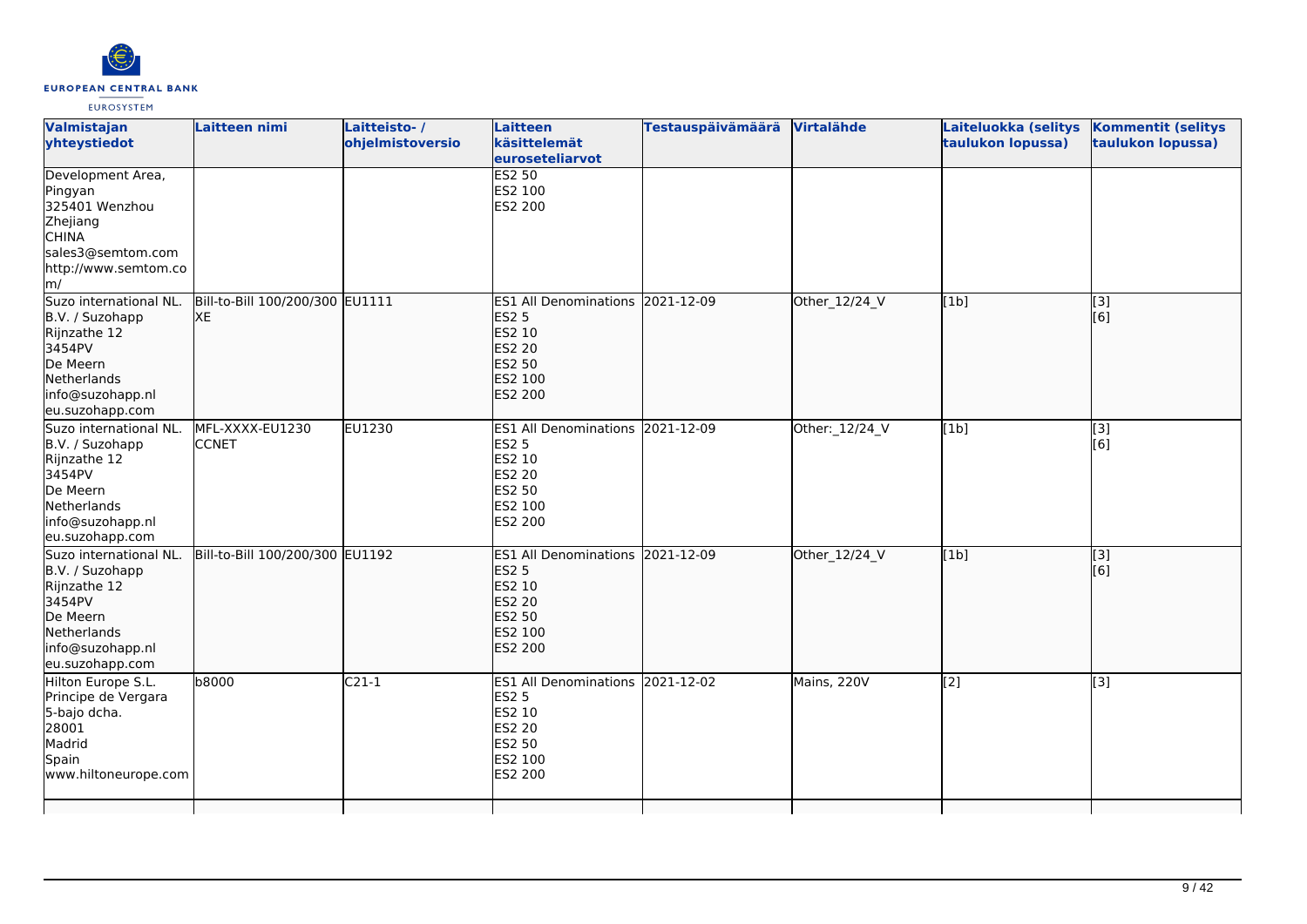

| Valmistajan<br>yhteystiedot                                                                                                                                                      | Laitteen nimi  | Laitteisto-/<br>ohjelmistoversio   | <b>Laitteen</b><br>käsittelemät<br>euroseteliarvot                                                                    | <b>Testauspäivämäärä</b> | Virtalähde         | Laiteluokka (selitys<br>taulukon lopussa) | <b>Kommentit (selitys</b><br>taulukon lopussa) |
|----------------------------------------------------------------------------------------------------------------------------------------------------------------------------------|----------------|------------------------------------|-----------------------------------------------------------------------------------------------------------------------|--------------------------|--------------------|-------------------------------------------|------------------------------------------------|
| Shenzhen Double<br>Power Electronics Co.,<br>Ltd<br>Rm 1281, 12/F,<br>Yunsong Building<br>Tairan 8rh Road<br>District Shenzen<br>Chegongmiao Futian<br>China<br>www.szdpower.com | <b>DP-7300</b> | $C21-1$                            | <b>ES1 All Denominations</b><br><b>ES2 5</b><br>ES2 10<br><b>ES2 20</b><br>ES2 50<br>ES2 100<br><b>ES2 200</b>        | $2021 - 11 - 26$         | Other: 100-240V    | $\overline{[2]}$                          | $\overline{[}3]$<br>[6]                        |
| Shenzhen Double<br>Power Electronics Co.,<br>Ltd<br>Rm 1281, 12/F,<br>Yunsong Building<br>Tairan 8rh Road<br>District Shenzen<br>Chegongmiao Futian<br>China<br>www.szdpower.com | DP-2288        | C <sub>03</sub>                    | <b>ES1 All Denominations</b><br><b>ES2 5</b><br>ES2 10<br>ES2 20<br>ES2 50<br>ES2 100<br>ES2 200                      | 2021-11-26               | other: 12V Adapter | [1a]                                      | $\overline{[}3]$<br>[6]                        |
| Laurel Bank Machines<br>Co Ltd<br>1-1-2 Toranomon<br>Minato-ku<br>Tokyo<br>Japan<br>www.lbm.co.jp                                                                                | $ -923$        | J-923-Main V04<br>Currency Counter | <b>ES1 All Denominations</b><br><b>ES2 5</b><br>ES2 10<br><b>ES2 20</b><br><b>ES2 50</b><br>ES2 100<br><b>ES2 200</b> | 2021-11-26               | $100V - 240V$      | $\overline{[2]}$                          | $\overline{[3]}$                               |
| Innovative Technology<br>Ltd<br>Derker Street<br>OL1 4EQ<br>Oldham<br>United Kingdom<br>sales@innovativetechn<br>ology.co.uk                                                     | NV201 Spectral | <b>BNV</b><br>EUR01011             | ES1 All Denominations 2021-11-25<br><b>ES2 5</b><br>ES2 10<br>ES2 20<br>ES2 50<br>ES2 100<br>ES2 200                  |                          | 24V DC             | [1b]                                      | $\overline{[}3]$<br>[6]                        |
| Innovative Technology<br>Ltd<br>Derker Street                                                                                                                                    | NV9 Spectral   | <b>BNV</b><br>EUR01015             | ES1 All Denominations 2021-11-25<br><b>ES2 5</b><br>ES2 10                                                            |                          | 12V DC 24V DC      | [1b]                                      | [3]<br>[6]                                     |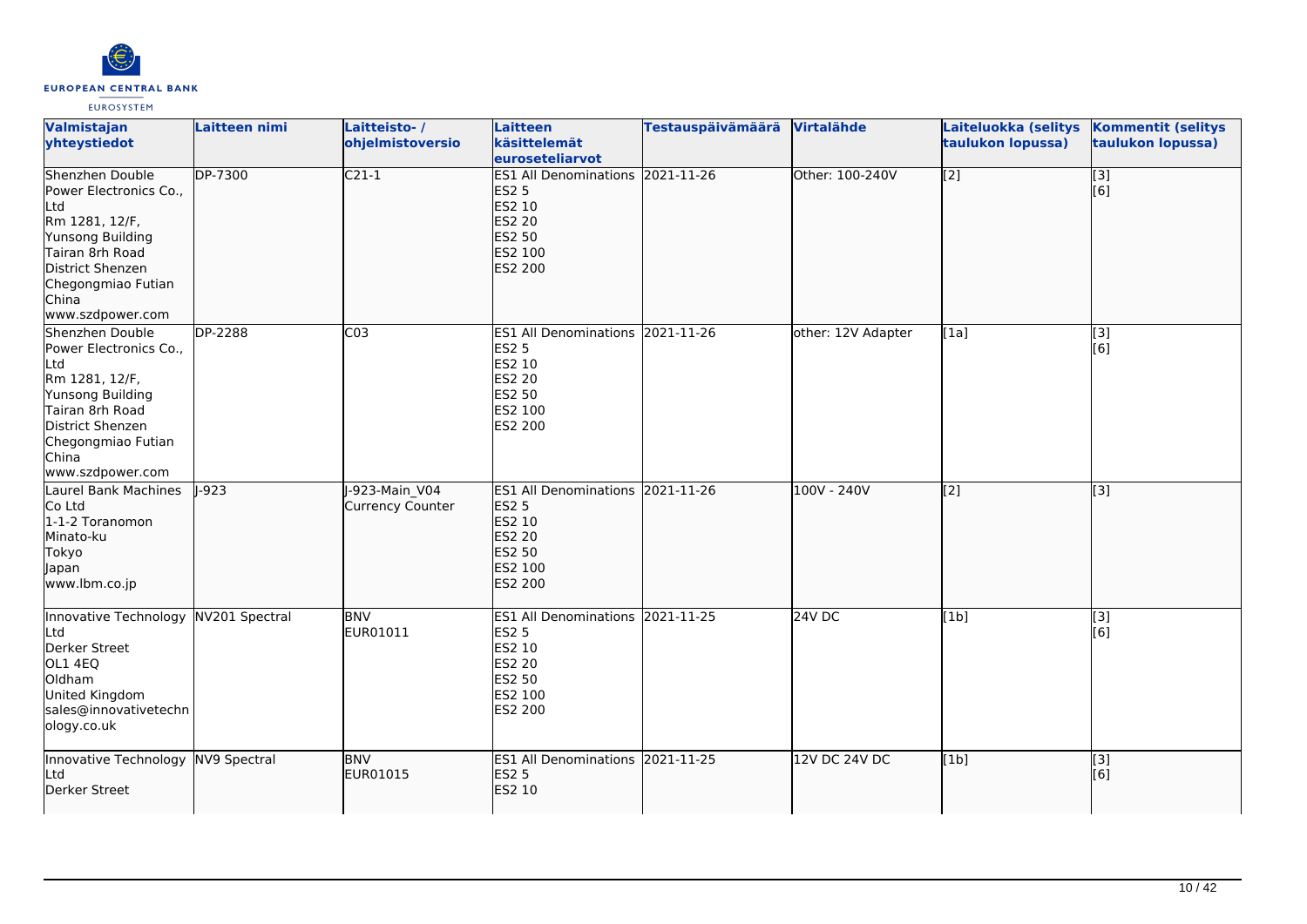

| Valmistajan<br>yhteystiedot                                                                                                           | Laitteen nimi | Laitteisto-/<br>ohjelmistoversio | Laitteen<br>käsittelemät<br>euroseteliarvot                                                                           | <b>Testauspäivämäärä</b> | Virtalähde | Laiteluokka (selitys<br>taulukon lopussa) | <b>Kommentit (selitys</b><br>taulukon lopussa) |
|---------------------------------------------------------------------------------------------------------------------------------------|---------------|----------------------------------|-----------------------------------------------------------------------------------------------------------------------|--------------------------|------------|-------------------------------------------|------------------------------------------------|
| OL1 4EQ<br>Oldham<br>United Kingdom<br>sales@innovativetechn<br>ology.co.uk                                                           |               |                                  | <b>ES2 20</b><br>ES2 50<br>ES2 100<br>ES2 200                                                                         |                          |            |                                           |                                                |
| Innovative Technology NV9USB+<br>Ltd<br>Derker Street<br>OL1 4EQ<br>Oldham<br>United Kingdom<br>sales@innovativetechn<br>ology.co.uk  |               | <b>BNV</b><br><b>EUR45F66</b>    | <b>ES1 All Denominations</b><br><b>ES2 5</b><br>ES2 10<br>ES2 20<br>ES2 50<br>ES2 100<br>ES2 200                      | 2021-11-25               | 12V DC     | [1b]                                      | [3]<br>[6]                                     |
| Innovative Technology NV10USB+<br>Ltd<br>Derker Street<br>OL1 4EQ<br>Oldham<br>United Kingdom<br>sales@innovativetechn<br>ology.co.uk |               | <b>BNV</b><br><b>EUR45H56</b>    | ES1 All Denominations 2021-11-25<br><b>ES2 5</b><br>ES2 10<br><b>ES2 20</b><br><b>ES2 50</b><br>ES2 100<br>ES2 200    |                          | $12V$ DC   | [1b]                                      | $\overline{[}3]$<br>[6]                        |
| Innovative Technology NV200<br>Ltd<br>Derker Street<br>OL1 4EQ<br>Oldham<br>United Kingdom<br>sales@innovativetechn<br>ology.co.uk    |               | <b>BNV</b><br>EUR01G47           | <b>ES1 All Denominations</b><br>ES2 5<br>ES2 10<br>ES2 20<br>ES2 50<br>ES2 100<br>ES2 200                             | 2021-11-25               | 12V/24V DC | [1b]                                      | $\overline{[3]}$<br>[6]                        |
| Innovative Technology NV200 Spectral<br>Ltd<br>Derker Street<br>OL1 4EQ<br>Oldham<br>United Kingdom<br>sales@innovativetechn          |               | <b>BNV</b><br>EUR01039           | <b>ES1 All Denominations</b><br><b>ES2 5</b><br>ES2 10<br><b>ES2 20</b><br><b>ES2 50</b><br>ES2 100<br><b>ES2 200</b> | 2021-11-25               | 12V/24V DC | [1b]                                      | [3]<br>[6]                                     |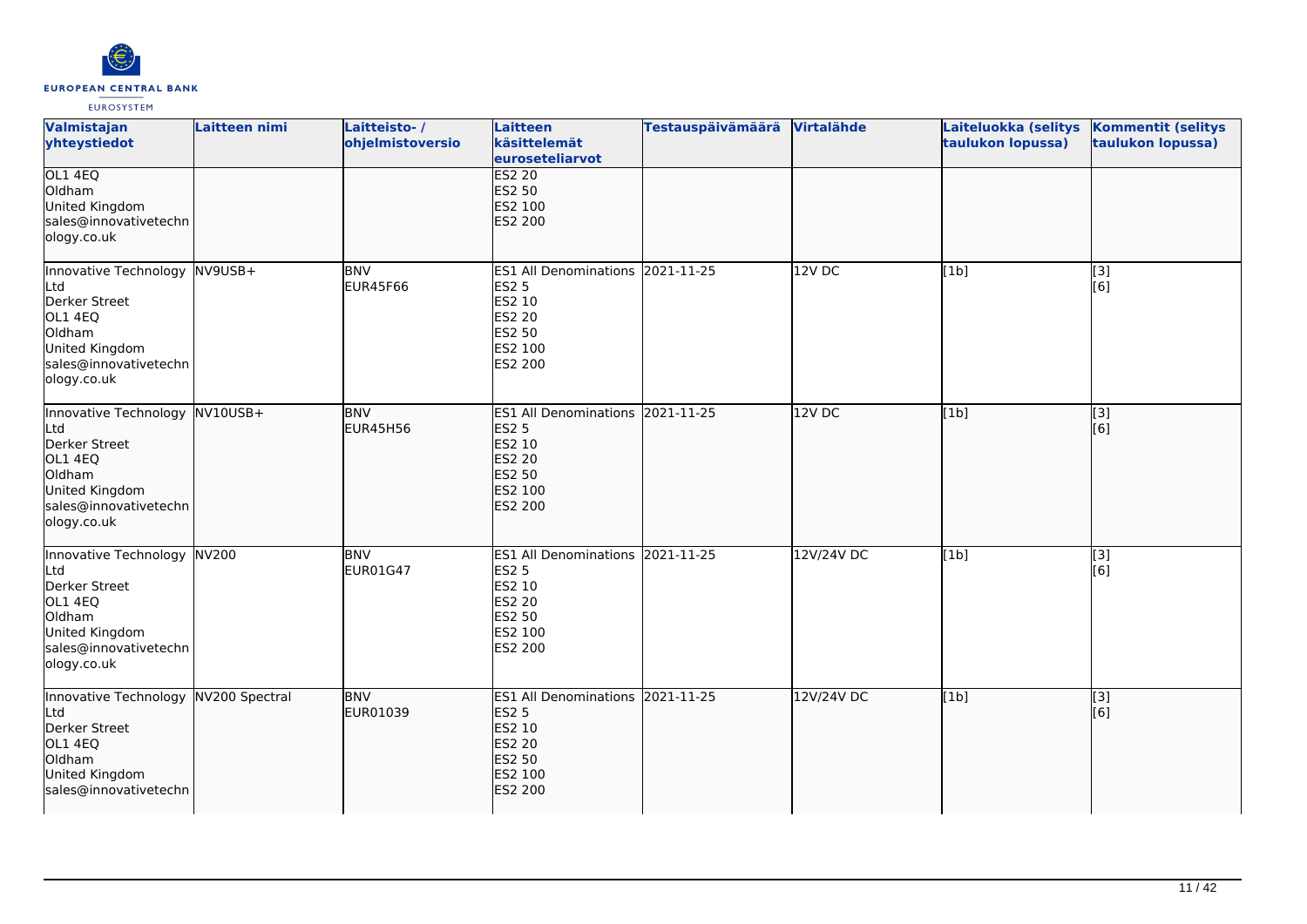

| Valmistajan<br>yhteystiedot                                                                                                                             | Laitteen nimi | Laitteisto-/<br>ohjelmistoversio                                                | <b>Laitteen</b><br>käsittelemät<br>euroseteliarvot                                                   | <b>Testauspäivämäärä</b> | Virtalähde | Laiteluokka (selitys<br>taulukon lopussa) | <b>Kommentit (selitys</b><br>taulukon lopussa) |
|---------------------------------------------------------------------------------------------------------------------------------------------------------|---------------|---------------------------------------------------------------------------------|------------------------------------------------------------------------------------------------------|--------------------------|------------|-------------------------------------------|------------------------------------------------|
| ology.co.uk                                                                                                                                             |               |                                                                                 |                                                                                                      |                          |            |                                           |                                                |
| Innovative Technology NV201<br><b>L</b> td<br>Derker Street<br>OL1 4EQ<br>Oldham<br>United Kingdom<br>sales@innovativetechn<br>ology.co.uk              |               | <b>BNV</b><br>EUR01C68                                                          | ES1 All Denominations 2021-11-25<br>ES2 5<br>ES2 10<br>ES2 20<br>ES2 50<br>ES2 100<br>ES2 200        |                          | $24V$ DC   | [1b]                                      | [3]<br>[6]                                     |
| e-Banking Tech Co, Ltd EB-1500+<br>A-1104 Digital Empire<br>906-1, Gwanyangdong<br>431-060<br>Dongangu, Anyang-si<br>Korea<br>www.ebankingtech.co<br>lm |               | Banknote Discriminator ES1 All Denominations 2021-11-24<br>with CIS<br>09.01.01 | ES2 5<br>ES2 10<br>ES2 20<br>ES2 50<br>ES2 100<br>ES2 200                                            |                          | 220V       | $\overline{[2]}$                          | $\overline{[}3]$<br>[6]                        |
| e-Banking Tech Co, Ltd EB-1500<br>A-1104 Digital Empire<br>906-1, Gwanyangdong<br>431-060<br>Dongangu, Anyang-si<br>Korea<br>www.ebankingtech.co<br>lm. |               | <b>Banknote Discriminator</b><br>with CIS<br>09.01.01                           | ES1 All Denominations 2021-11-24<br>ES2 5<br>ES2 10<br>ES2 20<br>ES2 50<br>ES2 100<br>ES2 200        |                          | 220V       | [2]                                       | [3]<br>[6]                                     |
| Plus Banking Machines P16<br>Co Ltd<br>Dangsandong-6Ka,<br>Youngdeungpo-Ku<br>340-4<br>Seoul<br>Korea<br>plus@plus.co.kr<br>www.plus.co.kr              |               | Micro Processor type<br>Main P-1.7.1 14.2.4                                     | ES1 All Denominations 2021-11-18<br><b>ES2 5</b><br>ES2 10<br>ES2 20<br>ES2 50<br>ES2 100<br>ES2 200 |                          | 110V/220V  | $\left[2\right]$                          | [[3]<br>[[6]                                   |
| Suzhou Ribao<br>Technology Co., Ltd<br>No.299, YuanQi Rd<br>Yuanhe Technology                                                                           | <b>BC-55</b>  | 020105                                                                          | ES1 All Denominations 2021-11-10<br>ES2 5<br>ES2 10<br>ES2 20                                        |                          | 110V, 220V | [2]                                       | [3]<br>[6]                                     |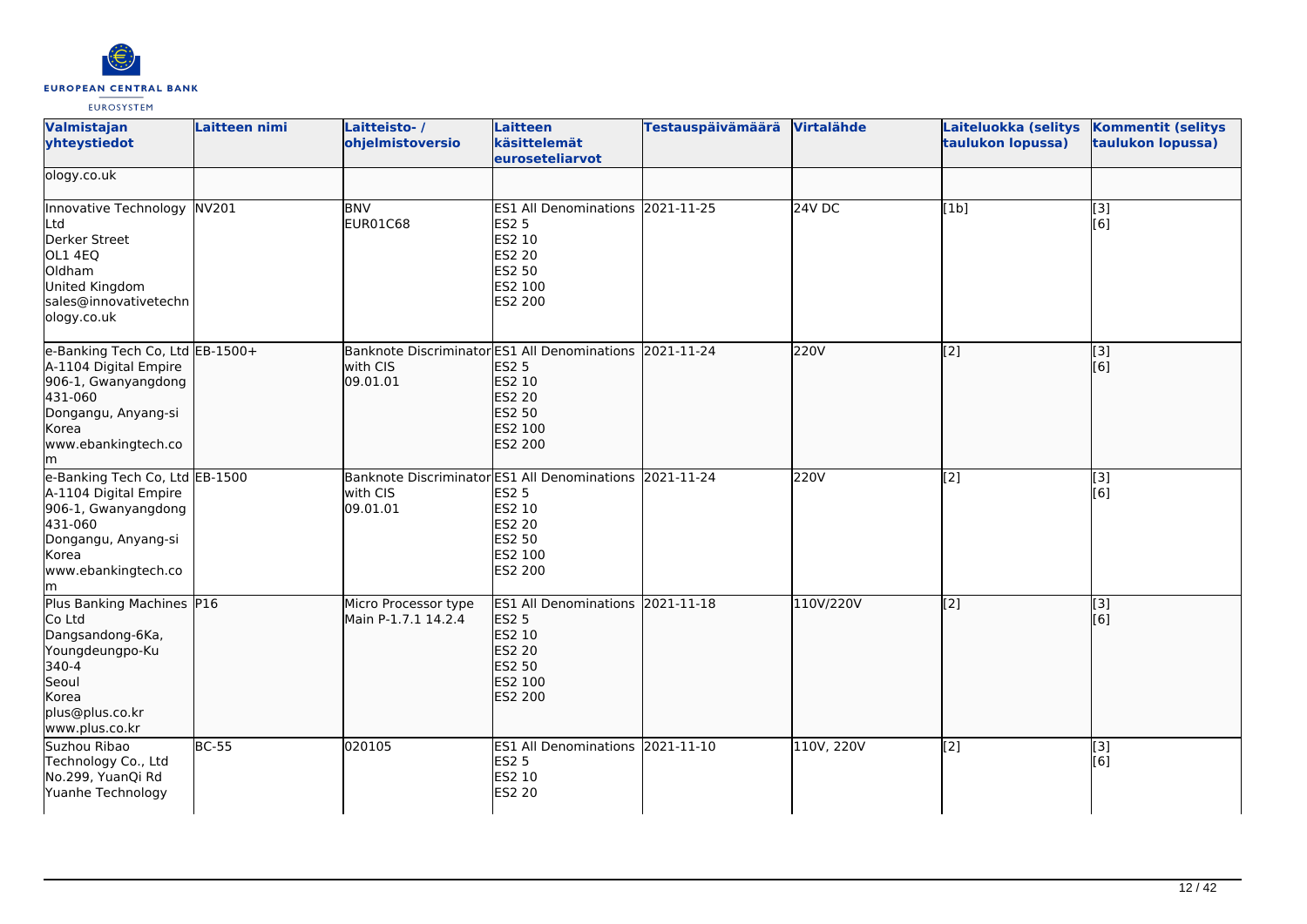

| Valmistajan<br>yhteystiedot                                                                                                                                                           | Laitteen nimi | Laitteisto-/<br>ohjelmistoversio | <b>Laitteen</b><br>käsittelemät<br>euroseteliarvot                                                                 | <b>Testauspäivämäärä</b> | Virtalähde  | Laiteluokka (selitys<br>taulukon lopussa) | <b>Kommentit (selitys</b><br>taulukon lopussa) |
|---------------------------------------------------------------------------------------------------------------------------------------------------------------------------------------|---------------|----------------------------------|--------------------------------------------------------------------------------------------------------------------|--------------------------|-------------|-------------------------------------------|------------------------------------------------|
| Park<br>Xiangcheng<br>215133<br>Suzhou<br>China<br>info@nippo.com.cn<br>www.ribaotechnology.c<br>lom                                                                                  |               |                                  | <b>ES2 50</b><br>ES2 100<br>ES2 200                                                                                |                          |             |                                           |                                                |
| Suzhou Ribao<br>Technology Co., Ltd<br>No.299, YuanQi Rd<br>Yuanhe Technology<br>Park<br>Xiangcheng<br>215133<br>Suzhou<br>China<br>info@nippo.com.cn<br>www.ribaotechnology.c<br>lom | Magner 125    | 020105                           | ES1 All Denominations 2021-11-10<br><b>ES2 5</b><br>ES2 10<br><b>ES2 20</b><br><b>ES2 50</b><br>ES2 100<br>ES2 200 |                          | 110V, 220V  | [2]                                       | $\overline{[3]}$<br>[6]                        |
| Astrosystems Ltd<br>Grove Technology Park<br>Wantage, Oxfordshire<br>United Kingdom<br>www.globalbillacceptor<br>s.com                                                                | <b>ST1C</b>   | ST2 S 99 144<br>2021-08-10       | <b>ES15</b><br>ES1 10<br><b>ES2 5</b><br>ES2 10                                                                    | 2021-11-10               | 12V         | [1b]                                      | $\overline{[2]}$<br>[3]<br>[6]<br>[8]          |
| Fujitsu Frontech<br>Limited<br>1766 Yanokuchi, Inagi-<br>shi<br>206-855<br>Tokyo<br>Japan<br>www.frontech.fujitsu.c<br>om/en                                                          | G60 BRU       | <b>BV10</b><br>EU32AA            | <b>ES1 All Denominations</b><br><b>ES2 5</b><br>ES2 10<br>ES2 20<br>ES2 50<br>ES2 100<br><b>ES2 200</b>            | 2021-11-04               | 24V DC      | [2]                                       | $\overline{[}3]$                               |
| <b>BellCon Aps</b><br>Messingvei 64A<br>8940<br>Randers SV<br>Denmark                                                                                                                 | Evision SD    | C20(039)                         | ES2 <sub>5</sub><br>ES2 10<br>ES2 20<br>ES2 50<br>ES2 100                                                          | 2021-11-03               | Mains, 230V | [1a]                                      | $\overline{[3]}$<br>[6]                        |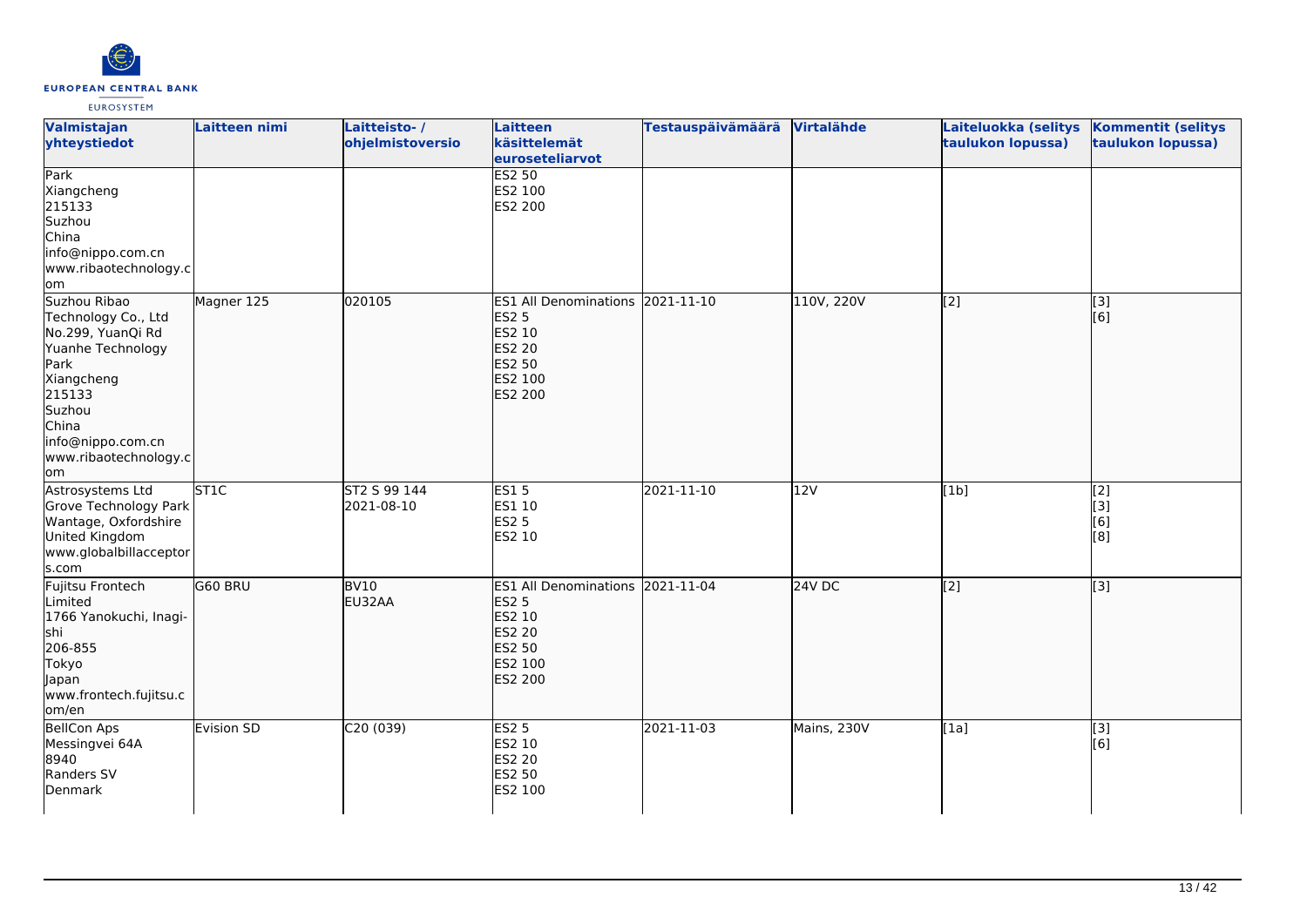

| Valmistajan<br>yhteystiedot                                                                                                  | Laitteen nimi         | Laitteisto-/<br>ohjelmistoversio | <b>Laitteen</b><br>käsittelemät<br>euroseteliarvot                                                                          | <b>Testauspäivämäärä</b> | <b>Virtalähde</b> | Laiteluokka (selitys<br>taulukon lopussa) | <b>Kommentit (selitys</b><br>taulukon lopussa) |
|------------------------------------------------------------------------------------------------------------------------------|-----------------------|----------------------------------|-----------------------------------------------------------------------------------------------------------------------------|--------------------------|-------------------|-------------------------------------------|------------------------------------------------|
| www.bellcon.com                                                                                                              |                       |                                  | <b>ES2 200</b>                                                                                                              |                          |                   |                                           |                                                |
| <b>BellCon Aps</b><br>Messingvei 64A<br>8940<br>Randers SV<br>Denmark<br>www.bellcon.com                                     | BellCount V610        | SW: 002.006                      | ES1 All Denominations 2021-11-03<br><b>ES2 5</b><br><b>ES2 10</b><br><b>ES2 20</b><br>ES2 50<br>ES2 100<br><b>ES2 200</b>   |                          | Mains, 110V, 220V | [[2]                                      | [3]<br>[6]                                     |
| <b>BellCon Aps</b><br>Messingvei 64A<br>8940<br>Randers SV<br>Denmark<br>www.bellcon.com                                     | <b>Evision SD</b>     | C10(039)                         | <b>ES15</b><br>ES1 10<br>ES1 20<br><b>ES1 50</b><br><b>ES2 5</b><br>ES2 10<br><b>ES2 20</b><br>ES2 50<br>ES2 100<br>ES2 200 | 2021-11-03               | Mains, 230V       | [1a]                                      | [3]<br>[6]                                     |
| Cummins-Allison Corp<br>891 Feehandville Drive<br>IL 60056<br>MT. Prospect<br><b>USA</b><br>www.cumminsallison.c<br>lom      | let Scan iFX1-LC i106 | EURO REVISION 7.31               | ES1 All Denominations 2021-11-03<br><b>ES2 5</b><br><b>ES2 10</b><br>ES2 20<br><b>ES2 50</b><br>ES2 100<br><b>ES2 200</b>   |                          | 110V, 220V        | [2]                                       | [3]<br>[6]                                     |
| Fujitsu Frontech<br>Limited<br>1766 Yanokuchi, Inagi-<br>shi<br>206-855<br>Tokyo<br>Japan<br>www.frontech.fujitsu.c<br>om/en | GSR50-BNA             | GSR50-BV<br>EU0129               | ES1 All Denominations 2021-11-03<br><b>ES2 5</b><br>ES2 10<br>ES2 20<br>ES2 50<br>ES2 100<br>ES2 200                        |                          | <b>24V DC</b>     | [2]                                       | $[3]$                                          |
| <b>BellCon Aps</b><br>Messingvei 64A                                                                                         | BellCount V2510M      | C20 (EUR: V2.003)                | ES1 All Denominations 2021-10-29<br><b>ES2 5</b>                                                                            |                          | Mains, 110V, 220V | [2]                                       | [3]<br>[6]                                     |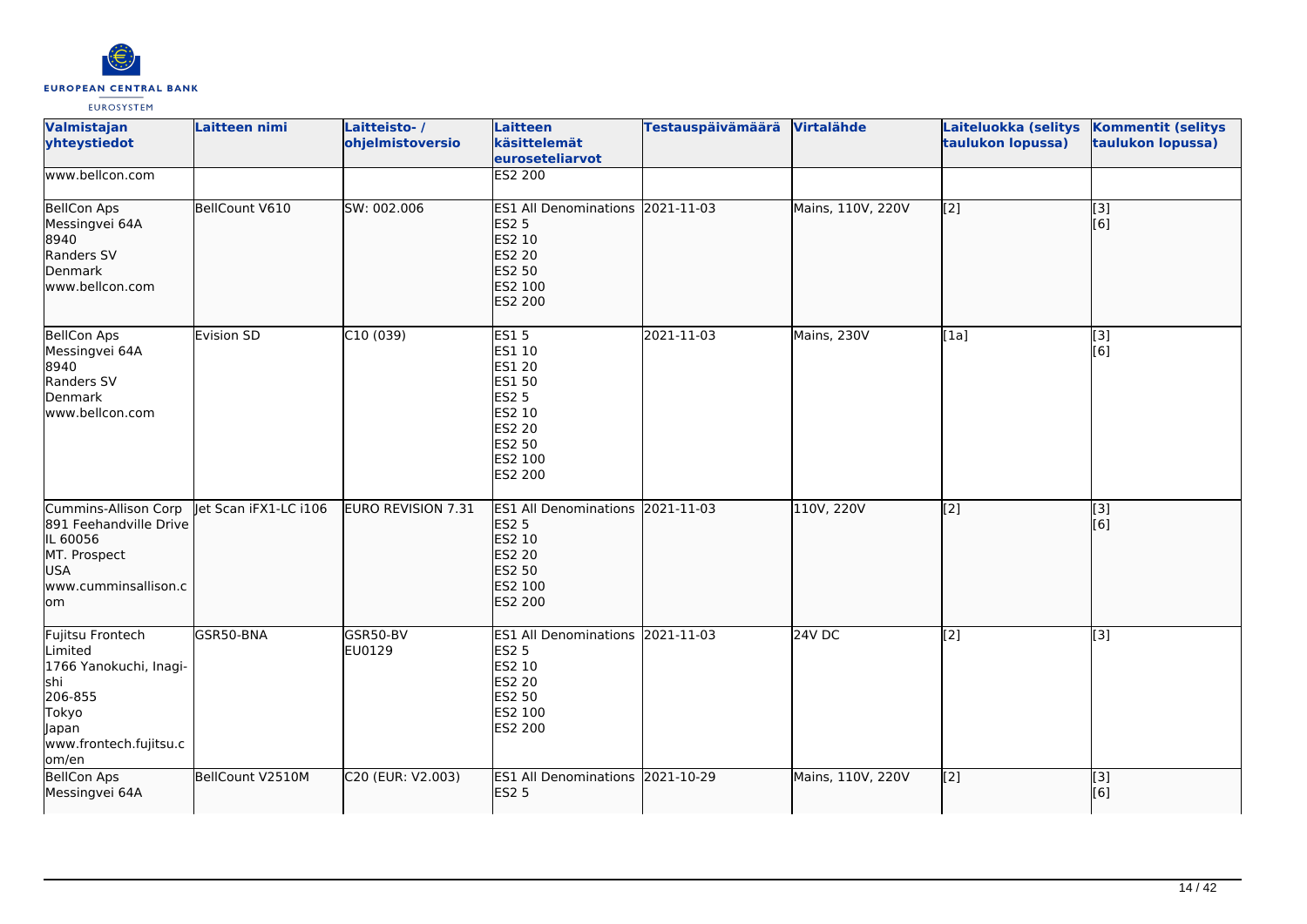

| Valmistajan<br>yhteystiedot                                                                                                 | Laitteen nimi         | Laitteisto-/<br>ohjelmistoversio | <b>Laitteen</b><br>käsittelemät<br>euroseteliarvot                                                                        | <b>Testauspäivämäärä</b> | Virtalähde                                     | Laiteluokka (selitys<br>taulukon lopussa) | <b>Kommentit (selitys</b><br>taulukon lopussa) |
|-----------------------------------------------------------------------------------------------------------------------------|-----------------------|----------------------------------|---------------------------------------------------------------------------------------------------------------------------|--------------------------|------------------------------------------------|-------------------------------------------|------------------------------------------------|
| 8940<br>Randers SV<br>Denmark<br>www.bellcon.com                                                                            |                       |                                  | ES2 10<br><b>ES2 20</b><br><b>ES2 50</b><br>ES2 100<br><b>ES2 200</b>                                                     |                          |                                                |                                           |                                                |
| Iternet-European<br>Distribution<br>Via S. Merli 64/66<br>29122<br>Piacenza<br>Italy<br>www.iternet-<br>securitysystems.com | Holenburg PIXEL S2    | V12                              | <b>ES1 All Denominations</b><br><b>ES2 5</b><br>ES2 10<br><b>ES2 20</b><br><b>ES2 50</b><br>ES2 100<br>ES2 200            | 2021-10-28               | DC 12 Vdc                                      | [1a]                                      | [3]<br>[6]                                     |
| Cummins-Allison Corp<br>891 Feehandville Drive<br>IL 60056<br>MT. Prospect<br><b>USA</b><br>www.cumminsallison.c<br>lom     | let Scan iFX1 i126    | <b>EURO REVISION 7.31</b>        | ES1 All Denominations 2021-10-28<br><b>ES2 5</b><br>ES2 10<br><b>ES2 20</b><br><b>ES2 50</b><br>ES2 100<br><b>ES2 200</b> |                          | 110V, 220V                                     | [2]                                       | [3]<br>[[6]                                    |
| Cummins-Allison Corp<br>891 Feehandville Drive<br>IL 60056<br>MT. Prospect<br><b>USA</b><br>www.cumminsallison.c<br>lom     | let Scan iFX1-LC i104 | EURO REVISION 7.31               | ES1 All Denominations 2021-10-28<br><b>ES2 5</b><br>ES2 10<br><b>ES2 20</b><br><b>ES2 50</b><br>ES2 100<br><b>ES2 200</b> |                          | 110V, 220V                                     | [2]                                       | [3]<br>[6]                                     |
| Cummins-Allison Corp<br>891 Feehandville Drive<br>IL 60056<br>MT. Prospect<br><b>USA</b><br>www.cumminsallison.c<br>om/     | et Scan iFX2 i126     | <b>EURO REVISION 7.31</b>        | <b>ES1 All Denominations</b><br><b>ES2 5</b><br>ES2 10<br><b>ES2 20</b><br><b>ES2 50</b><br>ES2 100<br><b>ES2 200</b>     | 2021-10-28               | 110V/220V                                      | [2]                                       | [[3]<br>[6]                                    |
| Iternet-European<br>Distribution                                                                                            | Holenburg HT 8913     | C <sub>03</sub>                  | ES1 All Denominations 2021-10-28<br><b>ES2 5</b>                                                                          |                          | Rechargeable battery - [1a]<br>Adapter (INPUT: |                                           | [3]<br>[6]                                     |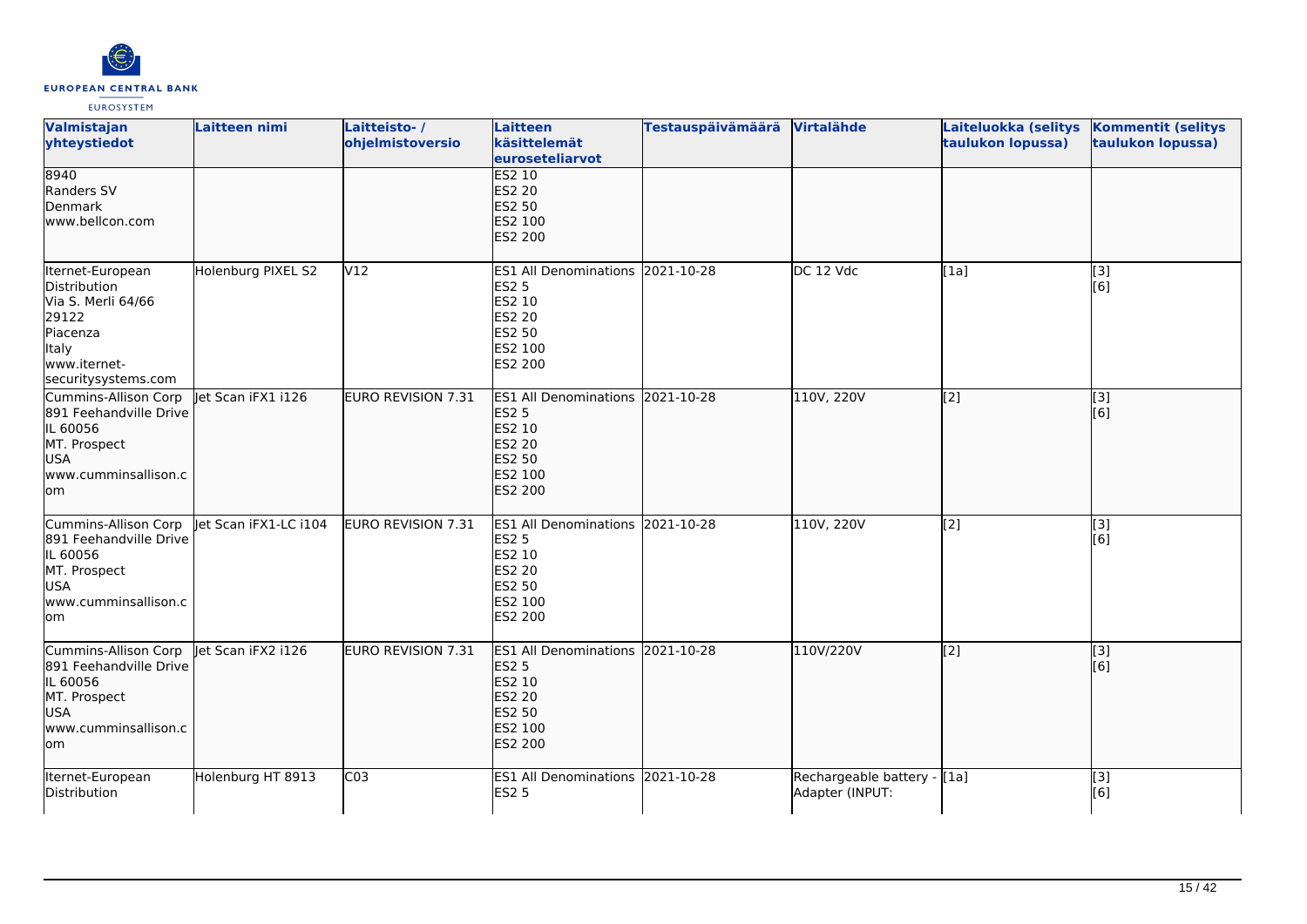

| Valmistajan<br>yhteystiedot                                                                                                        | Laitteen nimi     | Laitteisto-/<br>ohjelmistoversio | Laitteen<br>käsittelemät<br>euroseteliarvot                                                                    | <b>Testauspäivämäärä</b> | Virtalähde                                                                        | Laiteluokka (selitys<br>taulukon lopussa)      | <b>Kommentit (selitys</b><br>taulukon lopussa) |
|------------------------------------------------------------------------------------------------------------------------------------|-------------------|----------------------------------|----------------------------------------------------------------------------------------------------------------|--------------------------|-----------------------------------------------------------------------------------|------------------------------------------------|------------------------------------------------|
| Via S. Merli 64/66<br>29122<br>Piacenza<br><b>Italy</b><br>www.iternet-<br>securitysystems.com                                     |                   |                                  | <b>ES2 10</b><br><b>ES2 20</b><br><b>ES2 50</b><br>ES2 100<br>ES2 200                                          |                          | 100-240Vac OUTPUT:<br>12                                                          |                                                |                                                |
| Iternet-European<br>Distribution<br>Via S. Merli 64/66<br>29122<br>Piacenza<br>Italy<br>www.iternet-<br>securitysystems.com        | Holenburg HT 7.0  | CO <sub>2</sub>                  | <b>ES1 All Denominations</b><br><b>ES2 5</b><br>ES2 10<br><b>ES2 20</b><br>ES2 50<br>ES2 100<br><b>ES2 200</b> | 2021-10-28               | Rechargeable battery - [[1a]<br>Adapter (INPUT:100-24<br>OVac-<br>OUTPUT:12Vdc/1A |                                                | [[3]<br>[[6]                                   |
| Iternet-European<br>Distribution<br>Via S. Merli 64/66<br>29122<br>Piacenza<br><b>Italy</b><br>www.iternet-<br>securitysystems.com | Holenburg HT 3000 | C <sub>21</sub>                  | ES1 All Denominations 2021-10-28<br><b>ES2 5</b><br>ES2 10<br><b>ES2 20</b><br>ES2 50<br>ES2 100<br>ES2 200    |                          | <b>Mains - 220V</b>                                                               | $\left[ \begin{matrix} 2 \end{matrix} \right]$ | [3]<br>[6]                                     |
| YOUGO srl<br>Strada Albareto 11<br>10012<br>Bollengo (TO)<br>Italy<br>info@yougo-tech.com<br>www.yougo-tech.com                    | U-ONE_600         | 0.12                             | ES1 All Denominations 2021-10-26<br><b>ES2 5</b><br>ES2 10<br><b>ES2 20</b><br>ES2 50<br>ES2 100<br>ES2 200    |                          | 220V                                                                              | [1a]                                           | $\overline{[}$ [3]<br>[6]                      |
| YOUGO srl<br>Strada Albareto 11<br>10012<br>Bollengo (TO)<br><b>Italy</b><br>info@yougo-tech.com<br>www.yougo-tech.com             | <b>U-ONE 1200</b> | 0.12                             | ES1 All Denominations 2021-10-26<br><b>ES2 5</b><br>ES2 10<br><b>ES2 20</b><br>ES2 50<br>ES2 100<br>ES2 200    |                          | 110V-220V                                                                         | [1a]                                           | $\overline{[3]}$<br>[6]                        |
| YOUGO srl<br>Strada Albareto 11                                                                                                    | U-ONE             | 0.12                             | ES1 All Denominations 2021-10-26<br><b>ES2 5</b>                                                               |                          | 220V                                                                              | [1a]                                           | $\overline{[}$ [3]<br>[6]                      |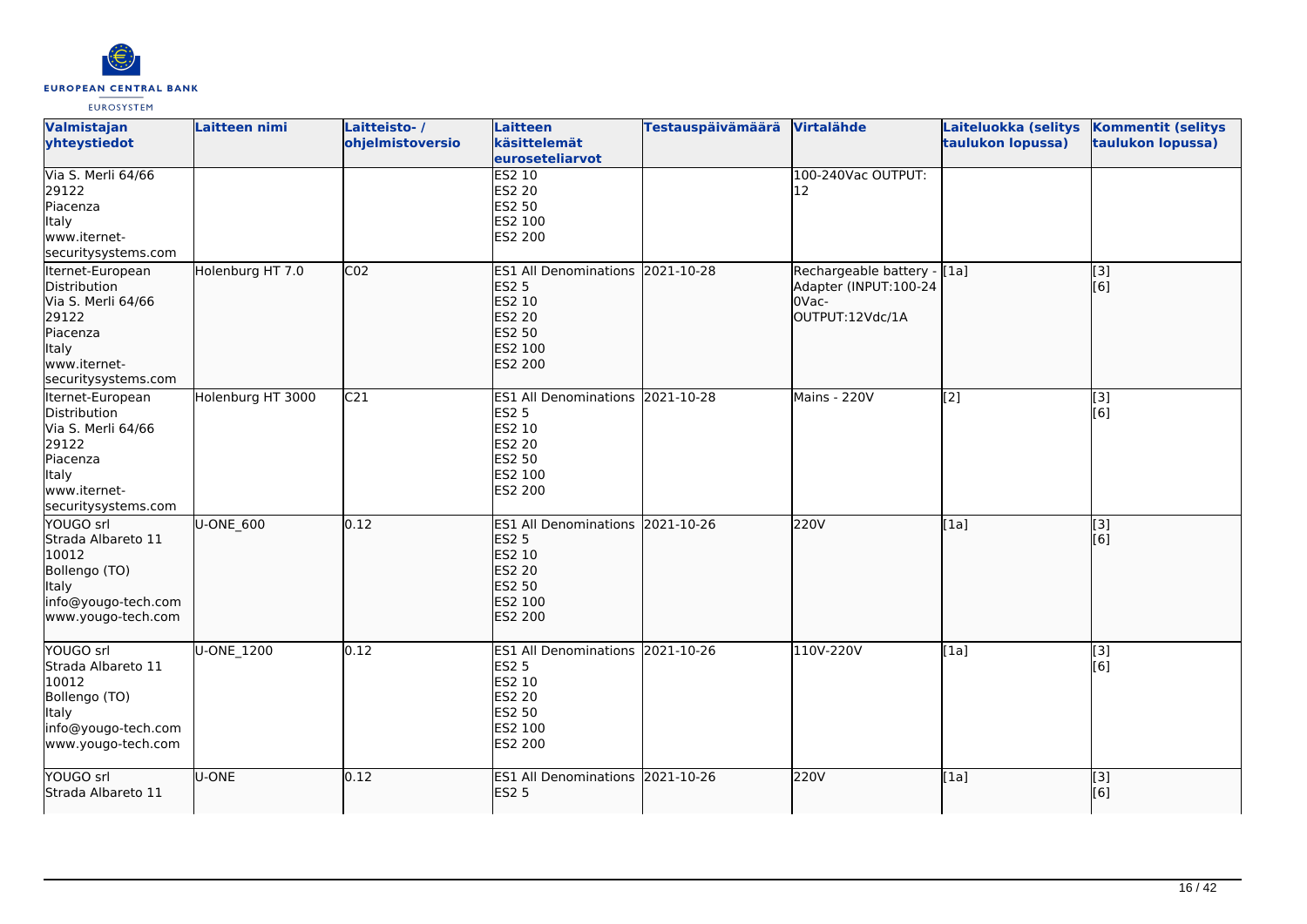

| Valmistajan<br>yhteystiedot                                                                                             | <b>Laitteen nimi</b>  | Laitteisto-/<br>ohjelmistoversio | Laitteen<br>käsittelemät<br>euroseteliarvot                                                                        | <b>Testauspäivämäärä</b> | Virtalähde | Laiteluokka (selitys<br>taulukon lopussa) | <b>Kommentit (selitys</b><br>taulukon lopussa) |
|-------------------------------------------------------------------------------------------------------------------------|-----------------------|----------------------------------|--------------------------------------------------------------------------------------------------------------------|--------------------------|------------|-------------------------------------------|------------------------------------------------|
| 10012<br>Bollengo (TO)<br>Italy<br>info@yougo-tech.com<br>www.yougo-tech.com                                            |                       |                                  | <b>ES2 10</b><br>ES2 20<br><b>ES2 50</b><br>ES2 100<br><b>ES2 200</b>                                              |                          |            |                                           |                                                |
| YOUGO srl<br>Strada Albareto 11<br>10012<br>Bollengo (TO)<br>Italy<br>info@yougo-tech.com<br>www.yougo-tech.com         | U-ONE_2000            | 0.12                             | <b>ES1 All Denominations</b><br>ES2 5<br>ES2 10<br><b>ES2 20</b><br>ES2 50<br>ES2 100<br>ES2 200                   | 2021-10-26               | 220V       | [1a]                                      | [3]<br>[6]                                     |
| YOUGO srl<br>Strada Albareto 11<br>10012<br>Bollengo (TO)<br>Italy<br>info@yougo-tech.com<br>www.yougo-tech.com         | U-ONE_5000            | 0.12                             | ES1 All Denominations 2021-10-26<br><b>ES2 5</b><br>ES2 10<br><b>ES2 20</b><br>ES2 50<br>ES2 100<br><b>ES2 200</b> |                          | 220V       | [1a]                                      | [3]<br>[6]                                     |
| Cummins-Allison Corp<br>891 Feehandville Drive<br>IL 60056<br>MT. Prospect<br><b>USA</b><br>www.cumminsallison.c<br>lom | Jet Scan iFX3 i136    | EURO REVISION 7.31               | ES1 All Denominations 2021-10-22<br><b>ES2 5</b><br>ES2 10<br>ES2 20<br>ES2 50<br>ES2 100<br>ES2 200               |                          | 110V, 220V | [2]                                       | [3]<br>[6]                                     |
| Cummins-Allison Corp<br>891 Feehandville Drive<br>IL 60056<br>MT. Prospect<br>USA<br>www.cumminsallison.c<br>lom        | let Scan iFX1-LC i126 | EURO REVISION 7.31               | ES1 All Denominations 2021-10-22<br><b>ES2 5</b><br>ES2 10<br><b>ES2 20</b><br>ES2 50<br>ES2 100<br><b>ES2 200</b> |                          | 110V, 220V | [2]                                       | [3]<br>[6]                                     |
| Cummins-Allison Corp   et Scan iFX1 i104<br>891 Feehandville Drive                                                      |                       | EURO REVISION 7.31               | ES1 All Denominations 2021-10-22<br><b>ES2 5</b>                                                                   |                          | 110V, 220V | [2]                                       | [3]<br>[6]                                     |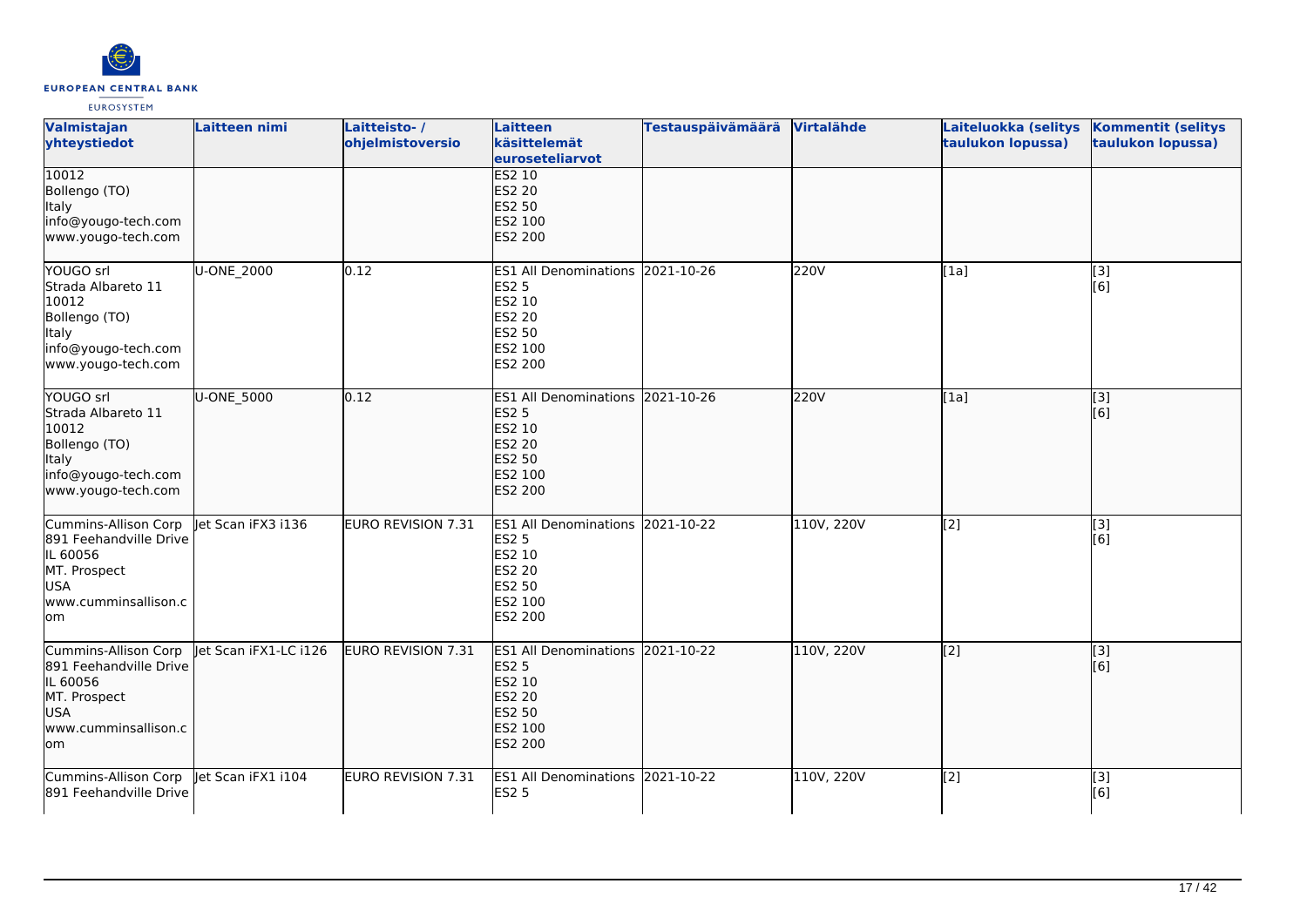

| Valmistajan<br>yhteystiedot                                                                                             | Laitteen nimi      | Laitteisto-/<br>ohjelmistoversio | Laitteen<br>käsittelemät<br>euroseteliarvot                                                                               | <b>Testauspäivämäärä</b> | Virtalähde     | Laiteluokka (selitys<br>taulukon lopussa) | <b>Kommentit (selitys</b><br>taulukon lopussa) |
|-------------------------------------------------------------------------------------------------------------------------|--------------------|----------------------------------|---------------------------------------------------------------------------------------------------------------------------|--------------------------|----------------|-------------------------------------------|------------------------------------------------|
| IL 60056<br>MT. Prospect<br><b>USA</b><br>www.cumminsallison.c<br>lom                                                   |                    |                                  | <b>ES2 10</b><br><b>ES2 20</b><br><b>ES2 50</b><br>ES2 100<br><b>ES2 200</b>                                              |                          |                |                                           |                                                |
| Cummins-Allison Corp<br>891 Feehandville Drive<br>IL 60056<br>MT. Prospect<br>USA<br>www.cumminsallison.c<br>lom        | let Scan iFX1 i106 | EURO REVISION 7.31               | <b>ES1 All Denominations</b><br><b>ES2 5</b><br>ES2 10<br><b>ES2 20</b><br><b>ES2 50</b><br>ES2 100<br>ES2 200            | 2021-10-22               | 110V, 220V     | [2]                                       | [[3]<br>[6]                                    |
| Cummins-Allison Corp<br>891 Feehandville Drive<br>IL 60056<br>MT. Prospect<br><b>USA</b><br>www.cumminsallison.c<br>lom | let Scan iFX2 i106 | <b>EURO REVISION 7.31</b>        | <b>ES1 All Denominations</b><br><b>ES2 5</b><br>ES2 10<br><b>ES2 20</b><br>ES2 50<br>ES2 100<br>ES2 200                   | 2021-10-22               | 110V, 220V     | [2]                                       | $\overline{[3]}$<br>[6]                        |
| Cummins-Allison Corp<br>891 Feehandville Drive<br>IL 60056<br>MT. Prospect<br><b>USA</b><br>www.cumminsallison.c<br>lom | let Scan iFX3 i138 | EURO REVISION 7.31               | ES1 All Denominations 2021-10-22<br><b>ES2 5</b><br>ES2 10<br><b>ES2 20</b><br><b>ES2 50</b><br>ES2 100<br><b>ES2 200</b> |                          | 110V, 220V     | [2]                                       | [3]<br>[6]                                     |
| ICM Europe GmbH<br>Mündelheimer Weg 60<br>40472<br>Düsseldorf<br>Germany<br>info@jcmglobal.eu<br>www.jcmglobal.eu       | <b>VEGA-100</b>    | VEGA-10x<br>$V2.52-18$           | ES1 All Denominations 2021-10-20<br><b>ES2 5</b><br>ES2 10<br><b>ES2 20</b><br><b>ES2 50</b><br>ES2 100<br>ES2 200        |                          | 12V            | [1b]                                      | [3]<br>[6]                                     |
| Volumatic Ltd<br>Taurus House,                                                                                          | CCi                | <b>EBA-40</b><br>V1.49-33        | ES1 All Denominations 2021-10-19<br><b>ES2 5</b>                                                                          |                          | 12V AC Adapter | [1b]                                      | $\overline{[}$ [3]<br>[6]                      |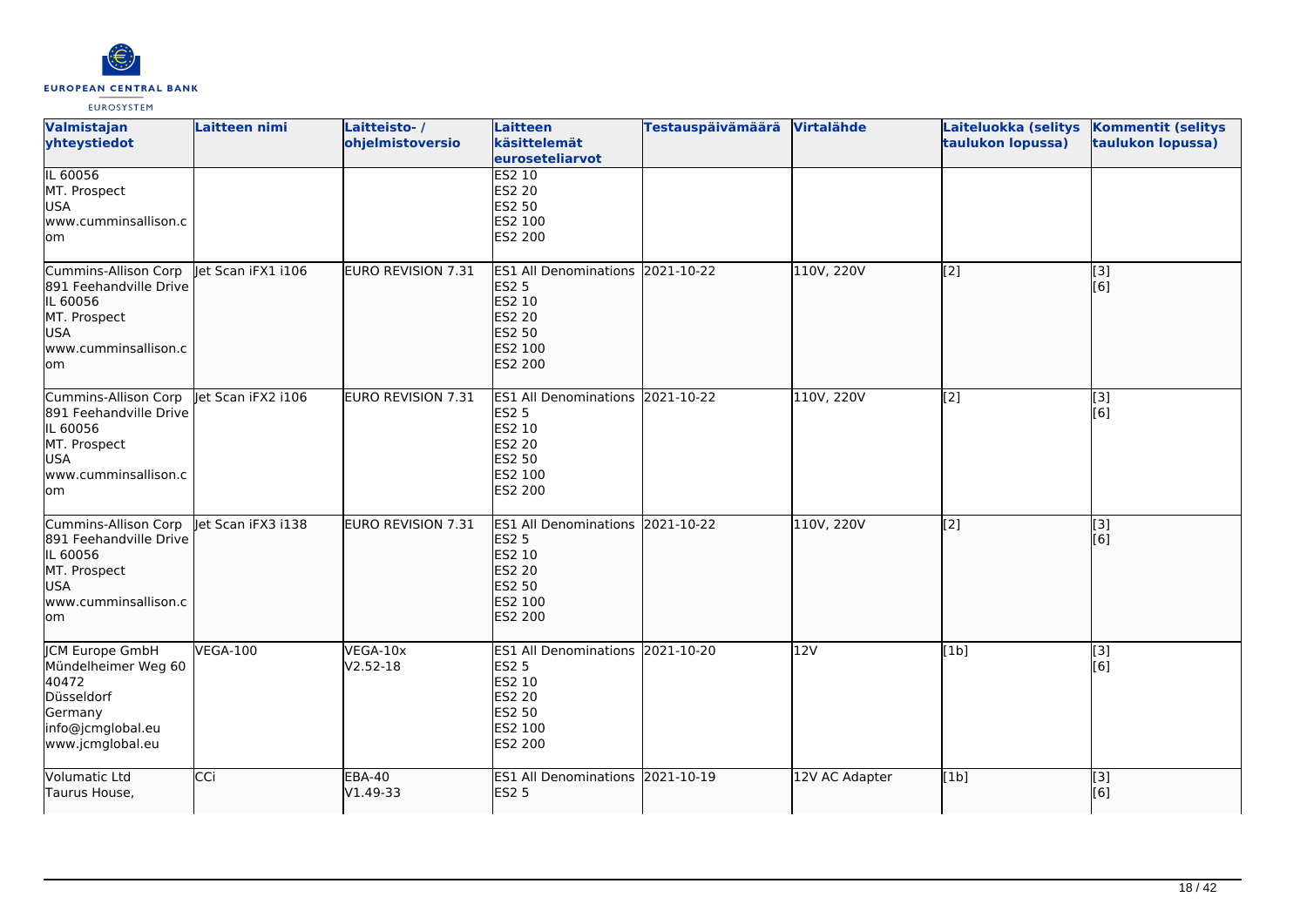

| Valmistajan<br>yhteystiedot                                                                                                                                             | Laitteen nimi     | Laitteisto-/<br>ohjelmistoversio | <b>Laitteen</b><br>käsittelemät<br>euroseteliarvot                                                                        | <b>Testauspäivämäärä</b> | Virtalähde  | Laiteluokka (selitys<br>taulukon lopussa) | <b>Kommentit (selitys</b><br>taulukon lopussa) |
|-------------------------------------------------------------------------------------------------------------------------------------------------------------------------|-------------------|----------------------------------|---------------------------------------------------------------------------------------------------------------------------|--------------------------|-------------|-------------------------------------------|------------------------------------------------|
| <b>Endemere Road</b><br>Warwicks<br>CV6 5PY<br>Coventry<br>United Kingdom<br>www.volumatic.com                                                                          |                   |                                  | <b>ES2 10</b><br><b>ES2 20</b><br><b>ES2 50</b><br>ES2 100<br><b>ES2 200</b>                                              |                          |             |                                           | $\overline{[8]}$                               |
| <b>CM Europe GmbH</b><br>Mündelheimer Weg 60<br>40472<br>Düsseldorf<br>Germany<br>info@jcmglobal.eu<br>www.jcmglobal.eu                                                 | RDM-100 Series    | 3590T0302607                     | <b>ES1 All Denominations</b><br><b>ES2 5</b><br>ES2 10<br><b>ES2 20</b><br><b>ES2 50</b><br>ES2 100<br>ES2 200            | 2021-10-19               | other: 24V  | [1b]                                      | [3]<br>[6]<br>[8]                              |
| <b>JCM Europe GmbH</b><br>Mündelheimer Weg 60<br>40472<br>Düsseldorf<br>Germany<br>info@jcmglobal.eu<br>www.jcmglobal.eu                                                | <b>MRX Series</b> | V110011-219                      | ES1 All Denominations 2021-10-19<br><b>ES2 5</b><br>ES2 10<br><b>ES2 20</b><br><b>ES2 50</b><br>ES2 100<br><b>ES2 200</b> |                          | Other: 24V  | [1b]                                      | $\overline{[3]}$<br>[6]<br>[8]                 |
| Kobo Science &<br>Technology Co Ltd<br>Room 906 No.1<br><b>Building Runjie</b><br>Mansion Dengwei Rd<br>PC 215011<br>Suzhou Jiangsu<br>China<br>www.kobotechweb.co<br>m | BC-8EI            | DSP18                            | ES1 All Denominations 2021-10-15<br><b>ES2 5</b><br>ES2 10<br><b>ES2 20</b><br>ES2 50<br>ES2 100<br>ES2 200               |                          | Mains, 220V | [2]                                       | $\overline{[3]}$                               |
| Kobo Science &<br>Technology Co Ltd<br>Room 906 No.1<br>Building Runjie<br>Mansion Dengwei Rd<br>PC 215011<br>Suzhou Jiangsu<br>China                                   | <b>BT-6000</b>    | <b>IMAGE 2.9.3.9</b>             | ES1 All Denominations 2021-10-15<br><b>ES2 5</b><br>ES2 10<br><b>ES2 20</b><br>ES2 50<br>ES2 100<br><b>ES2 200</b>        |                          | Mains, 220V | $\overline{[2]}$                          | $\overline{[}3]$                               |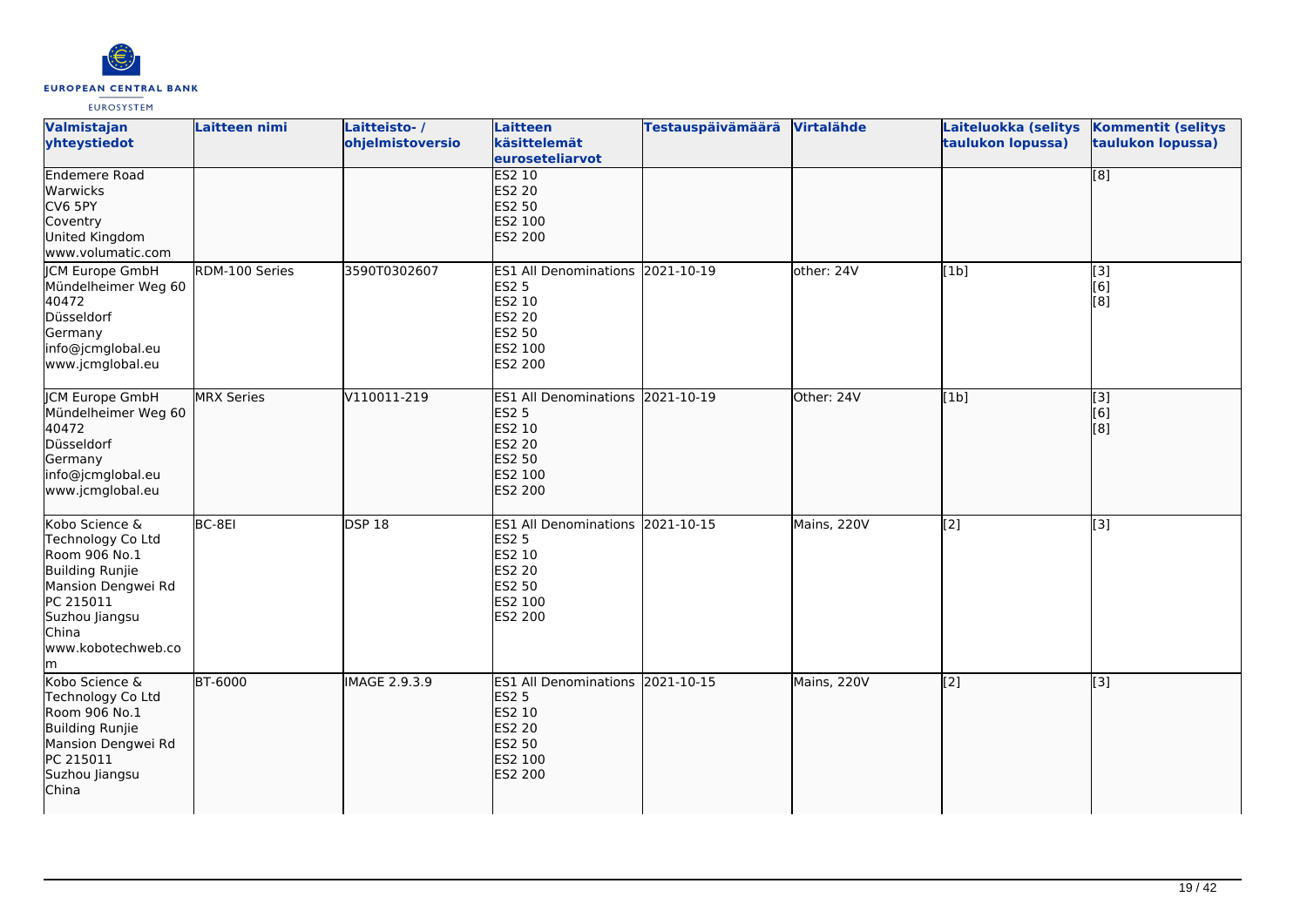

|                                              | Laitteisto-/<br>ohjelmistoversio | Laitteen<br>käsittelemät<br>euroseteliarvot                                                                                            | <b>Testauspäivämäärä</b> | Virtalähde                                                                                                                  | Laiteluokka (selitys<br>taulukon lopussa)    | <b>Kommentit (selitys</b><br>taulukon lopussa) |
|----------------------------------------------|----------------------------------|----------------------------------------------------------------------------------------------------------------------------------------|--------------------------|-----------------------------------------------------------------------------------------------------------------------------|----------------------------------------------|------------------------------------------------|
|                                              |                                  |                                                                                                                                        |                          |                                                                                                                             |                                              |                                                |
| ProNote1                                     | 200.3                            | <b>ES2 5</b><br>ES2 10<br>ES2 20<br>ES2 50<br>ES2 100<br>ES2 200                                                                       |                          |                                                                                                                             | $\overline{[2]}$                             | [3]<br>[6]                                     |
|                                              |                                  | <b>ES2 5</b><br>ES2 10<br>ES2 20<br>ES2 50<br>ES2 100<br>ES2 200                                                                       |                          |                                                                                                                             |                                              | $\sqrt{3}$<br>[6]                              |
| SCN series - SCN83<br>109 Chemin du Pont-du- |                                  | <b>ES2 5</b><br>ES2 10<br>ES2 20<br>ES2 50<br>ES2 200                                                                                  |                          |                                                                                                                             | [1b]                                         | [3]<br>[6]<br>[8]                              |
| Olympia NC 315                               | u6.04                            | <b>ES15</b><br>ES1 10<br><b>ES1 20</b><br>ES1 50<br>ES1 200<br><b>ES2 5</b><br>ES2 10<br><b>ES2 20</b><br>ES2 50<br>ES2 100<br>ES2 200 | 2021-10-05               |                                                                                                                             | $\overline{[1a]}$                            | $\overline{[2]}$<br>$\vert$ [3]<br>[6]<br>[8]  |
|                                              | ProNote 200                      | 200.4<br>$BT-112$                                                                                                                      | ES2 100                  | ES1 All Denominations 2021-10-13<br>ES1 All Denominations 2021-10-12<br>520025431_SCN83_EU ES1 All Denominations 2021-10-05 | 110V, 220V<br>110V, 220V<br>24V, 220V<br>12V | $\overline{[2]}$                               |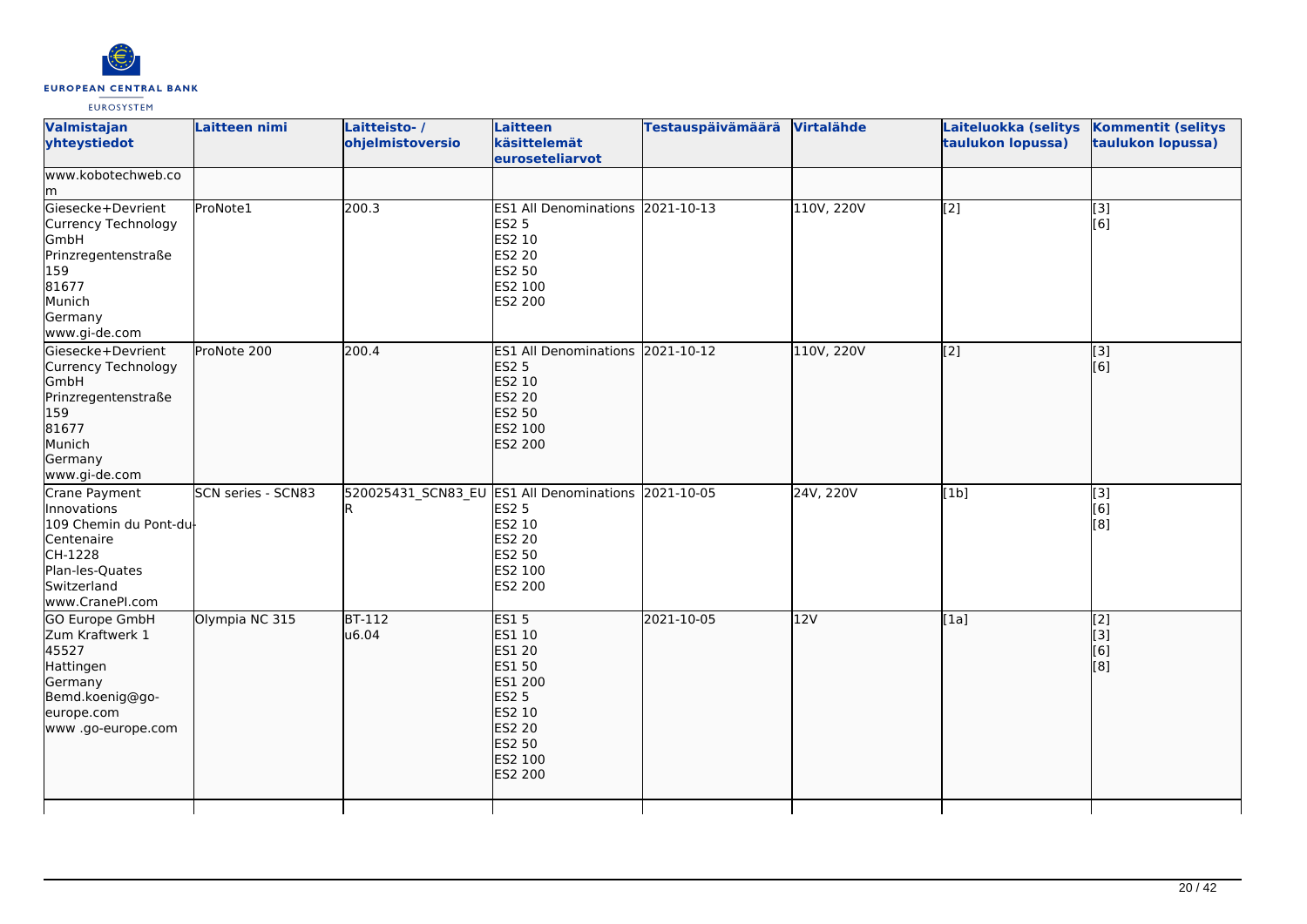

| Valmistajan<br>yhteystiedot                                                                                                     | Laitteen nimi   | Laitteisto-/<br>ohjelmistoversio | Laitteen<br>käsittelemät<br>euroseteliarvot                                                                              | <b>Testauspäivämäärä</b> | Virtalähde        | Laiteluokka (selitys<br>taulukon lopussa) | <b>Kommentit (selitys</b><br>taulukon lopussa)         |
|---------------------------------------------------------------------------------------------------------------------------------|-----------------|----------------------------------|--------------------------------------------------------------------------------------------------------------------------|--------------------------|-------------------|-------------------------------------------|--------------------------------------------------------|
| <b>GO Europe GmbH</b><br>Zum Kraftwerk 1<br>45527<br>Hattingen<br>Germany<br>Bemd.koenig@go-<br>europe.com<br>www.go-europe.com | Olympia NC 325  | $BT-112$<br>u6.04                | ES15<br>ES1 10<br>ES1 20<br>ES1 50<br>ES1 200<br><b>ES2 5</b><br>ES2 10<br><b>ES2 20</b><br>ES2 50<br>ES2 100<br>ES2 200 | 2021-10-05               | other: 12V        | $\overline{[1a]}$                         | $\overline{[2]}$<br>$\overline{[}3\overline{]}$<br>[6] |
| GO Europe GmbH<br>Zum Kraftwerk 1<br>45527<br>Hattingen<br>Germany<br>Bemd.koenig@go-<br>europe.com<br>www.go-europe.com        | Olympia NC 335  | <b>BT-112</b><br>u6-07           | <b>ES15</b><br>ES1 10<br>ES1 20<br>ES1 50<br>ES1 200<br><b>ES2 5</b><br>ES2 10<br>ES2 20<br>ES2 50<br>ES2 100<br>ES2 200 | 2021-10-05               | other: 12V        | [1a]                                      | $\begin{bmatrix} 2 \\ 3 \end{bmatrix}$<br>[6]          |
| Safescan B.V.<br>Heliumstraat 14<br>2718 SL<br>Zoetermeer<br>Holland<br>info@safescan.com<br>www.safescan.com                   | Safescan 185-S  | S32-81                           | ES1 All Denominations 2021-09-30<br><b>ES2 5</b><br>ES2 10<br>ES2 20<br>ES2 50<br>ES2 100<br>ES2 200                     |                          | 110V 220V         | [1a]                                      | $\overline{[3]}$<br>[6]                                |
| <b>BellCon Aps</b><br>Messingvei 64A<br>8940<br>Randers SV<br>Denmark<br>www.bellcon.com                                        | SuperVision mc2 | FW 01.22, DM 01.36               | ES1 All Denominations 2021-09-29<br><b>ES2 5</b><br>ES2 10<br><b>ES2 20</b><br>ES2 50<br>ES2 100<br>ES2 200              |                          | Mains, 110V, 230V | [1a]                                      | $\vert$ [3]<br>[6]                                     |
|                                                                                                                                 |                 |                                  |                                                                                                                          |                          |                   |                                           |                                                        |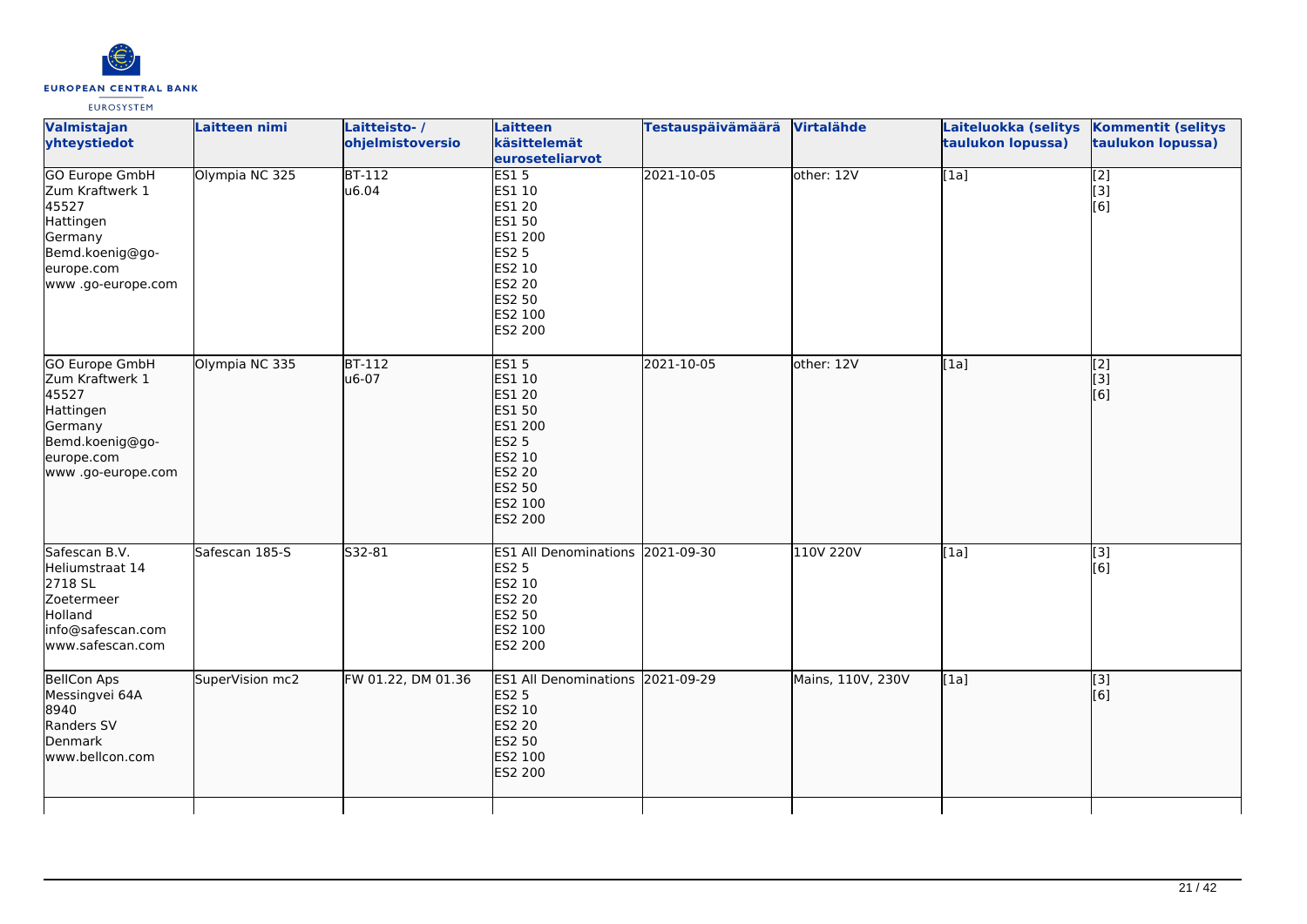

| Valmistajan<br>yhteystiedot                                                                                                                                                        | <b>Laitteen nimi</b> | Laitteisto-/<br>ohjelmistoversio | <b>Laitteen</b><br>käsittelemät<br>euroseteliarvot                                                                 | <b>Testauspäivämäärä</b> | Virtalähde        | Laiteluokka (selitys<br>taulukon lopussa) | <b>Kommentit (selitys</b><br>taulukon lopussa) |
|------------------------------------------------------------------------------------------------------------------------------------------------------------------------------------|----------------------|----------------------------------|--------------------------------------------------------------------------------------------------------------------|--------------------------|-------------------|-------------------------------------------|------------------------------------------------|
| <b>BellCon Aps</b><br>Messingvei 64A<br>8940<br>Randers SV<br>Denmark<br>www.bellcon.com                                                                                           | Evision 5            | $\overline{CO2}$                 | ES1 All Denominations 2021-09-29<br><b>ES2 5</b><br>ES2 10<br>ES2 20<br>ES2 50<br>ES2 100<br>ES2 200               |                          | Mains, 230V       | [1a]                                      | $\overline{[}3]$<br>[6]                        |
| <b>BellCon Aps</b><br>Messingvei 64A<br>8940<br>Randers SV<br>Denmark<br>www.bellcon.com                                                                                           | BellCount V2510      | C20 (EUR: V2.004a)               | ES1 All Denominations 2021-09-28<br><b>ES2 5</b><br>ES2 10<br><b>ES2 20</b><br><b>ES2 50</b><br>ES2 100<br>ES2 200 |                          | Mains, 110V, 220V | [2]                                       | [3]<br>[6]                                     |
| Hilton Europe S.L.<br>Principe de Vergara<br>5-bajo dcha.<br>28001<br>Madrid<br>Spain<br>www.hiltoneurope.com                                                                      | b330                 | CO <sub>2</sub>                  | ES1 All Denominations 2021-09-28<br><b>ES2 5</b><br>ES2 10<br><b>ES2 20</b><br>ES2 50<br>ES2 100<br>ES2 200        |                          | Mains, 220V       | [1a]                                      | $\overline{[3]}$                               |
| <b>SOUTH Automation</b><br>International GmbH<br>Waldeckerstr. 6<br>64546<br>Walldorf-Mörfelden<br>Germany<br>mjb@southautomation.<br><b>I</b> net<br>www.southautomation.<br> net | <b>TN10</b>          | <b>EUR SW: EUR.03.03</b>         | ES1 All Denominations 2021-09-27<br><b>ES2 5</b><br>ES2 10<br><b>ES2 20</b><br>ES2 50<br>ES2 100<br><b>ES2 200</b> |                          | Mains: 110V, 220V | $\overline{[2]}$                          | $\overline{[}3]$<br>[6]                        |
| Detectalia Europe<br>S.L.U.<br>C/Catalunya 25B<br>Poligono Industrial El<br>Pastoret<br>3640                                                                                       | D7X                  | CO <sub>2</sub>                  | ES1 All Denominations 2021-09-24<br><b>ES2 5</b><br>ES2 10<br>ES2 20<br>ES2 50<br>ES2 100                          |                          | Mains, 220V       | [1a]                                      | $\overline{[3]}$                               |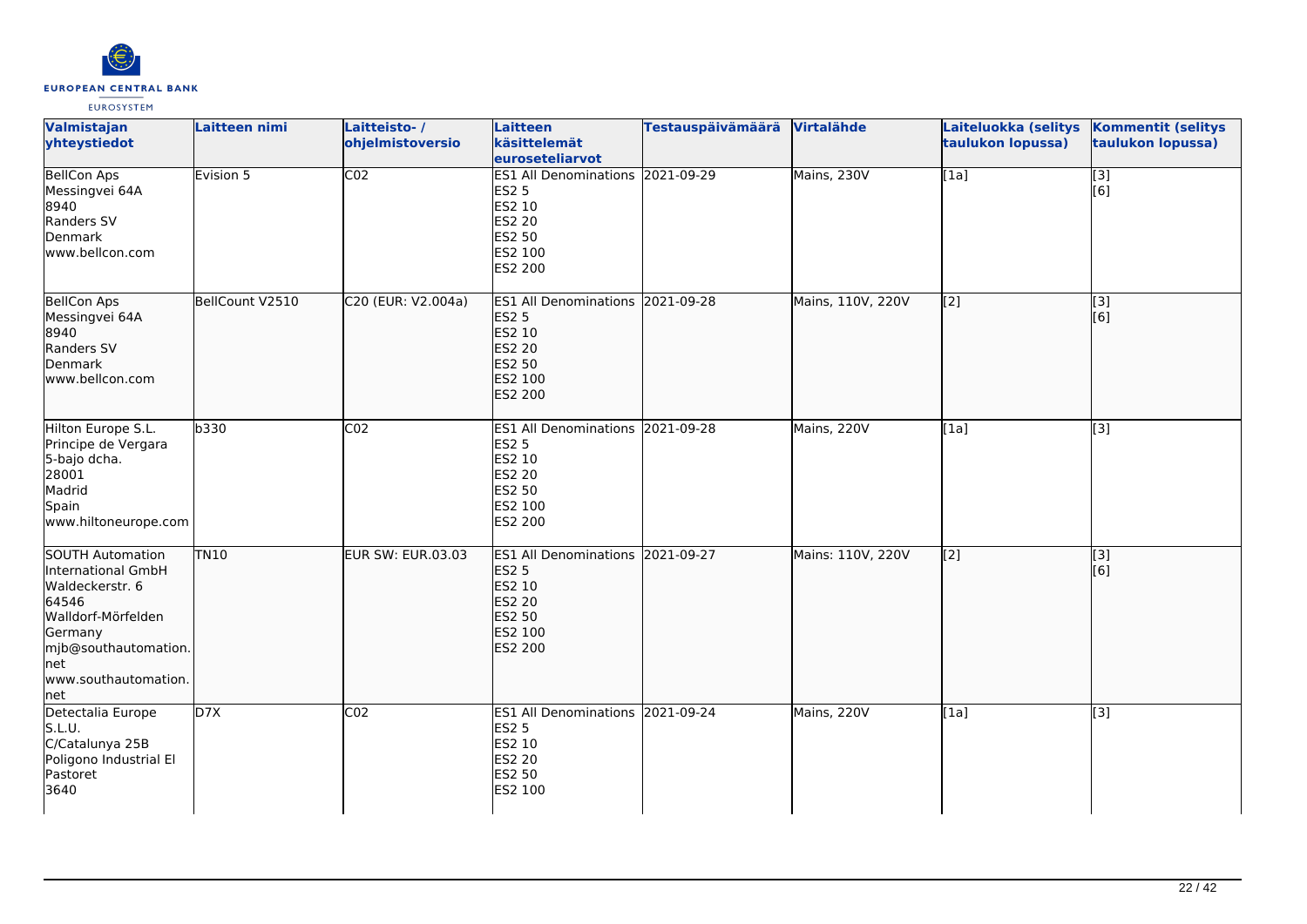

| Valmistajan<br>yhteystiedot                                                                                                                       | Laitteen nimi    | Laitteisto-/<br>ohjelmistoversio | <b>Laitteen</b><br>käsittelemät<br>euroseteliarvot                                                                        | <b>Testauspäivämäärä</b> | Virtalähde    | Laiteluokka (selitys<br>taulukon lopussa) | <b>Kommentit (selitys</b><br>taulukon lopussa) |
|---------------------------------------------------------------------------------------------------------------------------------------------------|------------------|----------------------------------|---------------------------------------------------------------------------------------------------------------------------|--------------------------|---------------|-------------------------------------------|------------------------------------------------|
| Monóvar (Alicante)<br>Spain<br>www.detectalia.com                                                                                                 |                  |                                  | <b>ES2 200</b>                                                                                                            |                          |               |                                           |                                                |
| Strongpoint AB<br>Torshamnsgatan 5<br>16440<br>Kista<br><b>Sweden</b><br>dario.costamagna@str<br>ongpoint.com<br>www.strongpoint.com              | Note Cassette SV | (01.08.21)                       | ES1 All Denominations 2021-09-23<br><b>ES2 5</b><br>ES2 10<br><b>ES2 20</b><br><b>ES2 50</b><br>ES2 100<br>ES2 200        |                          | Other: 12-24V | [1b]                                      | $\overline{[3]}$<br>[6]                        |
| Strongpoint AB<br>Torshamnsgatan 5<br>16440<br>Kista<br>Sweden<br>dario.costamagna@str<br>ongpoint.com<br>www.strongpoint.com                     | Note Cassette SV | 11(01.09.21)                     | <b>ES1 All Denominations</b><br><b>ES2 5</b><br>ES2 10<br><b>ES2 20</b><br><b>ES2 50</b><br>ES2 100<br>ES2 200            | 2021-09-23               | Other: 12-24V | [1b]                                      | $\overline{[}3]$<br>[6]                        |
| Strongpoint AB<br>Torshamnsgatan 5<br>16440<br>Kista<br>Sweden<br>dario.costamagna@str<br>ongpoint.com<br>www.strongpoint.com                     | Note Cassette HV | <b>EUR</b><br>7(01.09.21)        | ES1 All Denominations 2021-09-23<br><b>ES2 5</b><br>ES2 10<br><b>ES2 20</b><br>ES2 50<br>ES2 100<br><b>ES2 200</b>        |                          | Other: 12-24V | [1b]                                      | $\overline{[}3]$<br>[6]                        |
| <b>GRG Banking</b><br>Equipment Co Ltd<br>9 Kelin Road Science<br>City<br>510663<br>Guangzhou, District<br>Luogang<br>China<br>www.grgbanking.com | <b>BA-08</b>     | M520040030                       | ES1 All Denominations 2021-09-23<br><b>ES2 5</b><br>ES2 10<br><b>ES2 20</b><br><b>ES2 50</b><br>ES2 100<br><b>ES2 200</b> |                          | 12 V          | [1a]                                      | [3]<br>[6]                                     |
| Cima S.p.A.<br>Via di Mezzo 2/4<br>41037<br>Mirandola (MO)                                                                                        | <b>BV1000</b>    | <b>BV1000</b><br>B1-EUR-105001   | ES1 All Denominations 2021-09-14<br><b>ES2 5</b><br>ES2 10<br><b>ES2 20</b>                                               |                          | Mains         | [1b]                                      | [3]<br>[6]                                     |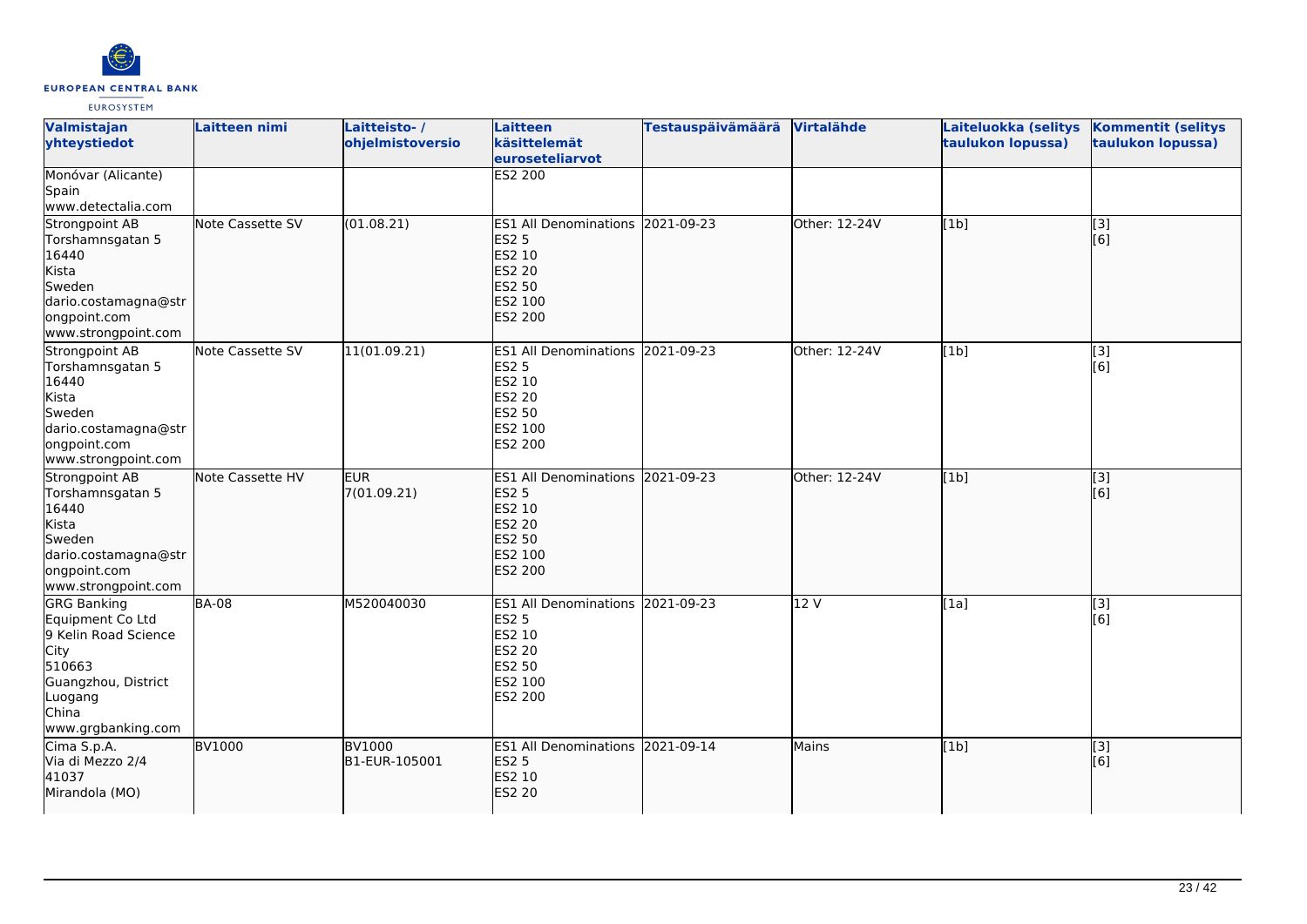

| Valmistajan<br>yhteystiedot                                                                                                                                                                                                | Laitteen nimi  | Laitteisto-/<br>ohjelmistoversio    | <b>Laitteen</b><br>käsittelemät<br>euroseteliarvot                                                          | <b>Testauspäivämäärä</b> | Virtalähde   | Laiteluokka (selitys<br>taulukon lopussa) | <b>Kommentit (selitys</b><br>taulukon lopussa) |
|----------------------------------------------------------------------------------------------------------------------------------------------------------------------------------------------------------------------------|----------------|-------------------------------------|-------------------------------------------------------------------------------------------------------------|--------------------------|--------------|-------------------------------------------|------------------------------------------------|
| <b>Italy</b><br>info@cimaspa.it<br>www.cimaspa.it                                                                                                                                                                          |                |                                     | <b>ES2 50</b><br>ES2 100<br>ES2 200                                                                         |                          |              |                                           |                                                |
| Cima S.p.A.<br>Via di Mezzo 2/4<br>41037<br>Mirandola (MO)<br>Italy<br>info@cimaspa.it<br>www.cimaspa.it                                                                                                                   | <b>SDM-50</b>  | <b>BV1000L</b><br>B1-EUR-106001     | ES1 All Denominations 2021-09-14<br>ES2 5<br>ES2 10<br>ES2 20<br>ES2 50<br>ES2 100<br>ES2 200               |                          | Mains        | $\overline{[1a]}$                         | [3]<br>[6]                                     |
| Cima S.p.A.<br>Via di Mezzo 2/4<br>41037<br>Mirandola (MO)<br><b>Italy</b><br>info@cimaspa.it<br>www.cimaspa.it                                                                                                            | <b>SDM-10</b>  | <b>BV1000L</b><br>B1-EUR-106001     | ES1 All Denominations 2021-09-14<br><b>ES2 5</b><br>ES2 10<br><b>ES2 20</b><br>ES2 50<br>ES2 100<br>ES2 200 |                          | Mains        | [1a]                                      | [3]<br>[6]                                     |
| Cima S.p.A.<br>Via di Mezzo 2/4<br>41037<br>Mirandola (MO)<br>Italy<br>info@cimaspa.it<br>www.cimaspa.it                                                                                                                   | <b>BV1000</b>  | BV1000<br>B1-EUR-106001             | ES1 All Denominations 2021-09-14<br>ES2 5<br>ES2 10<br><b>ES2 20</b><br>ES2 50<br>ES2 100<br>ES2 200        |                          | <b>Mains</b> | [1b]                                      | [3]<br>[6]                                     |
| <b>SHENZEN POLYFIT</b><br>TECHNOLOGY Co.Ltd.<br>6/F, Blk Hengtemei,<br>No. 3 Ganli Road,<br>Longgang District<br>518112<br>Shenzhen<br>China<br>info@futuremoneydete<br>ctor.com<br>http://www.futuremone<br>ydetector.com | <b>FMD-520</b> | <b>Banknote Detector</b><br>U15 108 | ES1 All Denominations 2021-09-06<br><b>ES2 5</b><br>ES2 10<br><b>ES2 20</b><br>ES2 50<br>ES2 100<br>ES2 200 |                          | 100V-240V    | [1a]                                      | [3]<br>[6]                                     |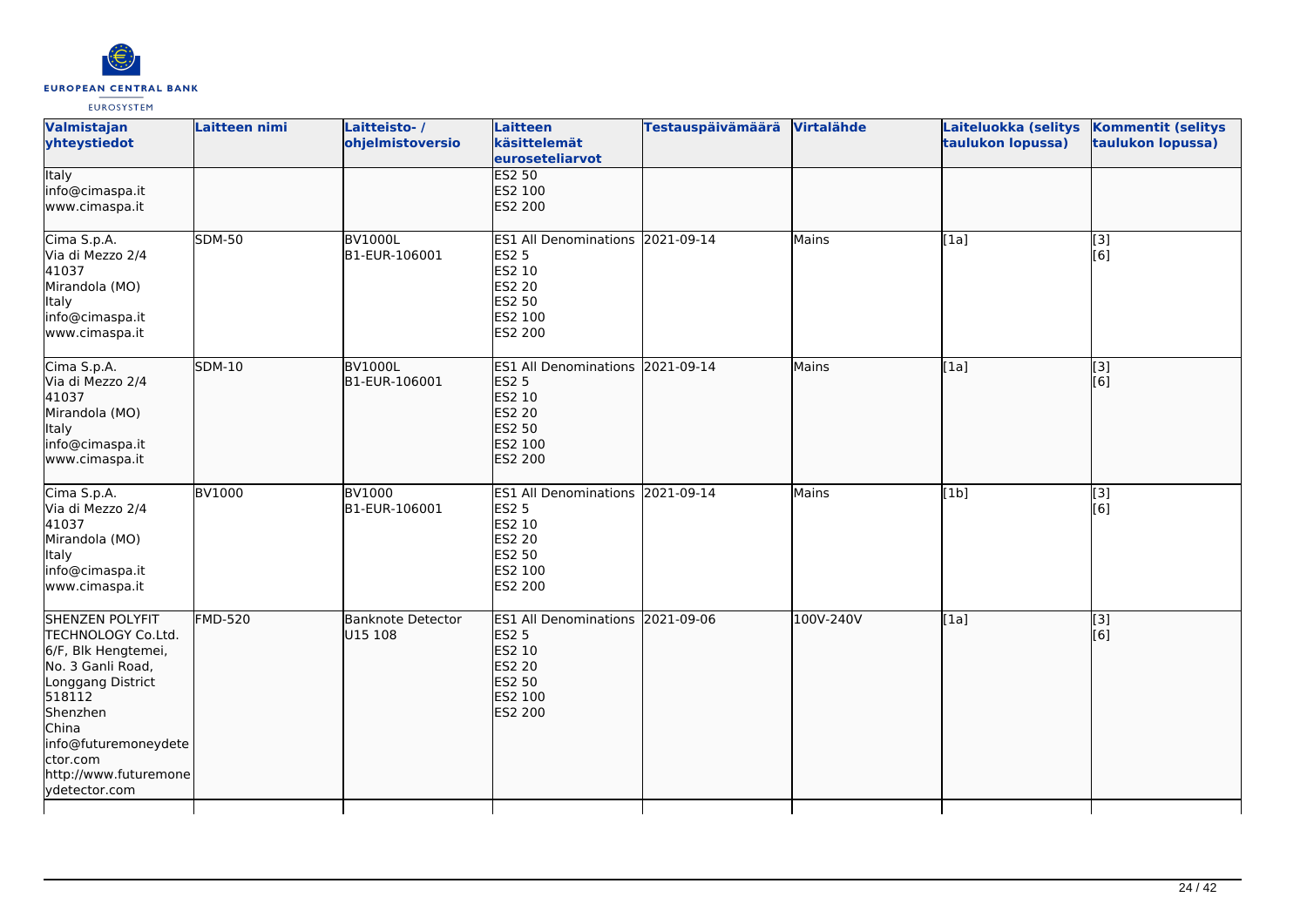

| Valmistajan<br>yhteystiedot                                                                                                                                                      | <b>Laitteen nimi</b> | Laitteisto-/<br>ohjelmistoversio | Laitteen<br>käsittelemät<br>euroseteliarvot                                                                           | Testauspäivämäärä | Virtalähde        | Laiteluokka (selitys<br>taulukon lopussa) | <b>Kommentit (selitys</b><br>taulukon lopussa) |
|----------------------------------------------------------------------------------------------------------------------------------------------------------------------------------|----------------------|----------------------------------|-----------------------------------------------------------------------------------------------------------------------|-------------------|-------------------|-------------------------------------------|------------------------------------------------|
| Francopost srl<br>Via Prina 15<br>20154<br>Milano<br>Italy<br>www.francopost.it                                                                                                  | Flash                | <b>FMD-520</b><br>U15 108        | ES1 All Denominations 2021-09-06<br><b>ES2 5</b><br>ES2 10<br><b>ES2 20</b><br>ES2 50<br>ES2 100<br>ES2 200           |                   | 100V-240V         | [1a]                                      | $\overline{[}3]$<br>[6]                        |
| Shenzhen Double<br>Power Electronics Co.,<br>Ltd<br>Rm 1281, 12/F,<br>Yunsong Building<br>Tairan 8rh Road<br>District Shenzen<br>Chegongmiao Futian<br>China<br>www.szdpower.com | DP-2258              | Software type?C22                | ES1 All Denominations 2021-09-02<br><b>ES2 5</b><br>ES2 10<br><b>ES2 20</b><br>ES2 50<br>ES2 100<br>ES2 200           |                   | 12V Adapter       | [1a]                                      | [3]<br>[6]                                     |
| CCE - Cash Concepts<br>Europe GmbH<br>Kemtener Strasse 99<br>88131<br>Lindau<br>Germany<br>www.cce.gmbh                                                                          | <b>CCE 6000</b>      | Software type: C21-1             | ES1 All Denominations 2021-09-02<br><b>ES2 5</b><br>ES2 10<br><b>ES2 20</b><br>ES2 50<br>ES2 100<br>ES2 200           |                   | Other: 100-240V   | [2]                                       | [3]<br>[6]                                     |
| Shenzhen Double<br>Power Electronics Co.,<br>Ltd<br>Rm 1281, 12/F,<br>Yunsong Building<br>Tairan 8rh Road<br>District Shenzen<br>Chegongmiao Futian<br>China<br>www.szdpower.com | <b>DP-2318</b>       | Software type: C02               | <b>ES1 All Denominations</b><br><b>ES2 5</b><br>ES2 10<br><b>ES2 20</b><br><b>ES2 50</b><br>ES2 100<br><b>ES2 200</b> | 2021-09-02        | other:12V Adapter | [1a]                                      | [[3]<br>[6]                                    |
| Shenzhen Double<br>Power Electronics Co.,<br>Ltd<br>Rm 1281, 12/F,                                                                                                               | DP-7300Plus          | $C21-1$                          | ES1 All Denominations 2021-08-31<br><b>ES2 5</b><br>ES2 10<br><b>ES2 20</b>                                           |                   | Other: 100-240V   | [2]                                       | [3]<br>[6]                                     |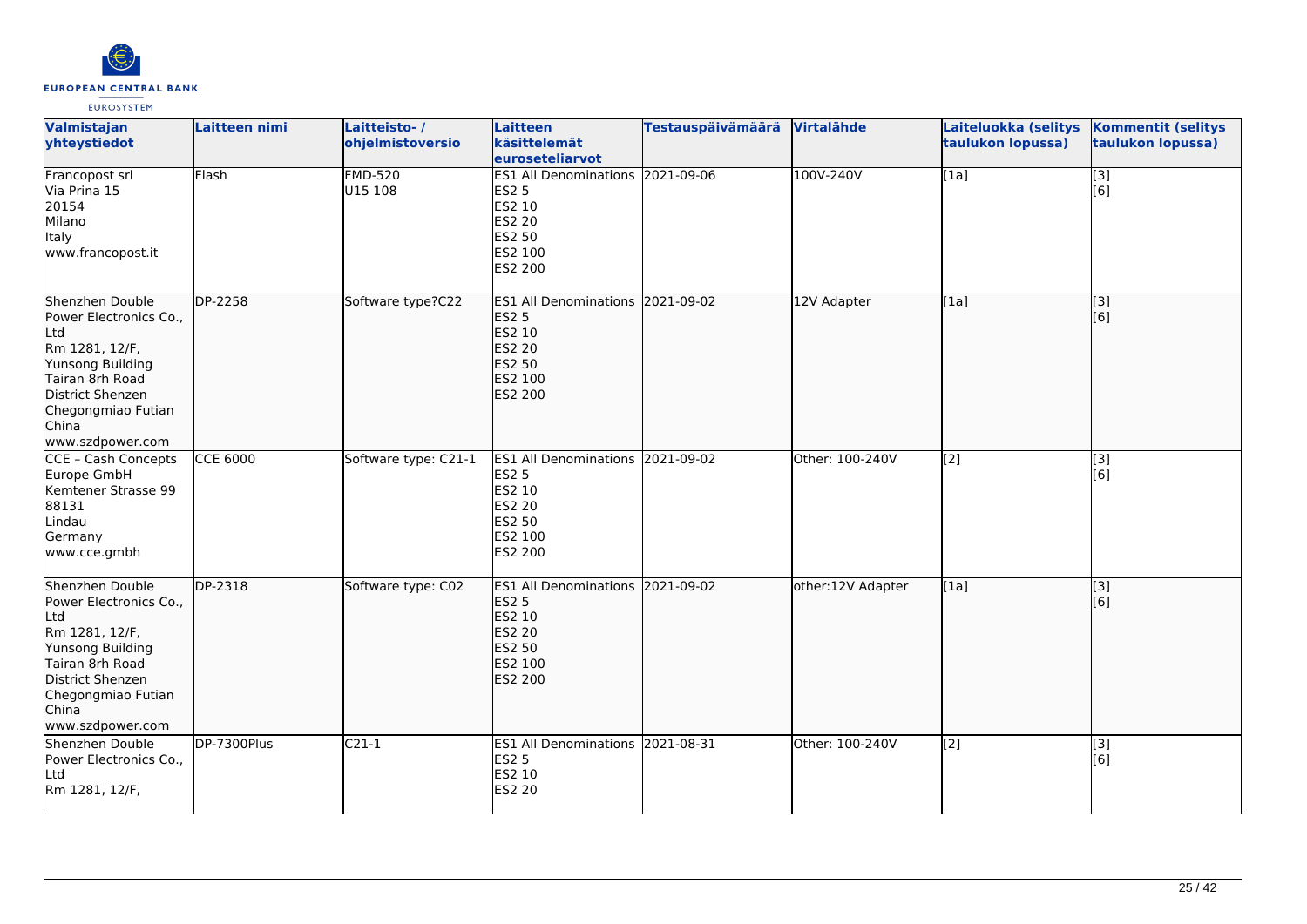

| Valmistajan<br>yhteystiedot                                                                                                                                                      | Laitteen nimi         | Laitteisto-/<br>ohjelmistoversio | Laitteen<br>käsittelemät<br>euroseteliarvot                                                                        | <b>Testauspäivämäärä</b> | Virtalähde         | Laiteluokka (selitys<br>taulukon lopussa) | <b>Kommentit (selitys</b><br>taulukon lopussa) |
|----------------------------------------------------------------------------------------------------------------------------------------------------------------------------------|-----------------------|----------------------------------|--------------------------------------------------------------------------------------------------------------------|--------------------------|--------------------|-------------------------------------------|------------------------------------------------|
| <b>Yunsong Building</b><br>Tairan 8rh Road<br>District Shenzen<br>Chegongmiao Futian<br>China<br>www.szdpower.com                                                                |                       |                                  | <b>ES2 50</b><br>ES2 100<br>ES2 200                                                                                |                          |                    |                                           |                                                |
| Shenzhen Double<br>Power Electronics Co.,<br>Ltd<br>Rm 1281, 12/F,<br>Yunsong Building<br>Tairan 8rh Road<br>District Shenzen<br>Chegongmiao Futian<br>China<br>www.szdpower.com | DP-2268               | C12                              | <b>ES1 All Denominations</b><br><b>ES2 5</b><br>ES2 10<br><b>ES2 20</b><br>ES2 50<br>ES2 100<br>ES2 200            | 2021-08-31               | 12V Adapter        | [1a]                                      | [[6]<br>[[4a]                                  |
| CCE - Cash Concepts<br>Europe GmbH<br>Kemtener Strasse 99<br>88131<br>Lindau<br>Germany<br>www.cce.gmbh                                                                          | $CCE$ 10              | C <sub>01</sub>                  | ES1 All Denominations 2021-08-27<br><b>ES2 5</b><br>ES2 10<br><b>ES2 20</b><br>ES2 50<br>ES2 100<br>ES2 200        |                          | Other: 12V Adapter | [1a]                                      | $\overline{[3]}$<br>[6]                        |
| CCE - Cash Concepts<br>Europe GmbH<br>Kemtener Strasse 99<br>88131<br>Lindau<br>Germany<br>www.cce.gmbh                                                                          | $CCE$ 20              | C <sub>01</sub>                  | ES1 All Denominations 2021-08-27<br><b>ES2 5</b><br>ES2 10<br><b>ES2 20</b><br>ES2 50<br>ES2 100<br><b>ES2 200</b> |                          | Other: 12V Adapter | [1a]                                      | $\overline{[}3]$<br>[6]                        |
| JCM Europe GmbH<br>Mündelheimer Weg 60<br>40472<br>Düsseldorf<br>Germany<br>info@jcmglobal.eu<br>www.jcmglobal.eu                                                                | <b>UBA Pro Series</b> | <b>UBA-500</b><br>$V1.49-38$     | <b>ES1 All Denominations</b><br><b>ES2 5</b><br>ES2 10<br><b>ES2 20</b><br>ES2 50<br>ES2 100<br>ES2 200            | 2021-08-20               | 12/24V             | [1b]                                      | [3]<br>[6]<br>[8]                              |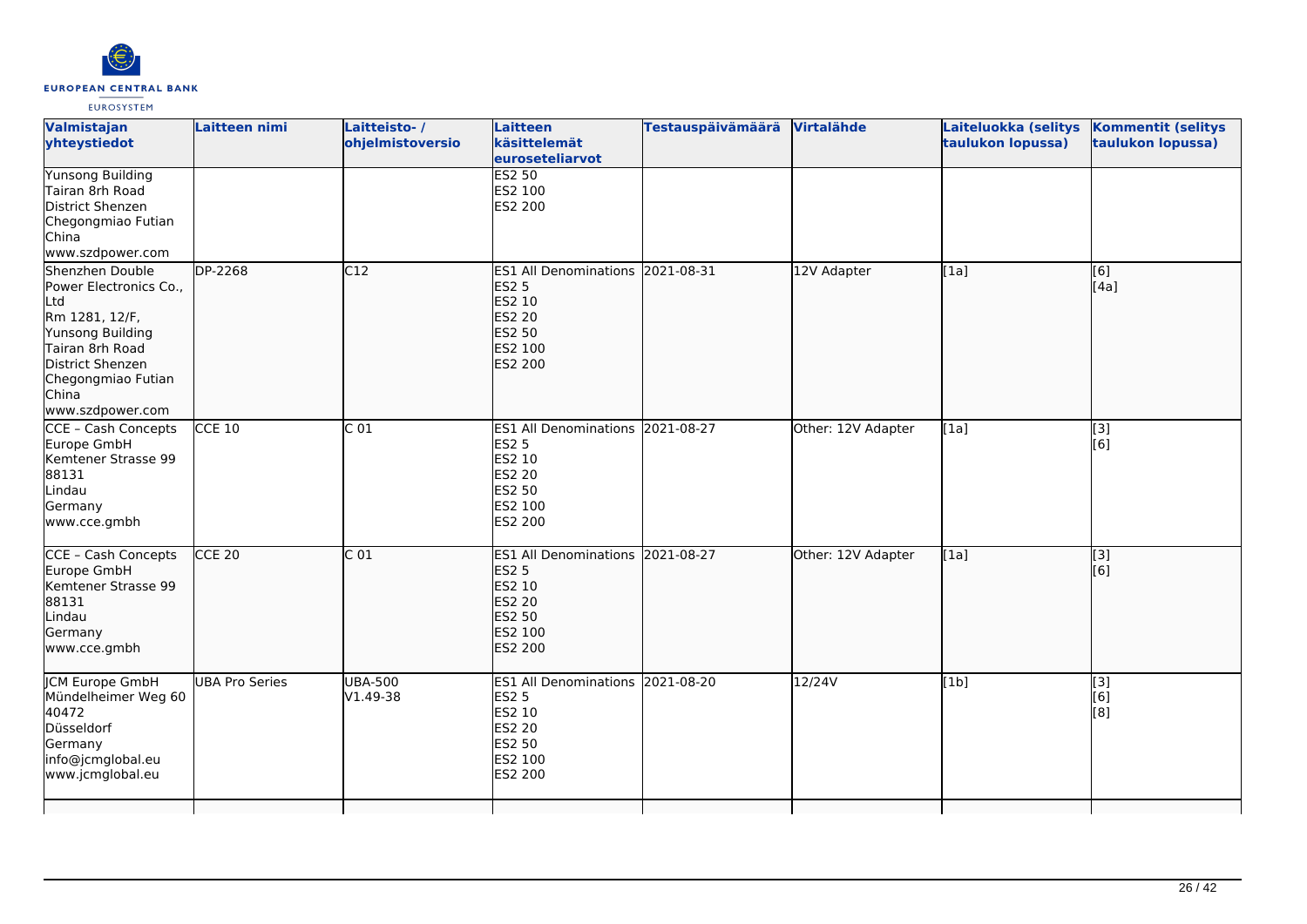

| Valmistajan<br>yhteystiedot                                                                                              | Laitteen nimi            | Laitteisto-/<br>ohjelmistoversio      | Laitteen<br>käsittelemät<br>euroseteliarvot                                                                               | <b>Testauspäivämäärä</b> | Virtalähde       | Laiteluokka (selitys<br>taulukon lopussa) | <b>Kommentit (selitys</b><br>taulukon lopussa)                                                                  |
|--------------------------------------------------------------------------------------------------------------------------|--------------------------|---------------------------------------|---------------------------------------------------------------------------------------------------------------------------|--------------------------|------------------|-------------------------------------------|-----------------------------------------------------------------------------------------------------------------|
| <b>JCM Europe GmbH</b><br>Mündelheimer Weg 60<br>40472<br>Düsseldorf<br>Germany<br>info@jcmglobal.eu<br>www.jcmglobal.eu | <b>UBA-10</b>            | <b>UBA-10</b><br>V3.04-52             | ES1 All Denominations 2021-08-20<br><b>ES2 5</b><br>ES2 10<br><b>ES2 20</b><br>ES2 50<br>ES2 100<br><b>ES2 200</b>        |                          | $\overline{12V}$ | [1b]                                      | $\overline{[}3]$<br>[6]                                                                                         |
| <b>JCM Europe GmbH</b><br>Mündelheimer Weg 60<br>40472<br>Düsseldorf<br>Germany<br>info@jcmglobal.eu<br>www.jcmglobal.eu | UBA-10-RC                | <b>UBA-10</b><br>V <sub>2.01-23</sub> | ES1 All Denominations 2021-08-20<br><b>ES2 5</b><br>ES2 10<br>ES2 20<br><b>ES2 50</b><br>ES2 100<br>ES2 200               |                          | 24V              | [1b]                                      | $\begin{array}{c} \hline \left[ 3 \right] \ \hline \left[ 6 \right] \end{array}$<br>$\overline{[}8\overline{]}$ |
| <b>ICM Europe GmbH</b><br>Mündelheimer Weg 60<br>40472<br>Düsseldorf<br>Germany<br>info@jcmglobal.eu<br>www.jcmglobal.eu | iVizion-100              | iVIZION-100<br>V2.98-44               | ES1 All Denominations 2021-08-19<br><b>ES2 5</b><br>ES2 10<br>ES2 20<br>ES2 50<br>ES2 100<br><b>ES2 200</b>               |                          | 12V/24V          | [1b]                                      | $\begin{bmatrix} 3 \\ 6 \end{bmatrix}$<br>[8]                                                                   |
| <b>JCM Europe GmbH</b><br>Mündelheimer Weg 60<br>40472<br>Düsseldorf<br>Germany<br>info@jcmglobal.eu<br>www.jcmglobal.eu | <b>UBA-Pro RC Series</b> | <b>UBA-500-SH2-RT</b><br>V1.49-38     | ES1 All Denominations 2021-08-19<br>ES2 5<br>ES2 10<br>ES2 20<br>ES2 50<br>ES2 100<br>ES2 200                             |                          | 24V              | [1b]                                      | $\overline{[3]}$<br>[6]<br>[8]                                                                                  |
| <b>JCM Europe GmbH</b><br>Mündelheimer Weg 60<br>40472<br>Düsseldorf<br>Germany<br>info@jcmglobal.eu<br>www.jcmglobal.eu | TBV-100 Series           | <b>TBV-100-FSH</b><br>V1.28-93        | ES1 All Denominations 2021-08-19<br><b>ES2 5</b><br><b>ES2 10</b><br><b>ES2 20</b><br>ES2 50<br>ES2 100<br><b>ES2 200</b> |                          | 24V              | $\overline{[2]}$                          | $\vert$ [3]<br>[6]<br>[8]                                                                                       |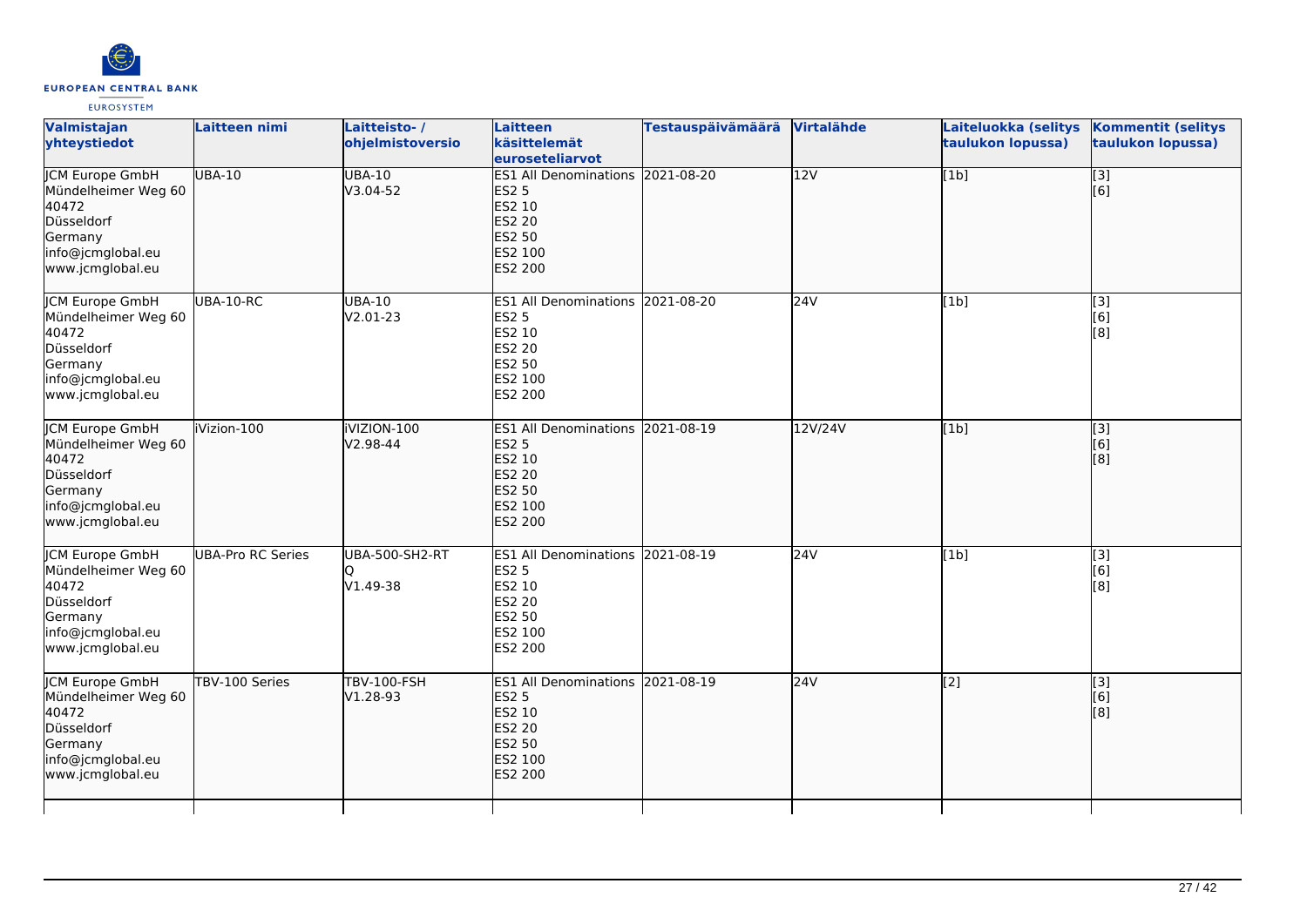

| Valmistajan<br>yhteystiedot                                                                                                          | Laitteen nimi          | Laitteisto-/<br>ohjelmistoversio | Laitteen<br>käsittelemät<br>euroseteliarvot                                                                                 | <b>Testauspäivämäärä</b> | Virtalähde       | Laiteluokka (selitys<br>taulukon lopussa) | <b>Kommentit (selitys</b><br>taulukon lopussa)                                      |
|--------------------------------------------------------------------------------------------------------------------------------------|------------------------|----------------------------------|-----------------------------------------------------------------------------------------------------------------------------|--------------------------|------------------|-------------------------------------------|-------------------------------------------------------------------------------------|
| <b>ICM Europe GmbH</b><br>Mündelheimer Weg 60<br>40472<br>Düsseldorf<br>Germany<br>info@jcmglobal.eu<br>www.jcmglobal.eu             | <b>iPRO-100 Series</b> | $V3.06 - 38$                     | ES1 All Denominations 2021-08-18<br><b>ES2 5</b><br>ES2 10<br><b>ES2 20</b><br>ES2 50<br>ES2 100<br>ES2 200                 |                          | $\overline{12V}$ | $\overline{[1b]}$                         | $\overline{[}3]$<br>[6]<br>$\left[ \begin{matrix} 8 \end{matrix} \right]$           |
| Cashtester/Amwit<br>Security B.V.<br>De Corridor 9<br>3621 ZA<br>Breukelen<br>Netherlands<br>mw@cashtester.com<br>www.cashtester.com | <b>CT 432 SD</b>       | CO <sub>2</sub>                  | ES1 All Denominations 2021-08-18<br><b>ES2 5</b><br>ES2 10<br><b>ES2 20</b><br>ES2 50<br>ES2 100<br>ES2 200                 |                          | 12V              | [1a]                                      | $\overline{[}3]$<br>[6]                                                             |
| Cashtester/Amwit<br>Security B.V.<br>De Corridor 9<br>3621 ZA<br>Breukelen<br>Netherlands<br>mw@cashtester.com<br>www.cashtester.com | CT 433 SD              | CO <sub>2</sub>                  | ES1 All Denominations 2021-08-18<br><b>ES2 5</b><br>ES2 10<br><b>ES2 20</b><br>ES2 50<br>ES2 100<br>ES2 200                 |                          | 12V              | [1a]                                      | [3]<br>[6]                                                                          |
| JCM Europe GmbH<br>Mündelheimer Weg 60<br>40472<br>Düsseldorf<br>Germany<br>info@jcmglobal.eu<br>www.jcmglobal.eu                    | <b>DBV-500</b>         | <b>DBV-50x</b><br>$V1.54-38$     | <b>ES15</b><br>ES1 10<br><b>ES1 20</b><br>ES1 50<br><b>ES2 5</b><br>ES2 10<br>ES2 20<br>ES2 50<br>ES2 100<br><b>ES2 200</b> | 2021-08-18               | 12V/24V          | [1b]                                      | $\sqrt{2}$<br>$\begin{bmatrix} 3 \\ 6 \end{bmatrix}$<br>$\overline{[}8\overline{]}$ |
| <b>JCM Europe GmbH</b><br>Mündelheimer Weg 60<br>40472<br>Düsseldorf<br>Germany                                                      | <b>IPRO-SH2-RC</b>     | iPRO-100<br>V3.08-38             | ES1 All Denominations 2021-08-18<br><b>ES2 5</b><br>ES2 10<br>ES2 20<br>ES2 50                                              |                          | 24V              | [1b]                                      | $\overline{[}3]$<br>[6]<br>[8]                                                      |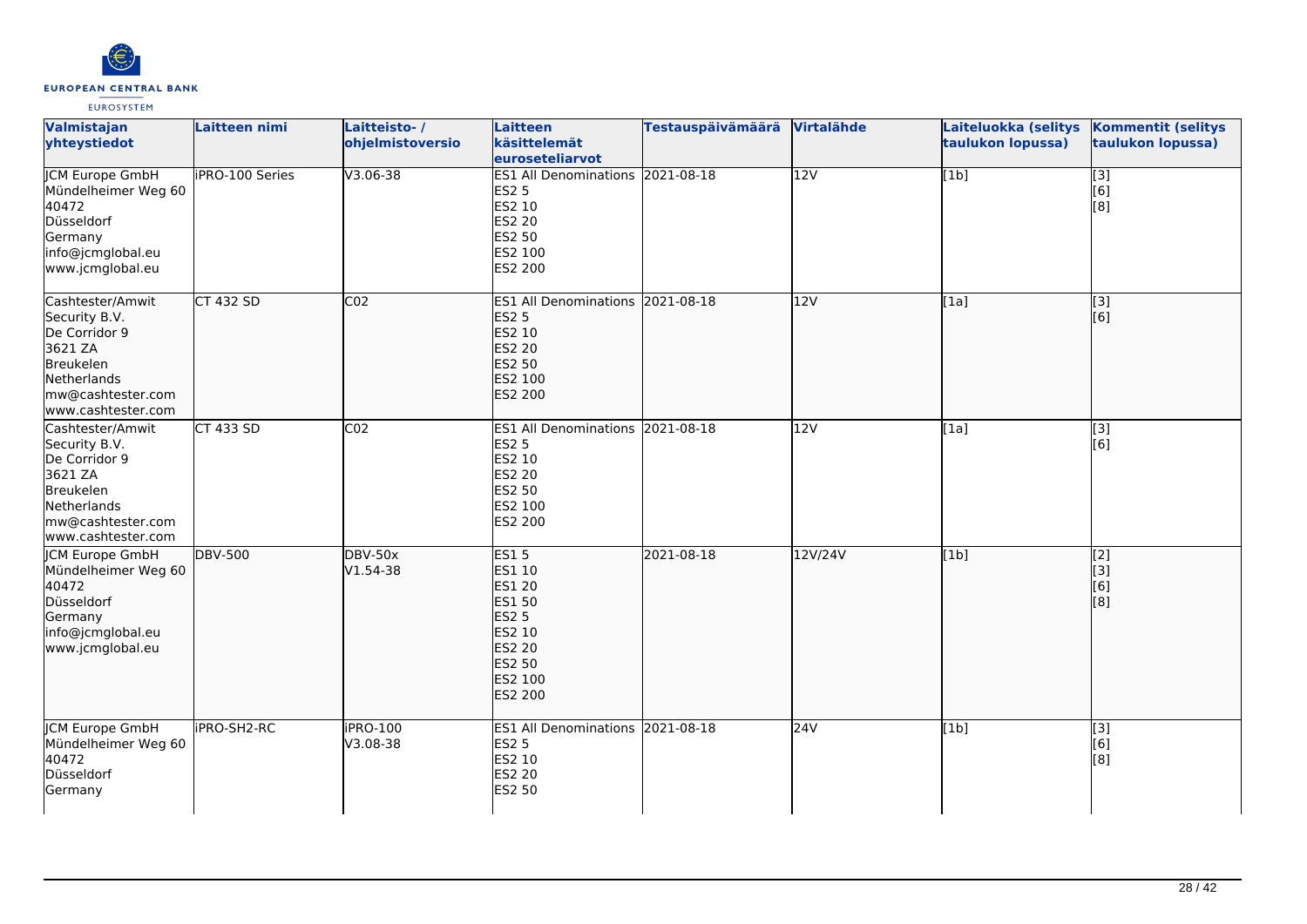

| Valmistajan<br>yhteystiedot                                                                                                   | Laitteen nimi  | Laitteisto-/<br>ohjelmistoversio | <b>Laitteen</b><br>käsittelemät<br>euroseteliarvot                                                                              | <b>Testauspäivämäärä</b> | <b>Virtalähde</b> | Laiteluokka (selitys<br>taulukon lopussa) | <b>Kommentit (selitys</b><br>taulukon lopussa) |
|-------------------------------------------------------------------------------------------------------------------------------|----------------|----------------------------------|---------------------------------------------------------------------------------------------------------------------------------|--------------------------|-------------------|-------------------------------------------|------------------------------------------------|
| info@jcmglobal.eu<br>www.jcmglobal.eu                                                                                         |                |                                  | <b>ES2 100</b><br>ES2 200                                                                                                       |                          |                   |                                           |                                                |
| Giesecke+Devrient<br>Currency Technology<br>GmbH<br>Prinzregentenstraße<br>159<br>81677<br>Munich<br>Germany<br>www.gi-de.com | ProNote 300    | <b>EUR V1.010</b>                | ES1 All Denominations 2021-08-12<br><b>ES2 5</b><br>ES2 10<br><b>ES2 20</b><br>ES2 50<br>ES2 100<br>ES2 200                     |                          | 110V, 220V        | $\overline{[2]}$                          | $\overline{[}3]$<br>[6]                        |
| GO Europe GmbH<br>Zum Kraftwerk 1<br>45527<br>Hattingen<br>Germany<br>Bemd.koenig@go-<br>europe.com<br>www .go-europe.com     | Olympia NC 355 | BJ-219<br>V11                    | ES1 All Denominations 2021-08-06<br><b>ES2 5</b><br>ES2 10<br><b>ES2 20</b><br>ES2 50<br>ES2 100<br>ES2 200                     |                          | DC12 V            | [1a]                                      | $[3]$<br>[6]                                   |
| Arca Technologies srl<br>Via Statale 17<br>10012<br>Bollengo (TO)<br>Italy<br>www.arca.com                                    | <b>CS1one</b>  | CS1 Ver 1.1<br>EUR_06_00         | <b>ES15</b><br>ES1 10<br>ES1 20<br>ES1 50<br>ES1 200<br><b>ES2 5</b><br>ES2 10<br><b>ES2 20</b><br>ES2 50<br>ES2 100<br>ES2 200 | 2021-07-26               | 110V - 220V       | [1a]                                      | $\begin{bmatrix} 2 \\ 3 \end{bmatrix}$<br>[6]  |
| Arca Technologies srl<br>Via Statale 17<br>10012<br>Bollengo (TO)<br>Italy<br>www.arca.com                                    | CS1oneT        | $CS1$ Ver $1.1$<br>EUR_06_00     | <b>ES15</b><br>ES1 10<br>ES1 20<br>ES1 50<br>ES1 200<br><b>ES2 5</b><br>ES2 10<br><b>ES2 20</b>                                 | 2021-07-26               | 110V - 220V       | [1a]                                      | $[3]$<br>[6]                                   |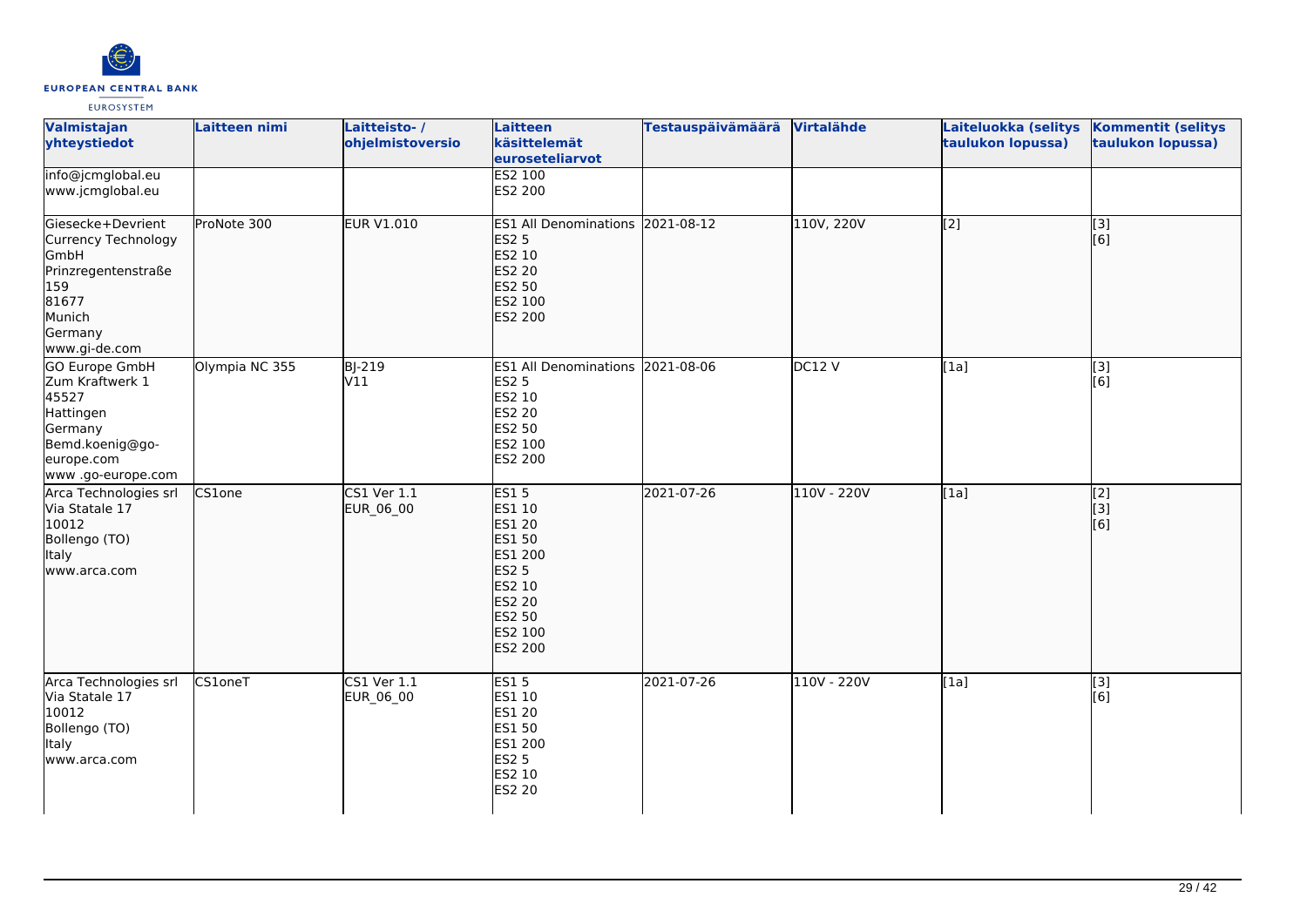

| Valmistajan<br>yhteystiedot                                                                                                                             | Laitteen nimi             | Laitteisto-/<br>ohjelmistoversio | <b>Laitteen</b><br>käsittelemät<br>euroseteliarvot                                                                    | <b>Testauspäivämäärä</b> | Virtalähde                                           | Laiteluokka (selitys<br>taulukon lopussa) | <b>Kommentit (selitys</b><br>taulukon lopussa) |
|---------------------------------------------------------------------------------------------------------------------------------------------------------|---------------------------|----------------------------------|-----------------------------------------------------------------------------------------------------------------------|--------------------------|------------------------------------------------------|-------------------------------------------|------------------------------------------------|
|                                                                                                                                                         |                           |                                  | <b>ES2 50</b><br>ES2 100<br>ES2 200                                                                                   |                          |                                                      |                                           |                                                |
| Ratiotec GmbH & Co<br><b>KG</b><br>Max Keith Strasse 66<br>D-45136<br>Essen<br>Germany<br>www.ratio-tec.de                                              | <b>Smart Protect</b>      | $C-03$                           | <b>ES1 All Denominations</b><br><b>ES2 5</b><br>ES2 10<br>ES2 20<br>ES2 50<br>ES2 100<br>ES2 200                      | 2021-07-26               | 12V                                                  | [1a]                                      | $\overline{[}3]$<br>[6]<br>[8]                 |
| Ratiotec GmbH & Co<br>kG<br>Max Keith Strasse 66<br>D-45136<br>Essen<br>Germany<br>www.ratio-tec.de                                                     | <b>Smart Protect Plus</b> | 020                              | <b>ES1 All Denominations</b><br><b>ES2 5</b><br>ES2 10<br>ES2 20<br>ES2 50<br>ES2 100<br>ES2 200                      | 2021-07-26               | 12V                                                  | [1a]                                      | [3]<br>[6]                                     |
| Kisan Electronics Co<br>Ltd<br>273-1 Sungsoo-Dong<br>2GA 3 Dong<br>Sungdong-Gu 133, 831<br>Seoul<br>South Korea<br>yshin21@kisane.com<br>www.kisane.com | <b>NEWTON</b> mini        | Main: v1.3, Reco: v1.3           | <b>ES1 All Denominations</b><br><b>ES2 5</b><br>ES2 10<br><b>ES2 20</b><br><b>ES2 50</b><br>ES2 100<br><b>ES2 200</b> | 2021-07-22               | 110-220V                                             | $\overline{[2]}$                          | [3]<br>[6]                                     |
| CI Tech Components<br>AG<br>Oberburgstrasse 10<br>3400<br>Burgdorf<br>Switzerland<br>info@citech.com<br>www.citech.com                                  | CI Note Line Recycle      | CI Note Line Recycle<br>13-EU-16 | ES1 All Denominations 2021-07-21<br><b>ES2 5</b><br>ES2 10<br>ES2 20<br>ES2 50<br>ES2 100<br>ES2 200                  |                          | other: 24V; 220 V with [1b]<br>external power supply |                                           | [3]<br>[6]                                     |
| Francopost srl<br>Via Prina 15<br>20154                                                                                                                 | 920                       | CIS20D5:ALC<br>02021000          | <b>ES1 All Denominations</b><br><b>ES2 5</b><br>ES2 10                                                                | 2021-07-19               | 100V-240V                                            | [2]                                       | [3]<br>[6]                                     |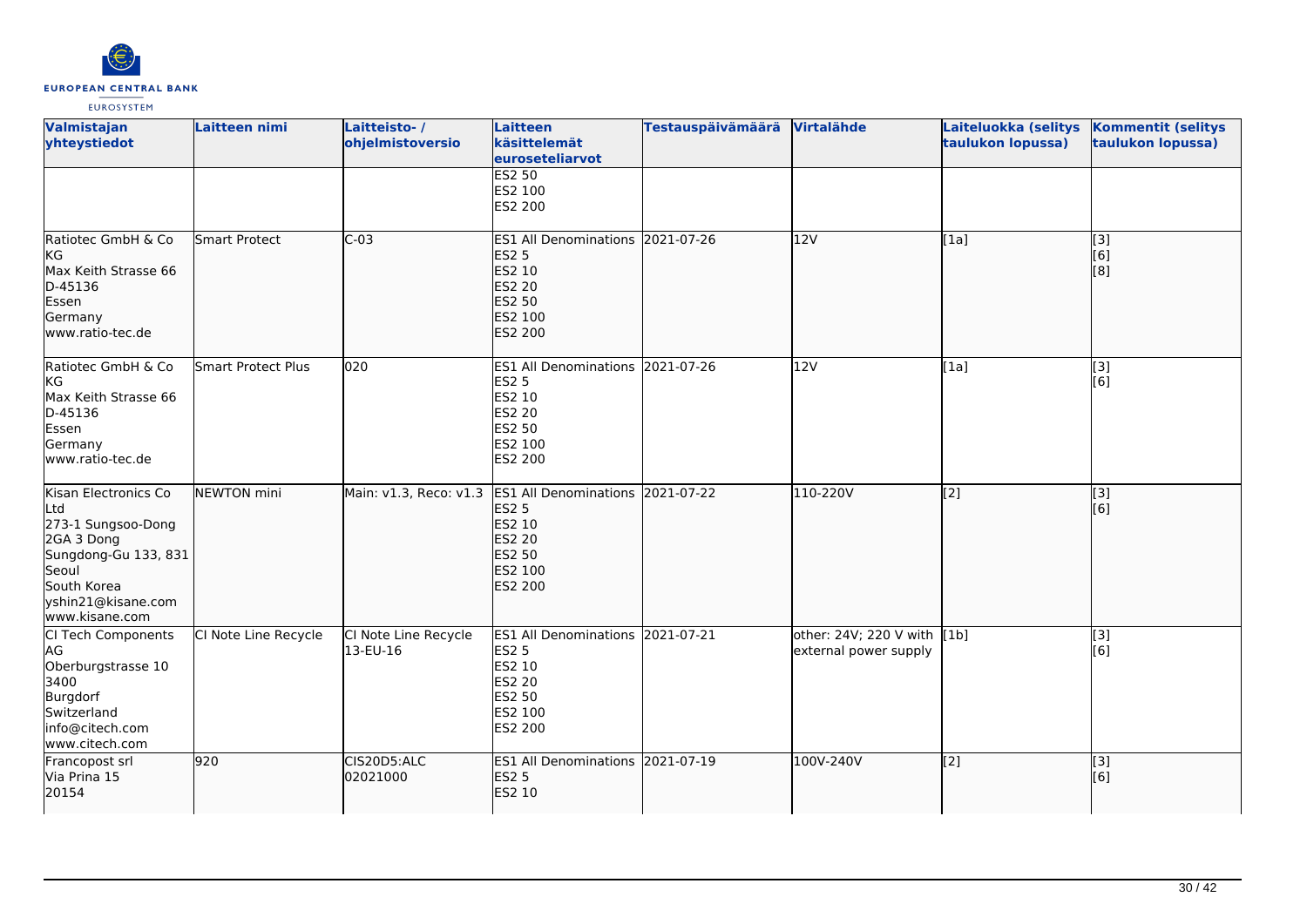

| Valmistajan<br>yhteystiedot                                                                                                                                                                                                | Laitteen nimi  | Laitteisto-/<br>ohjelmistoversio | <b>Laitteen</b><br>käsittelemät<br>euroseteliarvot                                                                        | <b>Testauspäivämäärä</b> | Virtalähde | Laiteluokka (selitys<br>taulukon lopussa) | <b>Kommentit (selitys</b><br>taulukon lopussa) |
|----------------------------------------------------------------------------------------------------------------------------------------------------------------------------------------------------------------------------|----------------|----------------------------------|---------------------------------------------------------------------------------------------------------------------------|--------------------------|------------|-------------------------------------------|------------------------------------------------|
| Milano<br>Italy<br>www.francopost.it                                                                                                                                                                                       |                |                                  | <b>ES2 20</b><br><b>ES2 50</b><br>ES2 100<br><b>ES2 200</b>                                                               |                          |            |                                           |                                                |
| <b>SHENZEN POLYFIT</b><br>TECHNOLOGY Co.Ltd.<br>6/F, Blk Hengtemei,<br>No. 3 Ganli Road,<br>Longgang District<br>518112<br>Shenzhen<br>China<br>info@futuremoneydete<br>ctor.com<br>http://www.futuremone<br>ydetector.com | FMD-920CIS     | CIS20D5:ALC<br>02021000          | <b>ES1 All Denominations 2021-07-19</b><br><b>ES2 5</b><br>ES2 10<br><b>ES2 20</b><br><b>ES2 50</b><br>ES2 100<br>ES2 200 |                          | 100-240V   | [2]                                       | [3]<br>[6]                                     |
| <b>GO Europe GmbH</b><br>Zum Kraftwerk 1<br>45527<br>Hattingen<br>Germany<br>Bemd.koenig@go-<br>europe.com<br>www.go-europe.com                                                                                            | Olympia NC 345 | <b>BJ-219</b><br>V11             | <b>ES1 All Denominations</b><br><b>ES2 5</b><br>ES2 10<br><b>ES2 20</b><br><b>ES2 50</b><br>ES2 100<br><b>ES2 200</b>     | 2021-07-14               | DC12 V     | [1a]                                      | $\overline{[}$ [3]<br>[6]                      |
| GO Europe GmbH<br>Zum Kraftwerk 1<br>45527<br>Hattingen<br>Germany<br>Bemd.koenig@go-<br>europe.com<br>www.go-europe.com                                                                                                   | Olympia NC 365 | <b>BJ-219</b><br>V11             | ES1 All Denominations 2021-07-14<br><b>ES2 5</b><br><b>ES2 10</b><br><b>ES2 20</b><br><b>ES2 50</b><br>ES2 100<br>ES2 200 |                          | DC12V      | [1a]                                      | $\overline{[}3]$<br>[6]                        |
| Ratiotec GmbH & Co<br>KG<br>Max Keith Strasse 66<br>D-45136<br>Essen<br>Germany<br>www.ratio-tec.de                                                                                                                        | Smart Protect  | $C-02$                           | <b>ES15</b><br>ES1 10<br><b>ES1 20</b><br>ES1 50<br>ES1 100<br>ES1 200<br><b>ES2 5</b>                                    | 2021-07-12               | 12V        | [1a]                                      | [2]<br>[[3]<br>[6]<br>[8]                      |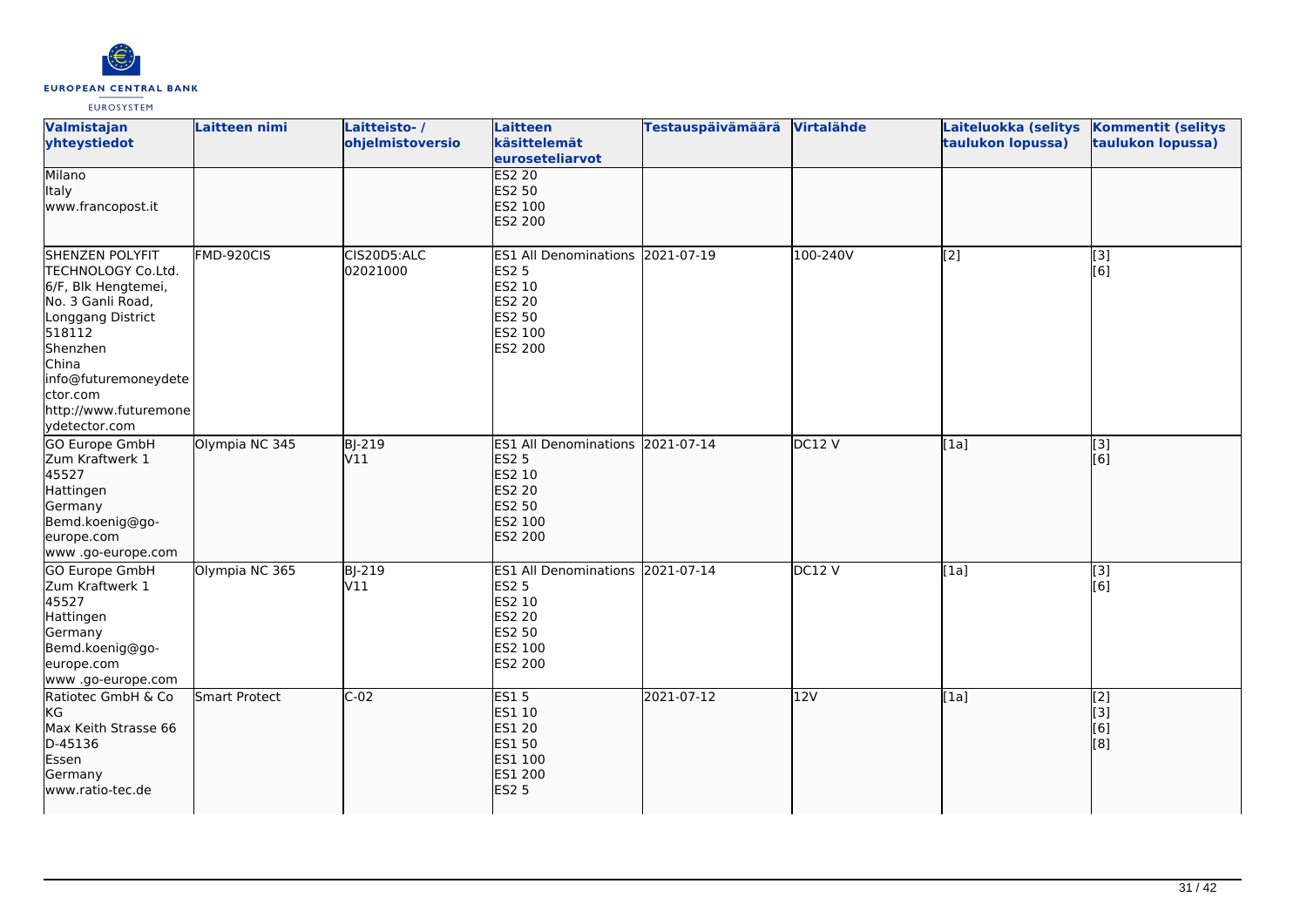

| Valmistajan<br>yhteystiedot                                                                         | Laitteen nimi      | Laitteisto-/<br>ohjelmistoversio | <b>Laitteen</b><br>käsittelemät<br>euroseteliarvot                                                                                  | <b>Testauspäivämäärä</b> | Virtalähde | Laiteluokka (selitys<br>taulukon lopussa) | <b>Kommentit (selitys</b><br>taulukon lopussa) |
|-----------------------------------------------------------------------------------------------------|--------------------|----------------------------------|-------------------------------------------------------------------------------------------------------------------------------------|--------------------------|------------|-------------------------------------------|------------------------------------------------|
|                                                                                                     |                    |                                  | <b>ES2 10</b><br>ES2 20<br><b>ES2 50</b><br>ES2 100<br>ES2 200                                                                      |                          |            |                                           |                                                |
| Ratiotec GmbH & Co<br>KG<br>Max Keith Strasse 66<br>D-45136<br>Essen<br>Germany<br>www.ratio-tec.de | Rapidcount T 575   | 2.001                            | ES1 All Denominations 2021-07-12<br><b>ES2 5</b><br>ES2 10<br>ES2 20<br>ES2 50<br>ES2 100<br>ES2 200                                |                          | 220V       | [2]                                       | [3]<br>[6]                                     |
| Ratiotec GmbH & Co<br>kG<br>Max Keith Strasse 66<br>D-45136<br>Essen<br>Germany<br>www.ratio-tec.de | Rapidcount X 400   | 1.4.0.4                          | ES1 All Denominations 2021-07-12<br><b>ES2 5</b><br>ES2 10<br>ES2 20<br>ES2 50<br>ES2 100<br>ES2 200                                |                          | 220V       | $\sqrt{2}$                                | $\overline{[}3]$<br>[6]                        |
| Ratiotec GmbH & Co<br>KG<br>Max Keith Strasse 66<br>D-45136<br>Essen<br>Germany<br>www.ratio-tec.de | Smart Protect Plus | 016                              | <b>ES15</b><br>ES1 10<br>ES1 20<br>ES1 50<br>ES1 100<br>ES1 200<br><b>ES2 5</b><br>ES2 10<br>ES2 20<br>ES2 50<br>ES2 100<br>ES2 200 | 2021-07-12               | 12V        | [1a]                                      | $\overline{[2]}$<br>[3]<br>[6]                 |
| Gunnebo Cash<br>Automation AB<br>Stora Åvägen 1<br>SE-436 34<br>Askim                               | NV4                | <b>EUR 3.7</b>                   | <b>ES1 All Denominations</b><br><b>ES2 5</b><br>ES2 10<br>ES2 20<br><b>ES2 50</b>                                                   | 2021-07-08               | 24VDC      | [1b]                                      | $\overline{[}$ [3]<br>[6]                      |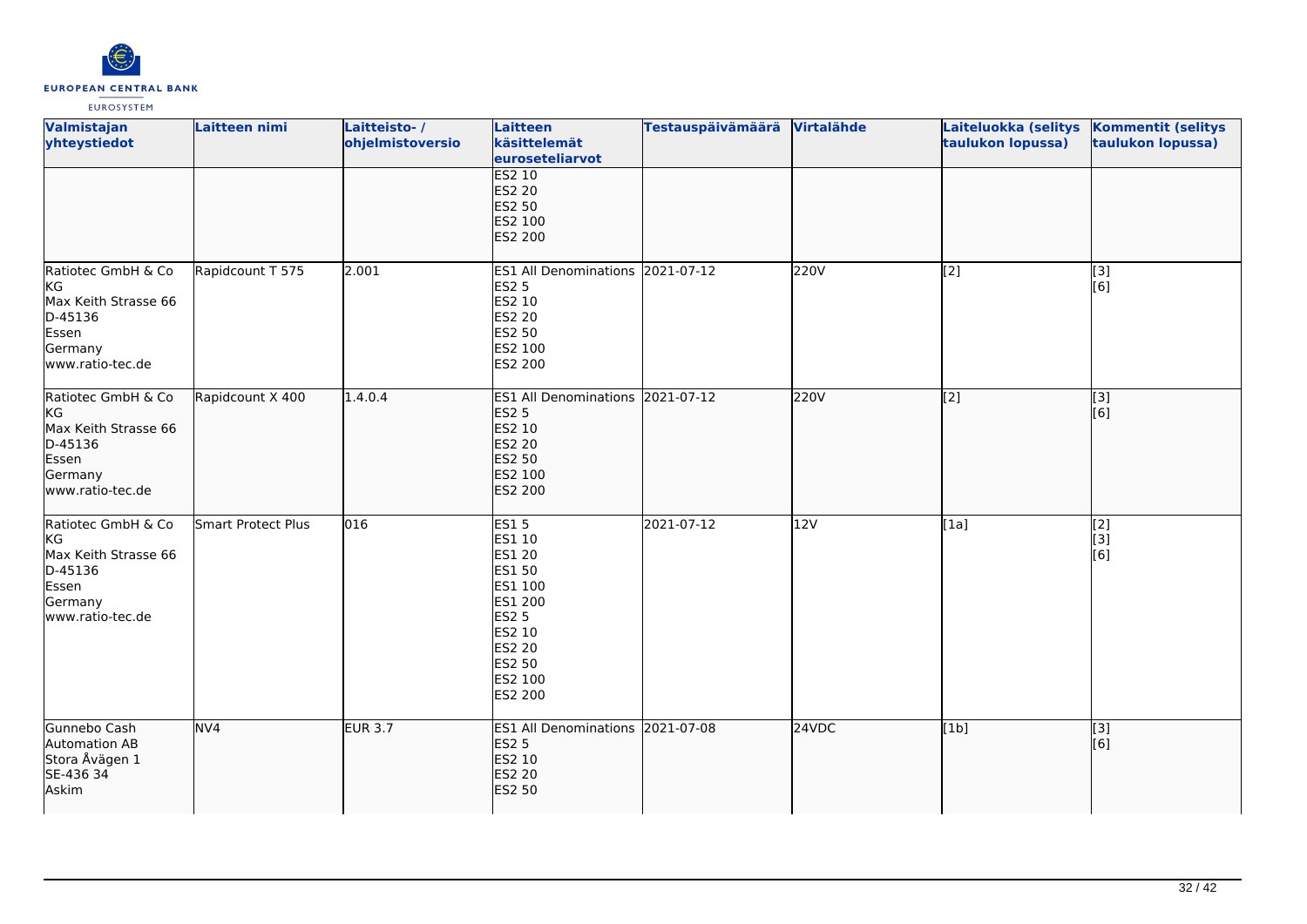

| Valmistajan<br>yhteystiedot                                                                                                        | Laitteen nimi      | Laitteisto-/<br>ohjelmistoversio | Laitteen<br>käsittelemät<br>euroseteliarvot                                                                        | <b>Testauspäivämäärä</b> | Virtalähde      | Laiteluokka (selitys<br>taulukon lopussa) | <b>Kommentit (selitys</b><br>taulukon lopussa) |
|------------------------------------------------------------------------------------------------------------------------------------|--------------------|----------------------------------|--------------------------------------------------------------------------------------------------------------------|--------------------------|-----------------|-------------------------------------------|------------------------------------------------|
| Sweden<br>www.gunnebo.com                                                                                                          |                    |                                  | <b>ES2 100</b><br>ES2 200                                                                                          |                          |                 |                                           |                                                |
| Azkoyen S.A.<br>Adva San Silvestre S/N<br>31550<br>Peralta Navarra<br>Spain<br>www.azkoyen.com                                     | <b>POS 1500 EU</b> | $V$ 5.7                          | ES1 All Denominations 2021-06-25<br><b>ES2 5</b><br>ES2 10<br><b>ES2 20</b><br><b>ES2 50</b><br>ES2 100<br>ES2 200 |                          | Mains, 220V     | [1a]                                      | [3]                                            |
| Azkoyen S.A.<br>Adva San Silvestre S/N<br>31550<br>Peralta Navarra<br>Spain<br>www.azkoyen.com                                     | <b>POS 1000 EU</b> | V <sub>15.5</sub>                | ES1 All Denominations 2021-06-24<br><b>ES2 5</b><br>ES2 10<br>ES2 20<br><b>ES2 50</b><br>ES2 100<br><b>ES2 200</b> |                          | Mains, 220V     | [1a]                                      | $\overline{[3]}$                               |
| Iternet-European<br>Distribution<br>Via S. Merli 64/66<br>29122<br>Piacenza<br><b>Italy</b><br>www.iternet-<br>securitysystems.com | HolenBecky HT 2800 | $\overline{C41}$                 | ES1 All Denominations 2021-06-10<br><b>ES2 5</b><br>ES2 10<br><b>ES2 20</b><br><b>ES2 50</b><br>ES2 100<br>ES2 200 |                          | Mains - 220V    | [2]                                       | [3]<br>[6]                                     |
| Iternet-European<br>Distribution<br>Via S. Merli 64/66<br>29122<br>Piacenza<br>Italy<br>www.iternet-<br>securitysystems.com        | Holenburg HT-2320  | C41                              | <b>ES1 All Denominations</b><br><b>ES2 5</b><br>ES2 10<br>ES2 20<br>ES2 50<br>ES2 100<br><b>ES2 200</b>            | 2021-06-10               | Other: 100-240V | [[2]                                      | [3]<br>[6]                                     |
| Iternet-European<br>Distribution<br>Via S. Merli 64/66<br>29122<br>Piacenza                                                        | Holenburg HT-6600  | C41                              | ES1 All Denominations 2021-06-10<br><b>ES2 5</b><br>ES2 10<br>ES2 20<br>ES2 50                                     |                          | 220V            | [2]                                       | [3]<br>[6]                                     |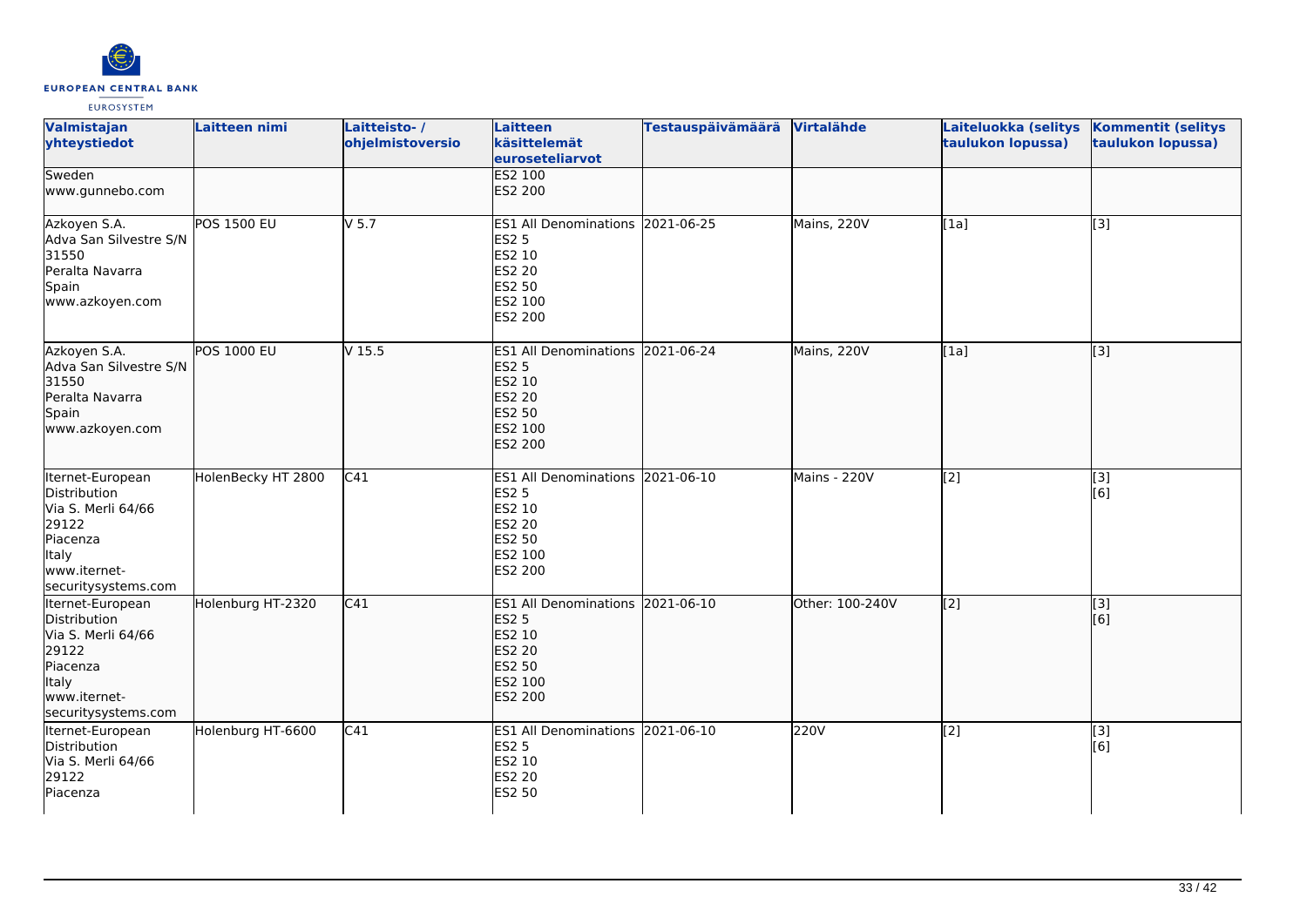

| Valmistajan<br>yhteystiedot                                                                                              | Laitteen nimi | Laitteisto-/<br>ohjelmistoversio | Laitteen<br>käsittelemät<br>euroseteliarvot                                                                        | <b>Testauspäivämäärä</b> | Virtalähde          | Laiteluokka (selitys<br>taulukon lopussa) | <b>Kommentit (selitys</b><br>taulukon lopussa)         |
|--------------------------------------------------------------------------------------------------------------------------|---------------|----------------------------------|--------------------------------------------------------------------------------------------------------------------|--------------------------|---------------------|-------------------------------------------|--------------------------------------------------------|
| <b>Italy</b><br>www.iternet-<br>securitysystems.com                                                                      |               |                                  | <b>ES2 100</b><br>ES2 200                                                                                          |                          |                     |                                           |                                                        |
| <b>JCM Europe GmbH</b><br>Mündelheimer Weg 60<br>40472<br>Düsseldorf<br>Germany<br>info@jcmglobal.eu<br>www.jcmglobal.eu | <b>EBA-40</b> | EBA-4x<br>V1.55-38               | ES1 All Denominations 2021-05-28<br><b>ES2 5</b><br>ES2 10<br><b>ES2 20</b><br><b>ES2 50</b><br>ES2 100<br>ES2 200 |                          | Other: 12V/24V      | [1b]                                      | $\overline{[3]}$<br>$\overline{[}6\overline{)}$<br>[8] |
| <b>Buic VIP srl</b><br>Via Marconi 11<br>20080<br>Vermezzo (MI)<br>Italy<br>info@buicvip.it<br>www.buicvip.it            | CD330         | 329                              | <b>ES1 All Denominations</b><br><b>ES2 5</b><br>ES2 10<br><b>ES2 20</b><br>ES2 50<br>ES2 100<br>ES2 200            | 2021-05-20               | Mains - 110V - 220V | [1a]                                      | [3]<br>[6]                                             |
| <b>Buic VIP srl</b><br>Via Marconi 11<br>20080<br>Vermezzo (MI)<br>Italy<br>info@buicvip.it<br>www.buicvip.it            | CD350         | 329                              | ES1 All Denominations 2021-05-20<br><b>ES2 5</b><br>ES2 10<br><b>ES2 20</b><br>ES2 50<br>ES2 100<br><b>ES2 200</b> |                          | Mains - 110V - 220V | [1a]                                      | $\overline{[3]}$<br>[6]                                |
| <b>HBW Cash Solutions</b><br>GmbH<br>Jurastrasse 1<br>73119<br>Zell<br>Germany<br>Info@hbw-cs.de<br>www.hbw-cs.de        | <b>BT 500</b> | 329                              | <b>ES1 All Denominations</b><br><b>ES2 5</b><br>ES2 10<br>ES2 20<br>ES2 50<br>ES2 100<br>ES2 200                   | 2021-05-20               | 220V                | [1a]                                      | [3]<br>[6]                                             |
| <b>HBW Cash Solutions</b><br>GmbH<br>Jurastrasse 1<br>73119<br>Zell                                                      | <b>BT 600</b> | 329                              | ES1 All Denominations 2021-05-20<br><b>ES2 5</b><br>ES2 10<br><b>ES2 20</b><br><b>ES2 50</b>                       |                          | 220V                | [1a]                                      | $\overline{[}3]$<br>[6]                                |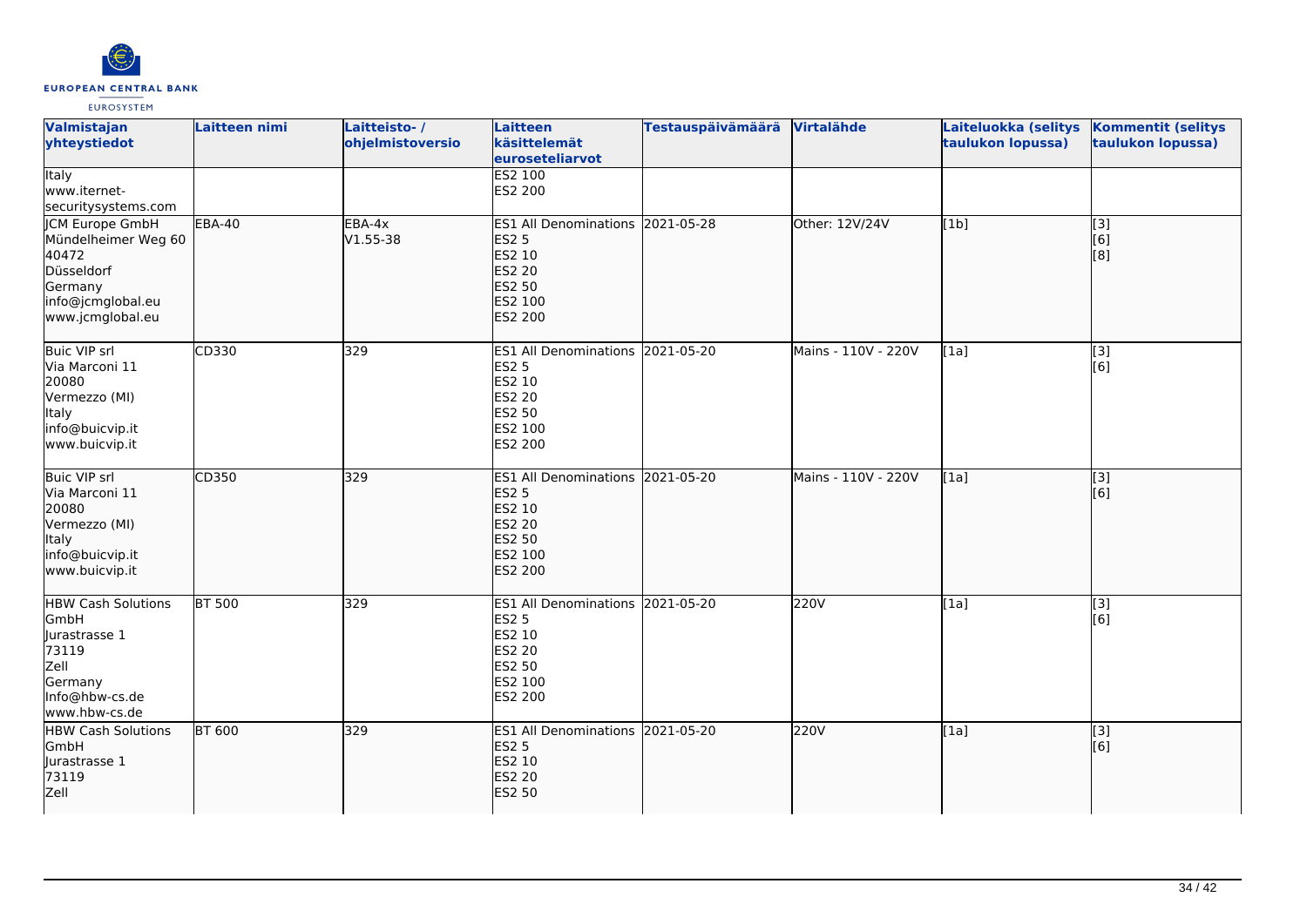

| Valmistajan<br>yhteystiedot                                                                                                                                                                                            | Laitteen nimi | Laitteisto-/<br>ohjelmistoversio | <b>Laitteen</b><br>käsittelemät<br>euroseteliarvot<br><b>ES2 100</b>                                        | <b>Testauspäivämäärä</b> | Virtalähde                     | Laiteluokka (selitys<br>taulukon lopussa) | <b>Kommentit (selitys</b><br>taulukon lopussa) |
|------------------------------------------------------------------------------------------------------------------------------------------------------------------------------------------------------------------------|---------------|----------------------------------|-------------------------------------------------------------------------------------------------------------|--------------------------|--------------------------------|-------------------------------------------|------------------------------------------------|
| Germany<br>Info@hbw-cs.de<br>www.hbw-cs.de                                                                                                                                                                             |               |                                  | ES2 200                                                                                                     |                          |                                |                                           |                                                |
| Shenzhen Easycount<br>Technology Co., Ltd.<br>Building A2, YiFang<br>Huigu Technology Park<br>LingNan Road, Tanxia<br>Town<br>523729<br>Dongguan<br>China<br>sales@easycount.com.<br>cn<br>www.easycount.com.c<br>In.  | EC330         | 329                              | ES1 All Denominations 2021-05-20<br><b>ES2 5</b><br>ES2 10<br><b>ES2 20</b><br>ES2 50<br>ES2 100<br>ES2 200 |                          | Mains, 110V, 220V              | [1a]                                      | $\overline{[3]}$<br>[6]                        |
| Shenzhen Easycount<br>Technology Co., Ltd.<br>Building A2, YiFang<br>Huigu Technology Park<br>LingNan Road, Tanxia<br>Town<br>523729<br>Dongguan<br>China<br>sales@easycount.com.<br>lcn<br>www.easycount.com.c<br>In. | EC350         | 329                              | <b>ES1 All Denominations</b><br><b>ES2 5</b><br>ES2 10<br>ES2 20<br><b>ES2 50</b><br>ES2 100<br>ES2 200     | 2021-05-20               | Mains, 110V, 220V              | [[1a]                                     | $\overline{[3]}$<br>[6]                        |
| Shenzhen Easycount<br>Technology Co., Ltd.<br>Building A2, YiFang<br>Huigu Technology Park<br>LingNan Road, Tanxia<br>Town<br>523729<br>Dongguan<br>China<br>sales@easycount.com.<br>lcn<br>www.easycount.com.c        | EC500         | 329                              | <b>ES1 All Denominations</b><br><b>ES2 5</b><br>ES2 10<br>ES2 20<br>ES2 50<br>ES2 100<br>ES2 200            | 2021-05-20               | 220V - Rechargeable<br>battery | [1a]                                      | $\overline{[3]}$<br>[6]                        |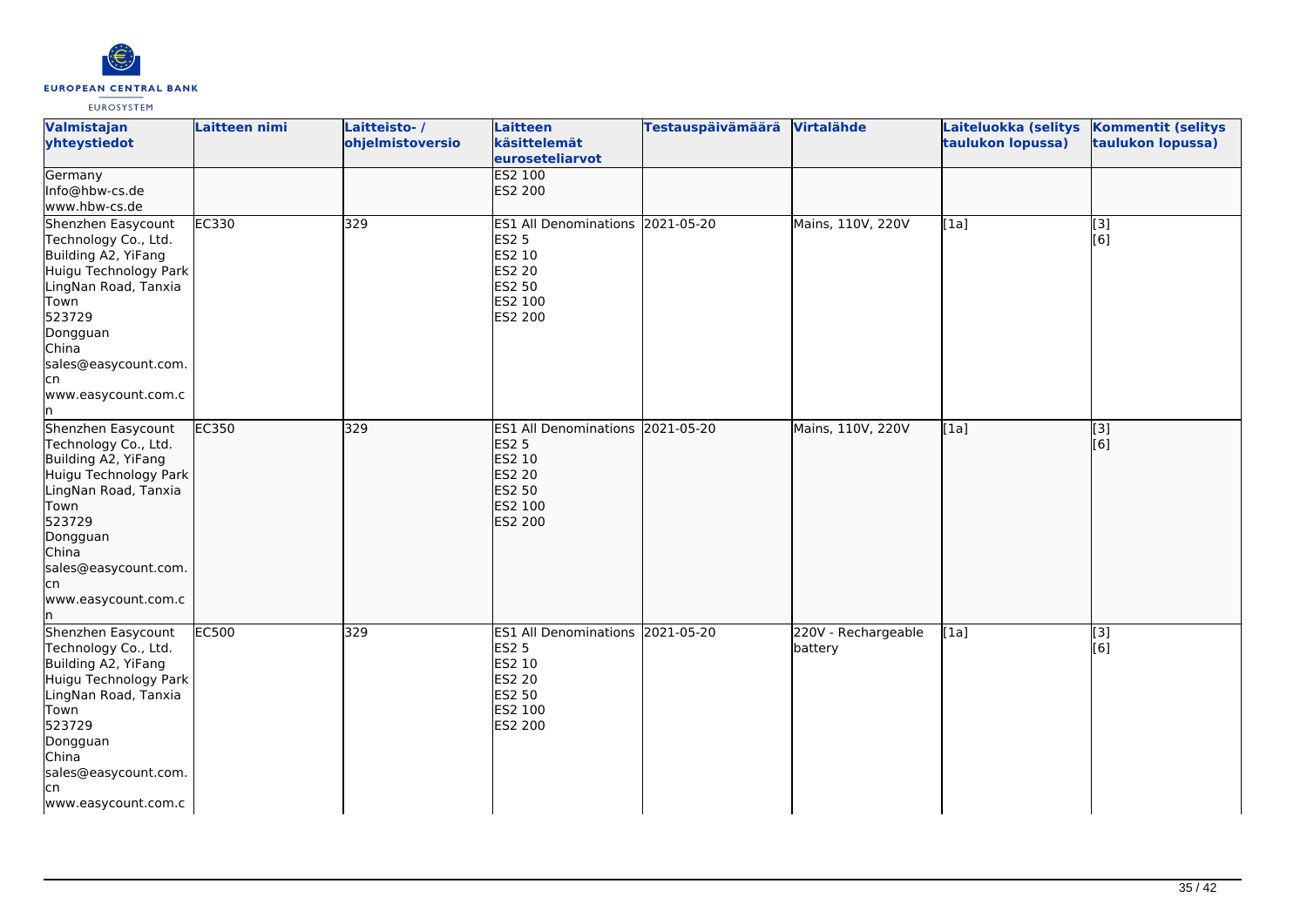

| Valmistajan<br>yhteystiedot<br>ln.                                                                                                                                                                                     | Laitteen nimi  | Laitteisto-/<br>ohjelmistoversio | Laitteen<br>käsittelemät<br>euroseteliarvot                                                                        | <b>Testauspäivämäärä</b> | Virtalähde                     | Laiteluokka (selitys<br>taulukon lopussa) | <b>Kommentit (selitys</b><br>taulukon lopussa) |
|------------------------------------------------------------------------------------------------------------------------------------------------------------------------------------------------------------------------|----------------|----------------------------------|--------------------------------------------------------------------------------------------------------------------|--------------------------|--------------------------------|-------------------------------------------|------------------------------------------------|
| Shenzhen Easycount<br>Technology Co., Ltd.<br>Building A2, YiFang<br>Huigu Technology Park<br>LingNan Road, Tanxia<br>Town<br>523729<br>Dongguan<br>China<br>sales@easycount.com.<br>lcn<br>www.easycount.com.c<br>ln. | EC580          | 329                              | ES1 All Denominations 2021-05-20<br><b>ES2 5</b><br>ES2 10<br><b>ES2 20</b><br><b>ES2 50</b><br>ES2 100<br>ES2 200 |                          | 220V - Rechargeable<br>battery | [1a]                                      | $\overline{[}3]$<br>[6]                        |
| Shenzhen Easycount<br>Technology Co., Ltd.<br>Building A2, YiFang<br>Huigu Technology Park<br>LingNan Road, Tanxia<br>Town<br>523729<br>Dongguan<br>China<br>sales@easycount.com.<br>cn<br>www.easycount.com.c<br>In.  | <b>EC 1800</b> | 1.9                              | ES1 All Denominations 2021-05-20<br>ES2 5<br>ES2 10<br>ES2 20<br>ES2 50<br>ES2 100<br>ES2 200                      |                          | Mains, 110V, 220V              | [2]                                       | [3]<br>[6]                                     |
| Sourxing Ltd<br>G1, 13/F, World Tech<br>Centre<br>95 How Ming Street<br>Kwun Tong<br>Kowloon<br>Hong Kong<br>China<br>info@sourxing.com<br>www.sourxing.com                                                            | SX530          | 329                              | ES1 All Denominations 2021-05-20<br><b>ES2 5</b><br>ES2 10<br><b>ES2 20</b><br><b>ES2 50</b><br>ES2 100<br>ES2 200 |                          | 220V - rechargeable<br>battery | [1a]                                      | [3]<br>[6]                                     |
| <b>HBW Cash Solutions</b><br>GmbH<br>Jurastrasse 1                                                                                                                                                                     | <b>BT 700</b>  | 329                              | ES1 All Denominations 2021-05-20<br><b>ES2 5</b><br>ES2 10                                                         |                          | 220V                           | [1a]                                      | [3]<br>[6]                                     |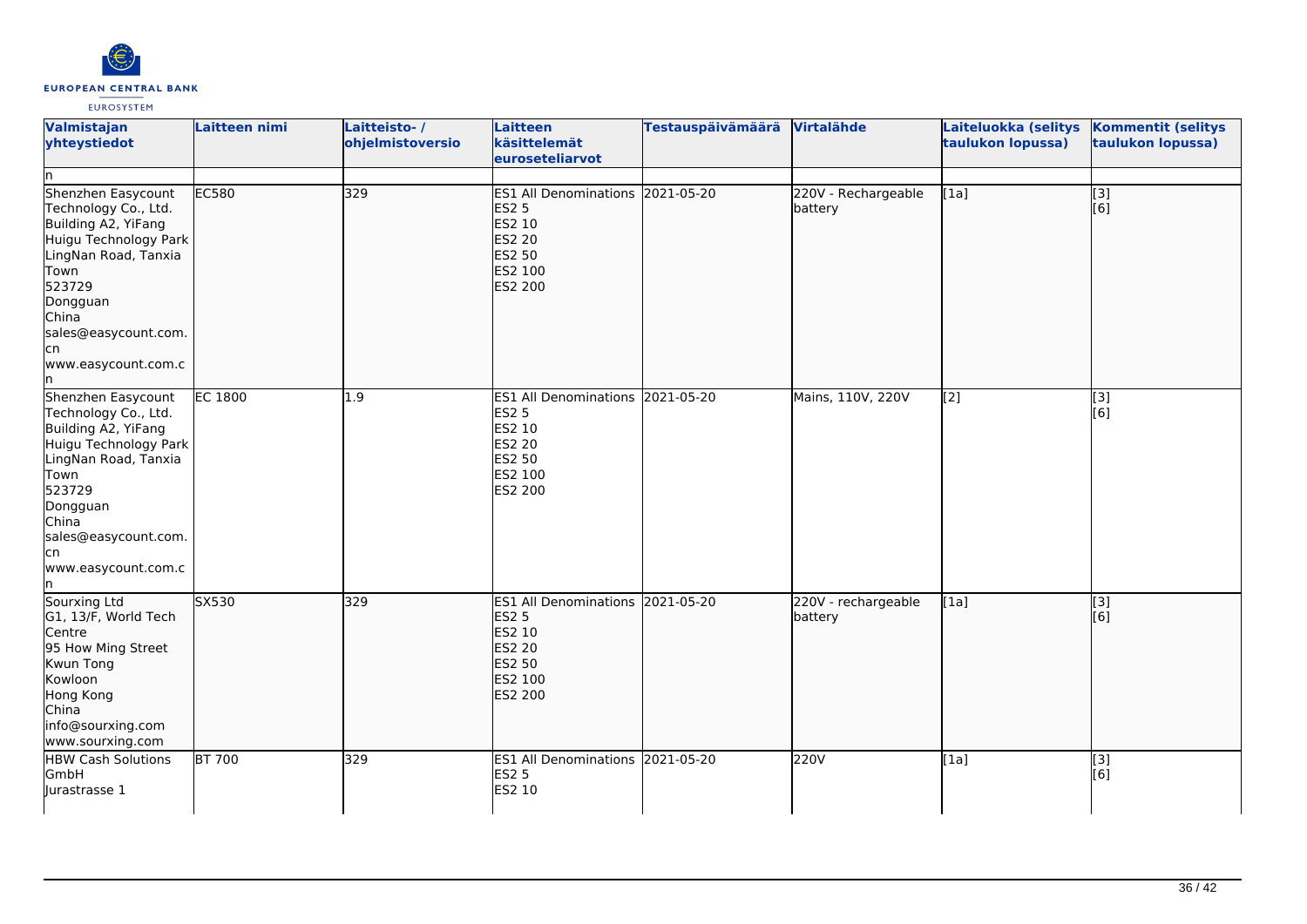

| Valmistajan<br>yhteystiedot                                                                                                                                                                                     | Laitteen nimi | Laitteisto-/<br>ohjelmistoversio | Laitteen<br>käsittelemät<br>euroseteliarvot                                                                               | <b>Testauspäivämäärä</b> | Virtalähde                     | Laiteluokka (selitys<br>taulukon lopussa) | <b>Kommentit (selitys</b><br>taulukon lopussa) |
|-----------------------------------------------------------------------------------------------------------------------------------------------------------------------------------------------------------------|---------------|----------------------------------|---------------------------------------------------------------------------------------------------------------------------|--------------------------|--------------------------------|-------------------------------------------|------------------------------------------------|
| 73119<br>Zell<br>Germany<br>Info@hbw-cs.de<br>www.hbw-cs.de                                                                                                                                                     |               |                                  | <b>ES2 20</b><br><b>ES2 50</b><br>ES2 100<br>ES2 200                                                                      |                          |                                |                                           |                                                |
| Sourxing Ltd<br>G1, 13/F, World Tech<br>Centre<br>95 How Ming Street<br>Kwun Tong<br>Kowloon<br>Hong Kong<br>China<br>info@sourxing.com<br>www.sourxing.com                                                     | SX333         | 329                              | ES1 All Denominations 2021-05-20<br><b>ES2 5</b><br>ES2 10<br><b>ES2 20</b><br>ES2 50<br>ES2 100<br><b>ES2 200</b>        |                          | Mains - 110V - 220v            | [1a]                                      | [3]<br>[6]                                     |
| Sourxing Ltd<br>G1, 13/F, World Tech<br>Centre<br>95 How Ming Street<br>Kwun Tong<br>Kowloon<br>Hong Kong<br>China<br>info@sourxing.com<br>www.sourxing.com                                                     | SX580         | 329                              | ES1 All Denominations 2021-05-20<br><b>ES2 5</b><br>ES2 10<br><b>ES2 20</b><br><b>ES2 50</b><br>ES2 100<br><b>ES2 200</b> |                          | 220V - rechargeable<br>battery | [1a]                                      | [3]<br>[6]                                     |
| Shenzhen Easycount<br>Technology Co., Ltd.<br>Building A2, YiFang<br>Huigu Technology Park<br>LingNan Road, Tanxia<br>Town<br>523729<br>Dongguan<br>China<br>sales@easycount.com.<br>lcn<br>www.easycount.com.c | <b>EC600</b>  | 329                              | ES1 All Denominations 2021-05-20<br><b>ES2 5</b><br>ES2 10<br><b>ES2 20</b><br><b>ES2 50</b><br>ES2 100<br><b>ES2 200</b> |                          | Mains, 110V, 220V              | [1a]                                      | $\overline{[}$ [3]<br>[6]                      |
| POSIFLEX NORESTE SL Mustek D8<br>C/ Entenza, 202                                                                                                                                                                |               | 329                              | ES1 All Denominations 2021-05-20<br><b>ES2 5</b>                                                                          |                          | 220V                           | [1a]                                      | $\overline{[}3]$<br>[6]                        |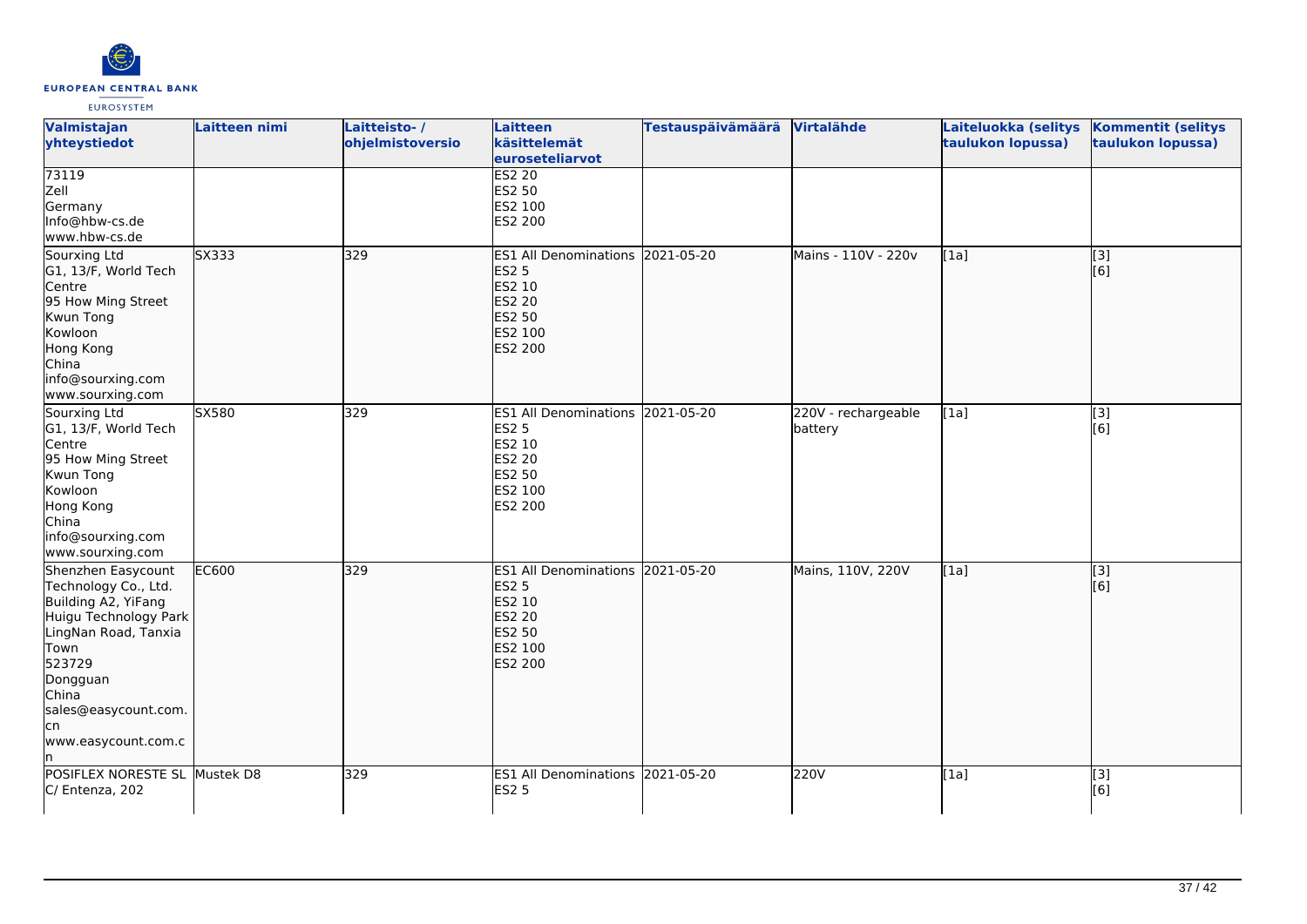

| Valmistajan<br>yhteystiedot                                                                                                  | <b>Laitteen nimi</b> | Laitteisto-/<br>ohjelmistoversio | Laitteen<br>käsittelemät<br>euroseteliarvot                                                                                      | Testauspäivämäärä Virtalähde |                                | Laiteluokka (selitys<br>taulukon lopussa)      | <b>Kommentit (selitys</b><br>taulukon lopussa) |
|------------------------------------------------------------------------------------------------------------------------------|----------------------|----------------------------------|----------------------------------------------------------------------------------------------------------------------------------|------------------------------|--------------------------------|------------------------------------------------|------------------------------------------------|
| 08029<br>Barcelona<br>Spain<br>compras@posiflex.es<br>www.posiflex.es                                                        |                      |                                  | <b>ES2 10</b><br>ES2 20<br><b>ES2 50</b><br>ES2 100<br>ES2 200                                                                   |                              |                                |                                                |                                                |
| <b>HBW Cash Solutions</b><br>GmbH<br>llurastrasse 1<br>73119<br>Zell<br>Germany<br>Info@hbw-cs.de<br>www.hbw-cs.de           | <b>VC 4040</b>       | 1.9                              | <b>ES1 All Denominations</b><br><b>ES2 5</b><br>ES2 10<br><b>ES2 20</b><br><b>ES2 50</b><br>ES2 100<br>ES2 200                   | 2021-05-20                   | Mains - 110V - 220V            | $\left[ \begin{matrix} 2 \end{matrix} \right]$ | [3]<br>[6]                                     |
| POSIFLEX NORESTE SL Mustek C1800<br>C/ Entenza, 202<br>08029<br>Barcelona<br>Spain<br>compras@posiflex.es<br>www.posiflex.es |                      | $\overline{1.9}$                 | ES1 All Denominations 2021-05-20<br><b>ES2 5</b><br>ES2 10<br>ES2 20<br><b>ES2 50</b><br>ES2 100<br>ES2 200                      |                              | Mains-110V-220V                | [2]                                            | $\overline{[}3]$<br>[6]                        |
| POSIFLEX NORESTE SL Mustek D9<br>C/ Entenza, 202<br>08029<br>Barcelona<br>Spain<br>compras@posiflex.es<br>www.posiflex.es    |                      | 329                              | ES1 All Denominations 2021-05-20<br><b>ES2 5</b><br><b>ES2 10</b><br><b>ES2 20</b><br><b>ES2 50</b><br>ES2 100<br><b>ES2 200</b> |                              | 220V                           | [1a]                                           | $\overline{[}$ [3]<br>[6]                      |
| Francopost srl<br>Via Prina 15<br>20154<br>Milano<br>Italy<br>www.francopost.it                                              | SPEEDY UV            | 329                              | <b>ES1 All Denominations</b><br><b>ES2 5</b><br>ES2 10<br><b>ES2 20</b><br><b>ES2 50</b><br>ES2 100<br>ES2 200                   | 2021-05-20                   | 220V - Rechargeable<br>battery | [1a]                                           | [3]<br>[6]                                     |
| Francopost srl<br>Via Prina 15                                                                                               | <b>SPEEDY</b>        | 329                              | ES1 All Denominations 2021-05-20<br><b>ES2 5</b>                                                                                 |                              | 220V - Rechargeable<br>battery | [1a]                                           | $\overline{[}3]$<br>[6]                        |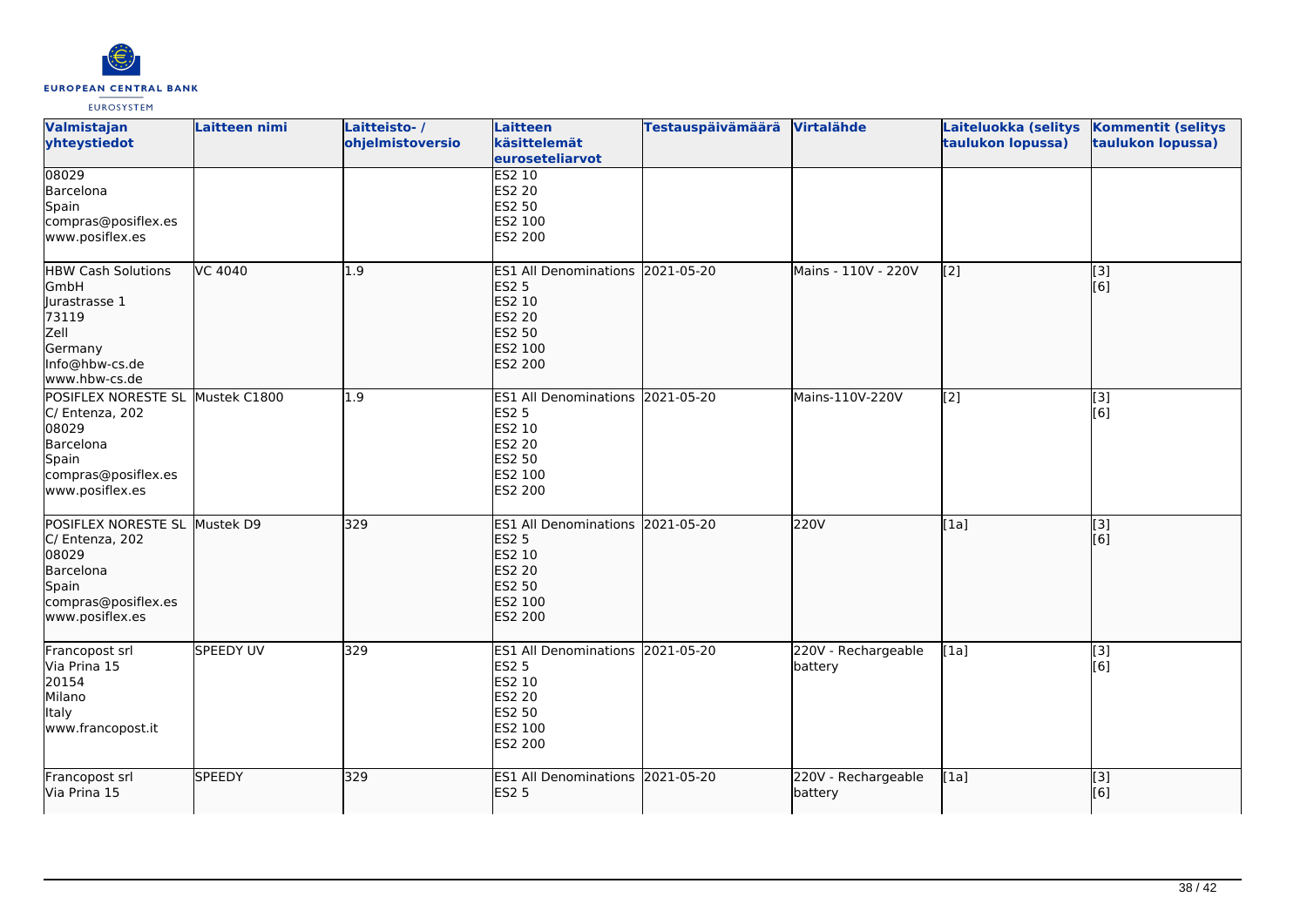

| Valmistajan<br>yhteystiedot                                                                                                                                             | Laitteen nimi                            | Laitteisto-/<br>ohjelmistoversio | Laitteen<br>käsittelemät<br>euroseteliarvot                                                                 | <b>Testauspäivämäärä</b> | Virtalähde          | Laiteluokka (selitys<br>taulukon lopussa) | <b>Kommentit (selitys</b><br>taulukon lopussa) |
|-------------------------------------------------------------------------------------------------------------------------------------------------------------------------|------------------------------------------|----------------------------------|-------------------------------------------------------------------------------------------------------------|--------------------------|---------------------|-------------------------------------------|------------------------------------------------|
| 20154<br>Milano<br>Italy<br>www.francopost.it                                                                                                                           |                                          |                                  | <b>ES2 10</b><br><b>ES2 20</b><br>ES2 50<br>ES2 100<br>ES2 200                                              |                          |                     |                                           |                                                |
| MBS s.r.l.<br>Via Cosenza, 5<br>81030<br>Succivo (CE)<br>Italy<br>info@mbs-srl.com<br>www.mbs-srl.com                                                                   | <b>EASYCONTROL NEW</b><br><b>AGE PRO</b> | 329                              | ES1 All Denominations 2021-05-20<br><b>ES2 5</b><br>ES2 10<br>ES2 20<br>ES2 50<br>ES2 100<br>ES2 200        |                          | 220v                | [1a]                                      | [3]<br>[6]                                     |
| MBS s.r.l.<br>Via Cosenza, 5<br>81030<br>Succivo (CE)<br><b>Italy</b><br>info@mbs-srl.com<br>www.mbs-srl.com                                                            | <b>MBS 1800N</b>                         | 1.9                              | ES1 All Denominations 2021-05-20<br><b>ES2 5</b><br>ES2 10<br><b>ES2 20</b><br>ES2 50<br>ES2 100<br>ES2 200 |                          | mains-110v-220v     | $\sqrt{2}$                                | $\overline{[}3]$<br>[6]                        |
| <b>DISTRIBUCIONES</b><br>MYLAR S.A.U.<br>Avda. De la Industria 1,<br>Pol. Ind. Guadalquivir<br>41120<br>Gelves<br>Spain<br>mariaj@mylar.es<br>www.mylar.es              | appBILLDETECTOR                          | 329                              | ES1 All Denominations 2021-05-20<br><b>ES2 5</b><br>ES2 10<br>ES2 20<br>ES2 50<br>ES2 100<br>ES2 200        |                          | Mains - 110V - 220V | [1a]                                      | $\overline{[}3]$<br>[6]                        |
| Guangzhou SuperEyes SE330<br>Electronics Technology<br>Co. Ltd<br>3/F, No. 5, East Eleven<br>Heng Road, Xingye<br>Avenue, Chenchong Vil<br>511400<br>Guangzhou<br>China |                                          | 329                              | ES1 All Denominations 2021-05-20<br><b>ES2 5</b><br>ES2 10<br><b>ES2 20</b><br>ES2 50<br>ES2 100<br>ES2 200 |                          | Mains - 110V - 220V | [1a]                                      | $\overline{[}3]$<br>[6]                        |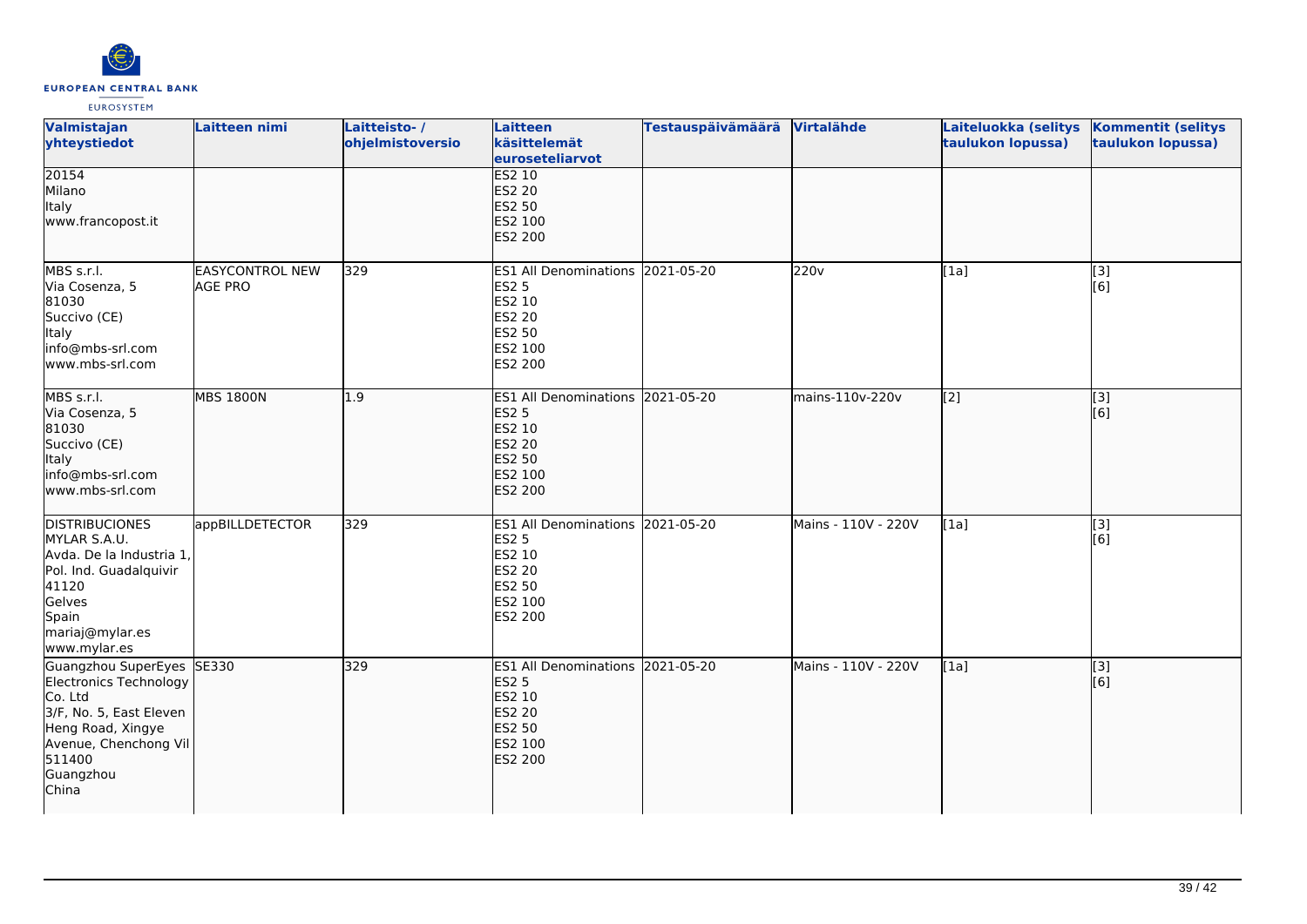

| Valmistajan<br>yhteystiedot                                                                                                                                                                                          | Laitteen nimi | Laitteisto-/<br>ohjelmistoversio | Laitteen<br>käsittelemät<br>euroseteliarvot                                                                           | <b>Testauspäivämäärä</b> | <b>Virtalähde</b>   | Laiteluokka (selitys<br>taulukon lopussa) | <b>Kommentit (selitys</b><br>taulukon lopussa) |
|----------------------------------------------------------------------------------------------------------------------------------------------------------------------------------------------------------------------|---------------|----------------------------------|-----------------------------------------------------------------------------------------------------------------------|--------------------------|---------------------|-------------------------------------------|------------------------------------------------|
| info@super-eyes.com<br>www.super-eyes.com                                                                                                                                                                            |               |                                  |                                                                                                                       |                          |                     |                                           |                                                |
| Guangzhou SuperEyes SE350<br>Electronics Technology<br>Co. Ltd<br>3/F, No. 5, East Eleven<br>Heng Road, Xingye<br>Avenue, Chenchong Vil<br>511400<br>Guangzhou<br>China<br>info@super-eyes.com<br>www.super-eyes.com |               | 329                              | ES1 All Denominations 2021-05-20<br><b>ES2 5</b><br>ES2 10<br><b>ES2 20</b><br>ES2 50<br>ES2 100<br>ES2 200           |                          | Mains - 110V - 220V | [1a]                                      | [3]<br>[6]                                     |
| Guangzhou SuperEyes SE500<br>Electronics Technology<br>Co. Ltd<br>3/F, No. 5, East Eleven<br>Heng Road, Xingye<br>Avenue, Chenchong Vil<br>511400<br>Guangzhou<br>China<br>info@super-eyes.com<br>www.super-eyes.com |               | 329                              | <b>ES1 All Denominations</b><br><b>ES2 5</b><br>ES2 10<br><b>ES2 20</b><br><b>ES2 50</b><br>ES2 100<br><b>ES2 200</b> | 2021-05-20               | Mains - 110V - 220V | [1a]                                      | [3]<br>[6]                                     |
| Guangzhou SuperEyes SE580<br>Electronics Technology<br>Co. Ltd<br>3/F, No. 5, East Eleven<br>Heng Road, Xingye<br>Avenue, Chenchong Vil<br>511400<br>Guangzhou<br>China<br>info@super-eyes.com<br>www.super-eyes.com |               | 329                              | ES1 All Denominations 2021-05-20<br><b>ES2 5</b><br>ES2 10<br><b>ES2 20</b><br>ES2 50<br>ES2 100<br>ES2 200           |                          | Mains - 110V - 220V | [1a]                                      | $\overline{[3]}$<br>[6]                        |
| Guangzhou SuperEyes<br>Electronics Technology<br>Co. Ltd<br>3/F, No. 5, East Eleven<br>Heng Road, Xingye                                                                                                             | <b>SE600</b>  | 329                              | ES1 All Denominations 2021-05-20<br><b>ES2 5</b><br>ES2 10<br><b>ES2 20</b><br><b>ES2 50</b>                          |                          | Mains - 110V - 220V | [1a]                                      | [3]<br>[6]                                     |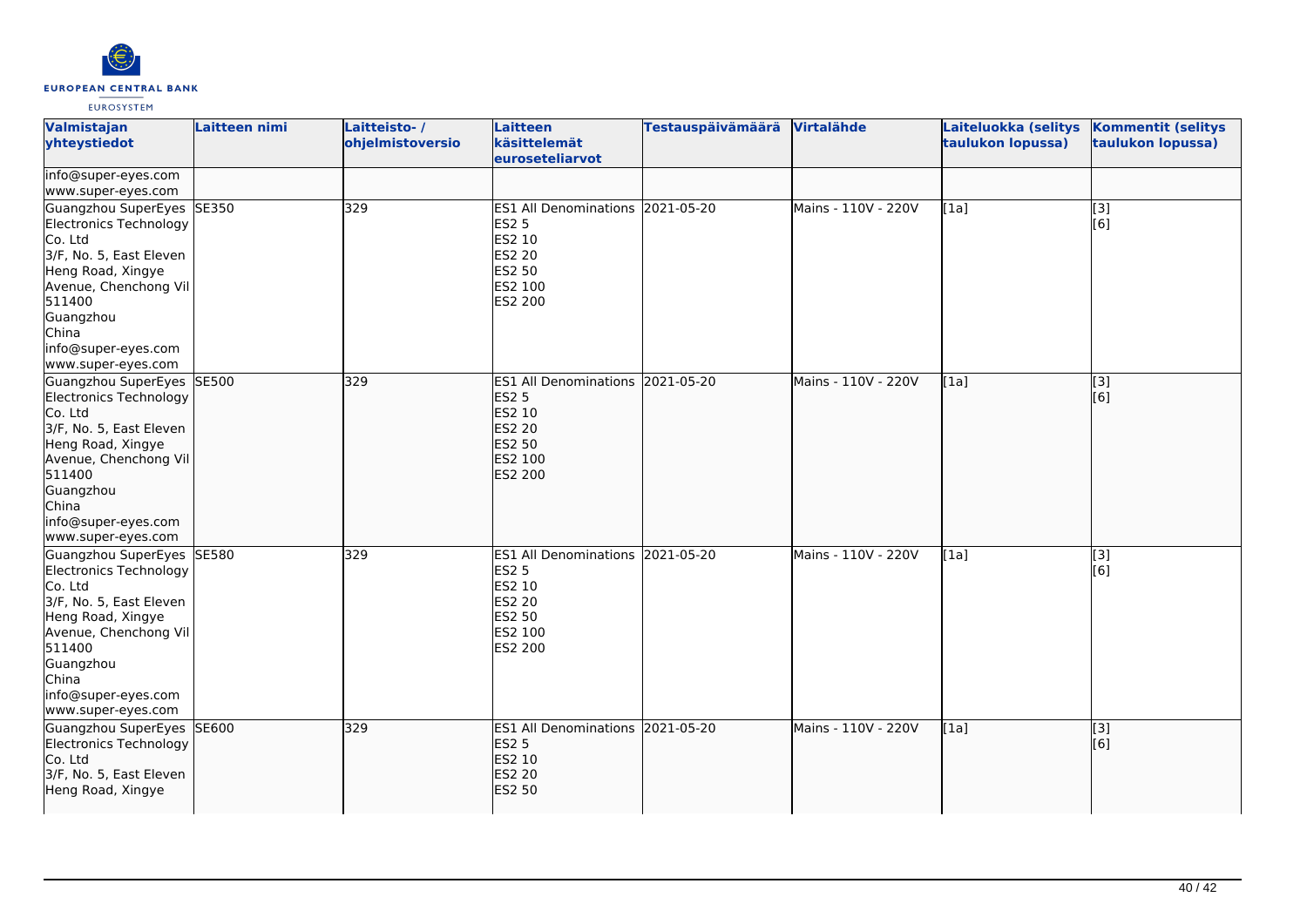

| Valmistajan<br>yhteystiedot                                                                                                                                                                                             | Laitteen nimi | Laitteisto-/<br>ohjelmistoversio | Laitteen<br>käsittelemät<br>euroseteliarvot                                                                                  | <b>Testauspäivämäärä</b> | <b>Virtalähde</b>   | Laiteluokka (selitys<br>taulukon lopussa)      | <b>Kommentit (selitys</b><br>taulukon lopussa) |
|-------------------------------------------------------------------------------------------------------------------------------------------------------------------------------------------------------------------------|---------------|----------------------------------|------------------------------------------------------------------------------------------------------------------------------|--------------------------|---------------------|------------------------------------------------|------------------------------------------------|
| Avenue, Chenchong Vil<br>511400<br>Guangzhou<br><b>China</b><br>info@super-eyes.com<br>www.super-eyes.com                                                                                                               |               |                                  | ES2 100<br><b>IES2 200</b>                                                                                                   |                          |                     |                                                |                                                |
| Guangzhou SuperEyes<br>Electronics Technology<br>Co. Ltd<br>3/F, No. 5, East Eleven<br>Heng Road, Xingye<br>Avenue, Chenchong Vil<br>511400<br>Guangzhou<br>China<br>info@super-eyes.com<br>www.super-eyes.com          | SE3020        | 1.9                              | <b>ES1 All Denominations</b><br><b>ES2 5</b><br><b>ES2 10</b><br>ES2 20<br><b>ES2 50</b><br>ES2 100<br>ES2 200               | 2021-05-20               | Mains - 110V - 220V | $\left[ \begin{matrix} 2 \end{matrix} \right]$ | [3]<br>[6]                                     |
| Hyundai MIB<br>lInternational Co. Ltd.<br>3301, A Bld, 17, Gosan-<br>ro 148beon-gil<br>15850<br>Gunpo-si, Gyeonggi-do,<br>15850, Gunpo City<br>KOREA (Republic)<br>sjpark5423@hyundaim<br>lib.com<br>www.hyundaimib.com | MIB-1S        | Main: 5.5; Image: 3.0            | <b>ES1 All Denominations</b><br><b>ES2 5</b><br><b>ES2 10</b><br><b>ES2 20</b><br><b>ES2 50</b><br>ES2 100<br><b>ES2 200</b> | 2021-05-17               | Mains               | $\overline{[2]}$                               | [3]<br>[6]                                     |

# **Laiteluokka**

- [1a] 1a: Itsenäiset laitteet, jotka tarkastavat yhden setelin aitouden kerrallaan.
- [1b] 1b: Lisälaitteet, joihin voi syöttää yhden setelin kerrallaan.
- [2] 2: Setelinippuja käsittelevät laitteet.

# **Kommentit**

- [1] Ei ule selvää, onko laite minkään kansallisen ja/tai Euroopan unionin terveys- ja turvallisuuslainsäädännön mukainen.
- [2] Laite ei pysty käsittelemään kaikkia seteliarvoja. Tiedot seteliarvoista, joita laite pystyy käsittelemään, saa laitteen toimittajalta.
- [3] Laite pystyy käsittelemään setelit riippumatta siitä, miten päin ne syötetään laitteeseen.